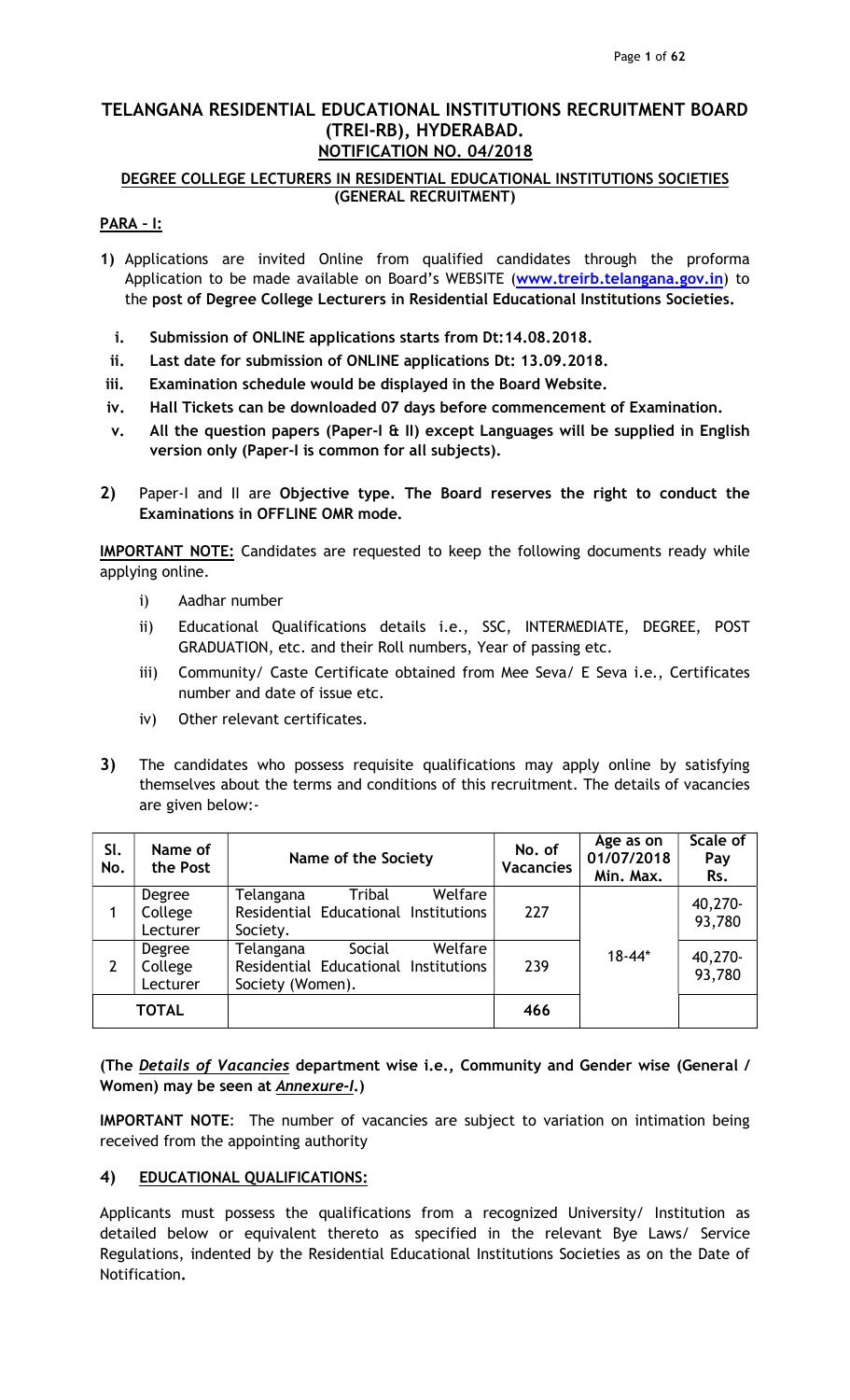| $\overline{\mathsf{SL}}$<br>No. | Name of the Post                                                                                                    | <b>Educational Qualifications</b>                                                                                                                                                                                                                                                                                                                                                                                                                                                                                                                                       |
|---------------------------------|---------------------------------------------------------------------------------------------------------------------|-------------------------------------------------------------------------------------------------------------------------------------------------------------------------------------------------------------------------------------------------------------------------------------------------------------------------------------------------------------------------------------------------------------------------------------------------------------------------------------------------------------------------------------------------------------------------|
| 1                               | Degree College Lecturer in<br>Telangana<br>Tribal<br>Welfare<br>Residential<br>Educational<br>Institutions Society. | <b>Academic Qualifications</b><br>i) Good academic record in Post Graduation in the<br>relevant subject (as shown in Table-I) with a<br>minimum of 55% marks of an equivalent Grade of<br>B in the 7 point scale with letter Grades<br>O,A,B,C,D,E and F obtained from the Universities<br>recognized in India.<br>ii) Should have passed National Eligibility Test (NET)<br>for lecturers conducted by UGC/CSIR or similar<br>Test accredited by the UGC or SLET conducted by<br>PSC/ Universities of the State.                                                       |
| $\overline{2}$                  | Degree College Lecturer in<br>Telangana<br>Social<br>Welfare<br>Residential<br>Educational<br>Institutions Society. | iii) If a candidate possesses Ph.D., or equivalent is<br>exempted from passing National Eligibility Test<br>(NET) for lecturers conducted by UGC/CSIR or<br>similar Test accredited by the UGC or SLET<br>conducted by the PSC/ Universities of the State.<br>Note:<br>$1.$ In<br>of candidates<br>belonging<br>case<br>to<br>SC/ST/Differently abled category, the Minimum<br>% of marks shall be 50% (instead of 55%)<br>2. A relaxation of 5% marks may be provided (from<br>55% to 50%) to the Ph.D. Degree holder who<br>passed Master Degree prior to 19-09-1991. |

### Table-I

### SUBJECTS FOR THE POST OF DEGREE COLLEGE LECRURERS

### Subjects in PG / Graduation

- 1. English: M.A. English or its equivalent Degree
- 2. Telugu: M.A. Telugu or its equivalent Degree
- 3. Maths: M.Sc., Mathematics or its equivalent Degree
- 4. Physics: M.Sc Physics or its equivalent Degree
- 5. Chemistry: M.Sc Chemistry or its equivalent Degree
- 6. Statistics: M.Sc Statistics or its equivalent Degree
- 7. Computer Science: Msc.Computer Science/ MCA or its equivalent Degree
- 8. Botany: M.Sc., Botany or its equivalent Degree
- 9. Zoology: M.Sc. Zoology or its equivalent Degree
- 10. Micro-Biology: M.Sc. Micro-Biology or its equivalent Degree
- 11. Electronics: M.Sc. Physics(with Electronics specialization) or its equivalent Degree
- 12. History: M.A. History or its equivalent Degree
- 13. Economics: M.A. Economics or its equivalent Degree
- 14. Political Science: M.A. Political Science or its equivalent Degree
- 15. Commerce: M.Com or its equivalent Degree
- 16. Business Administration: MBA or its equivalent Degree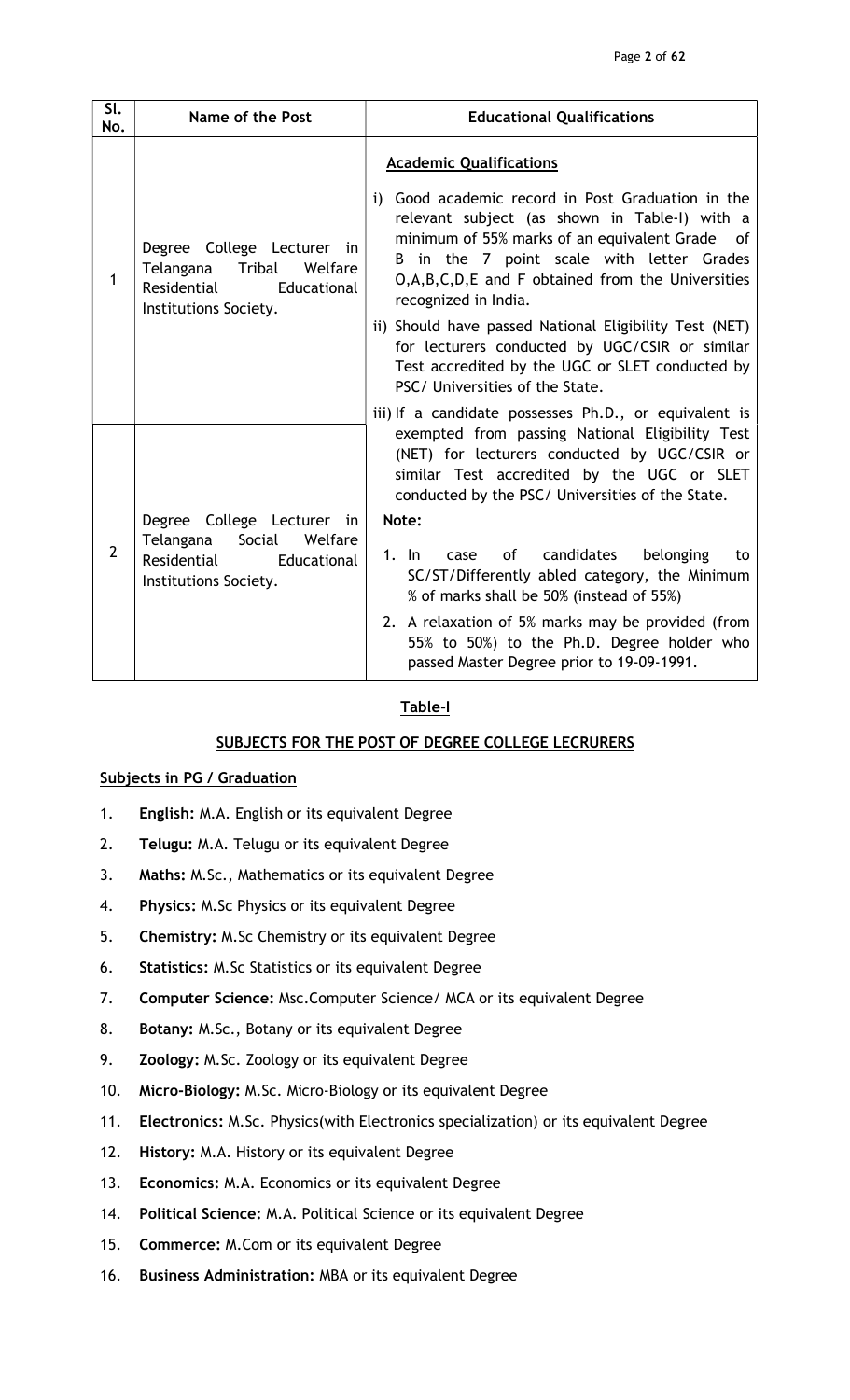5) AGE: Minimum 18 years & Maximum 44\* years. The age is reckoned as on 01/07/2018(Rule- 12(1) (a) (v) of State and Subordinate Service Rules).

# \*As per G.O. Ms. No. 329, GA(Ser.A) Dept., Dt. 27/07/2015 read with G.O. Ms. No. 264, GA(Ser.A) Dept.,Dated: 26-07-2016, and G.O.Ms.No.190, GA (Ser.A) Dept:, dt;08.08.2017 the upper age limit is raised up to 10 years.

Note: 1) No person shall be eligible if he/she is less than 18 years of age.

2) No person shall be eligible if he/she crossed 58 years of age (Superannuation age).

Age Relaxations: The upper age limit prescribed above is however relaxable in the following cases:

| SI.<br>No. | <b>Category of candidates</b>                                                                                        | <b>Relaxation of age</b><br>permissible                            |
|------------|----------------------------------------------------------------------------------------------------------------------|--------------------------------------------------------------------|
| 1          | $\overline{2}$                                                                                                       | 3                                                                  |
| 1.         | Retrenched temporary employees in the State Census<br>Department with a minimum service of 6 months.                 | 3 Years                                                            |
| 2.         | Telangana State Government Employees (Employees of<br>TSRTC, Corporations, Municipalities etc. are not<br>eligible). | 5 Years based on the length<br>of regular service.                 |
| 3.         | Ex-Service men                                                                                                       | 3 years & length of service<br>rendered in the<br>armed<br>forces. |
| 4.         | N.C.C. (who have worked as Instructor in N.C.C.)                                                                     | 3 Years & length of service<br>rendered in the N.C.C.              |
| 5.         | SC/ST and BCs                                                                                                        | 5 Years                                                            |
| 6.         | Physically Handicapped persons                                                                                       | 10 Years                                                           |

- 6) (a) FEE: (Remittance of Fee) Each applicant must pay Rs.1200/- (Rupees Twelve Hundred Only) towards Application Processing Fee and Examination Fee. However, local applicants of Telangana State belonging to SC, ST, BC and PH have to pay Rs.600/- (Rupees Six Hundred Only) each towards application processing fee and examination fee.
- Note: BCs, SCs and STs belonging to other States are not entitled for any fee concession and they are not entitled for any kind of reservation.

## b) Mode of Payment of Fee:

The Fee mentioned above is to be paid online duly following online instructions displayed in the Board Website.

The fee once remitted shall not be refunded or adjusted under any circumstances. Failure to pay the examination fee will entail total rejection of application.

## PARA-II: CENTERS FOR THE WRITTEN EXAMINATION:

- 1) The examinations will be held at HYDERABAD (including HMDA Jurisdiction) only or all erstwhile District head quarters. However, the Board reserves the right to either increase or decrease the number of Centers.
- 2) However, the Board reserves the right to abolish / create new centre or centers for administrative reasons. Request for change of the centre will not be entertained.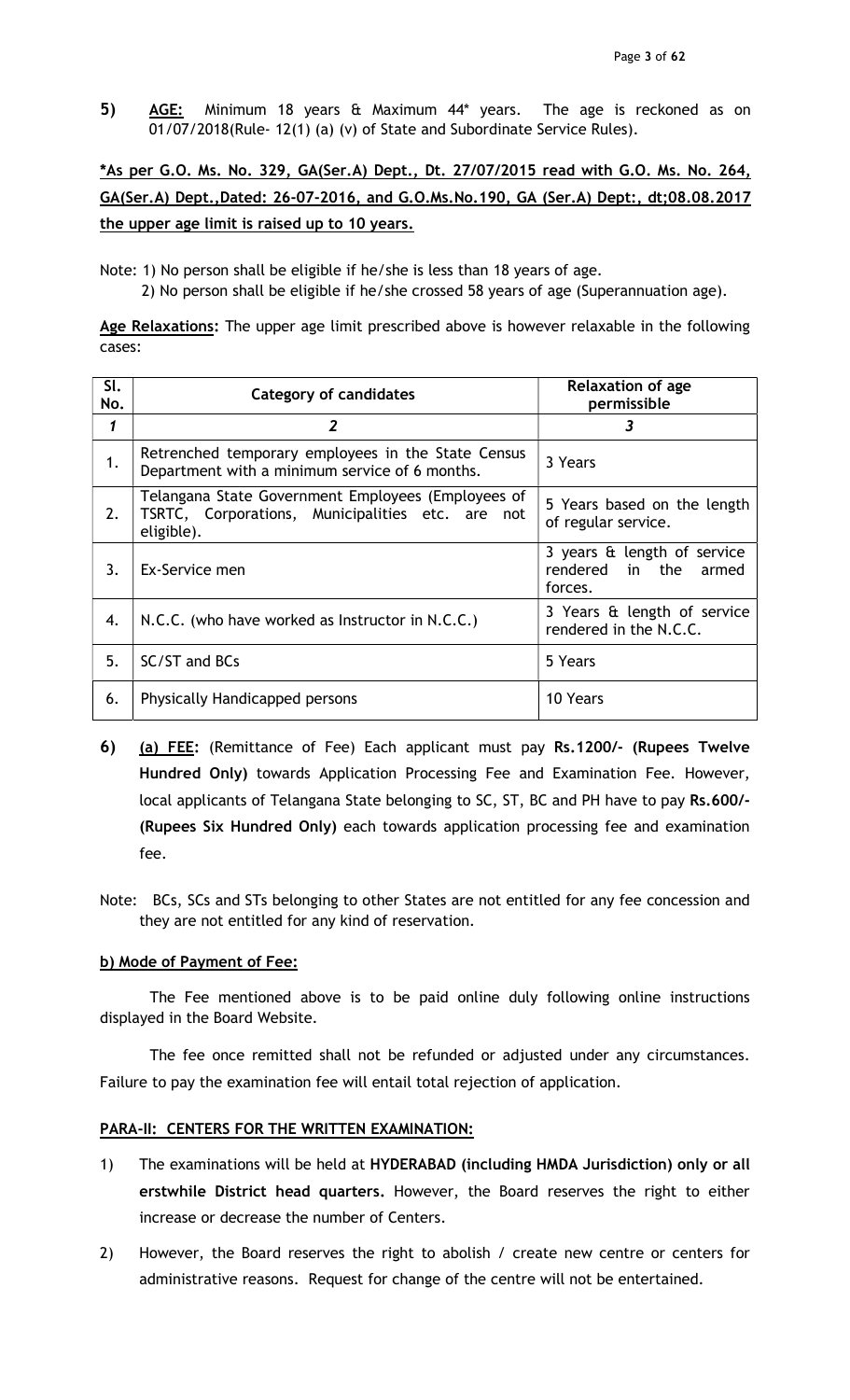### PARA-III: HOW TO APPLY:

### A) HOW TO UPLOAD THE APPLICATION FORM:

- (i) The Applicants have to read the User Guide for Online Submission of Applications and then proceed further.
- I STEP: The Candidate has to visit the WEBSITE www.treirb.telangana.gov.in and apply online, candidates have to ensure that there are no mistakes in it. The Board bears no responsibility for the mistakes, if any, made by the candidates.
- II STEP:- After entering the details in the Portal, the applicant will proceed to payment gateway.
- III STEP:-The applicant should pay the prescribed fee as specified through any of the three modes viz. Debit Card, Credit Card and Net Banking. Separate instructions have to be followed for each mode of payment.
- IV STEP:-After payment of fee and after filling the entire application form, the PDF Application will be generated which contains the particulars furnished by the candidates. The ID No in the PDF Application form has to be quoted for future reference/correspondence.
	- i) Hand written/ Typed/ Photostat copies/ outside printed Application Form will not be accepted and liable for rejection.
	- ii) For any Technical problems related to Online submission and downloading of Hall-Tickets please contact 7032619292 (Call Time: 10.30 A.M to 1.00 P.M & 1.30 P.M to 5.30 P.M) or mail to **helpline.treirb@gmail.com**.
	- iii) For any General Queries please contact office of the TREI-RB Phone No.040- 23317140 (Call Time: 10.30 A.M to 1.00 P.M & 1.30 P.M to 5.30 P.M) or mail to helpdesk-treirb@telangana.gov.in.

## NOTE:

- 1. The Board is not responsible, for any discrepancy in Bio-data particulars while submitting the application form through Online. The applicants are, therefore, advised to strictly follow the instructions and User guide in their own interest before submitting the application.
- 2. The particulars furnished by the applicant in the Application Form will be taken as final, and data is processed, based on these particulars only by Computer. Candidates should, therefore, be very careful in Uploading / Submitting the Application Form Online.
- 3. Incomplete/incorrect application form will be summarily rejected. The information if any furnished by the candidate subsequently in any form will not be entertained by the Board under any circumstances. Applicants should be careful in filling-up the application form and submission. If any lapse is detected during the scrutiny, the candidature will be rejected even though he/she comes through the final stage of recruitment process or even at a later stage.
- 4. Before Uploading/Submission of Application Form, the Candidates should carefully ensure his/her eligibility for this examination. No relevant column of the application form should be left blank, otherwise application form will not be accepted.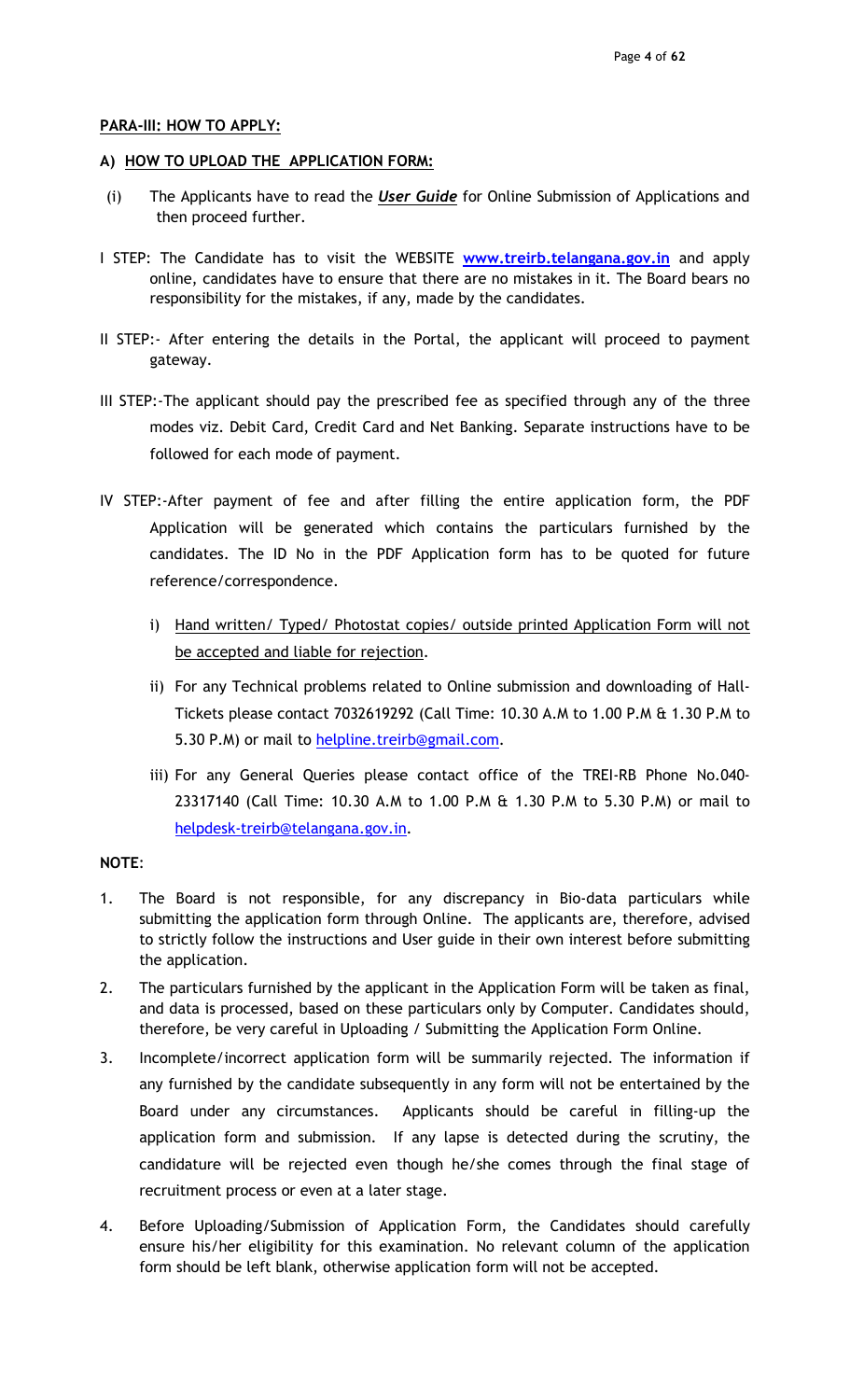## PARA- IV GENERAL PROVISIONS

- 1. Applicant must compulsorily fill-up all relevant columns of application and submit application through online only. The particulars made available in the website shall be processed through computer and the eligibility decided in terms of notification.
- 2. The applications will be received online in the prescribed proforma available in the website for a stipulated period of time and the Board will not be held responsible for any kind of discrepancy.
- 3. Applicant must upload his/her own scanned photo and signature through J.P.G format.
- 4. The applicants should not furnish any particulars that are false, tampered, fabricated or suppress any material / information while submitting an application through online. For such illegal activities, criminal action shall be initiated against them.
- 5. All the essential certificates issued by the competent authority of Telangana State shall compulsorily be kept with the applicants to produce as and when required to do so. Failure to produce the required certificates on the day of verification will lead to disqualification for further exams as well.
- 6. Important The claim of the candidates with regard to the date of birth, educational / technical qualifications, experience and community are accepted only provisionally on the information furnished by them in their application form and is subject to verification and satisfaction of the Board. Mere admission to any test or interview or inclusion of the name of a candidate in a Merit List will not confer on the candidate any right for appointment. The candidature is, therefore, provisional at all stages and the Board reserves the right to reject candidature at any stage of the selection even after the advice has been made.
- 7. The applicants should be willing to serve anywhere in Telangana State.
- 8. This Recruitment is entrusted to TREI-RB by the Government of Telangana along with Finance clearance vide G.O.Ms. No. 49, Finance (HRM.II) Department, Dt:01.05.2018 and G.O.Ms.No.83, Finance (HRM.II) Depatment, Dt:20.06.2018.

## The following certificates must be kept ready by the candidates for the purpose of verification and also at the time of making online application.

- i). Aadhar card.
- ii). Proof of all Educational Qualifications.
- iii). Date of Birth Certificate / S.S.C.
- iv). School Study Certificate.
- v). No Objection Certificate from Employer (if anywhere employed)
- vi). Other certificates if any.

## The following Certificates should be obtained from Govt. of Telangana State in prescribed proforma for the purpose of verification.

- i). Community Certificate.
- ii). Non-Creamy Layer Certificate as per Form- VIIB / Creamy Layer Certificate as per Form- VIIC.
- iii). Certificate of Residence / Nativity (where the Candidates not studied in School / Private Study).

## The following Certificates (whichever is applicable) should be obtained from Competent Medical authority for the purpose of verification.

- i). a) Medical Certificate for the Blind.
	- b) Certificate of Hearing Disability and Hearing Assessment.
	- c) Medical Certificate in respect of Orthopaedically Handicapped Candidates.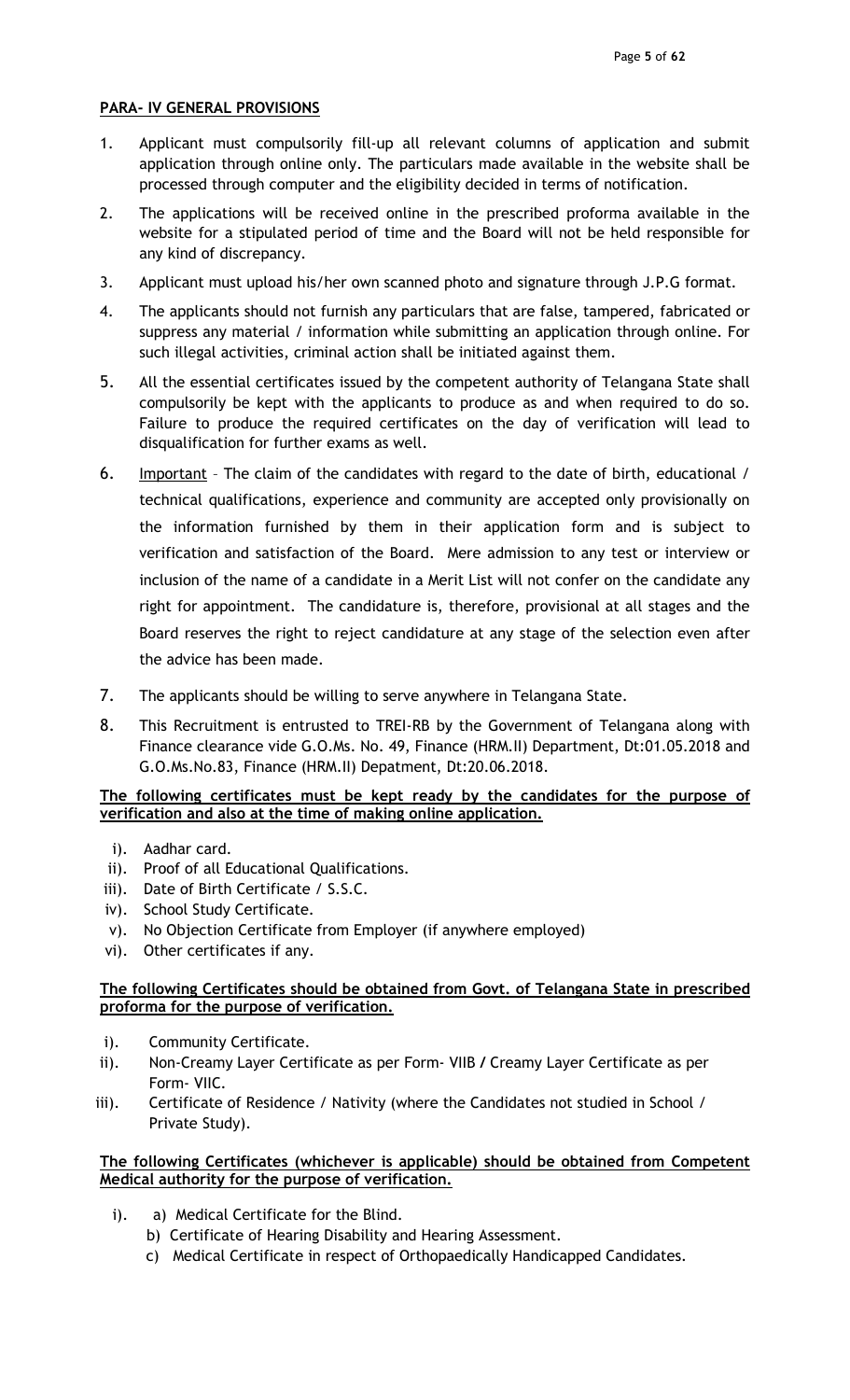### PARA-V:- IMPORTANT LEGAL PROVISIONS GOVERNING THE RECRUITMENT PROCESS:

- 1. Vacancies: The recruitment will be made to the vacancies notified before the examination only. There shall be no waiting list as per G.O.Ms.No. 81, General Administration (Ser.A) Department, Dated 22/02/1997. If additional vacancies are reported by the Government, an addendum to that effect will be issued.
- 2. Recruitment:- The recruitment will be processed as per the Notification and also as per the Byelaws / Service Regulations, B.O.G. resolutions of the Residential Educational Institutions Societies and orders / Instructions issued by the Government and also as decided by the Board from time to time.
- 3. Government Orders:- The TREI-RB is empowered for taking up recruitment for Teaching & Non-teaching posts in all the Residential Societies i.e, TREIS/TSWREIS/ TTWREIS/MJPTBCWREIS/TMREIS under the orders of Government of Telangana vide G.O.Ms.No.22, dated:27.04.2018 of the Scheduled Castes Development (RS) Department. The Board will follow the relevant laws, rules, regulations and executive instructions and all enabling legal provisions of the Government of Telangana regarding the conduct of examinations for appointment to the posts notified herein by TREI-RB duly following the principle of order of merit with reference to relevant statutory provisions of the Government of Telangana and ensuring that the whole recruitment and selection process is carried out with utmost secrecy and confidentiality so as to ensure that the principle of merit is followed. A candidate shall be disqualified for appointment, if himself / herself or through relations or friends or any others has canvassed or endeavored to enlist for his candidature, extraneous support, whether from official or non-official sources for appointment to this service.
- 4. Zonal/Local: The Zonal and Local Reservations shall be followed as per the Para -8 of A.P. Public Employment (Organization of Local Cadres and Regulation of Direct Recruitment) Order, 1975 (G.O.P. No. 674, G.A. (SPF-A) Dept., Dated: 20/10/1975) read with G.O. Ms. No. 124, General Administration (SPF-A) Department, dated: 07/03/2002 and other orders issued by the Government and within the meaning of Sections 3 and 97 of A.P. State Reorganization Act 06/2014.
- 5. Employed: The persons already in Government Service/ Autonomous bodies/ Government aided institutions etc., whether in permanent or temporary capacity or as work charged employees are required to inform in writing to the Head of Office / Department, as the case may be and required to submit the "No objection" from the concerned Head of Office / Department to the Board as and when required to do so.
- 6. Penal Action: The Board has taken decision to adopt the Telangana Public Examinations (Prevention of Malpractices and Unfair means) Act 25/97 and empowered to invoke its penal provisions for matters connected therewith or incidental thereto.
- 7. Caste & Community: Community Certificate issued by the competent authority (obtained from Government of Telangana State) in terms of G.O.Ms No. 58, SW (J) Dept., dt: 12/5/97 read with G.O.Ms.No. 5, Scheduled Castes Development (POA.A2) Dept., Dt. 08/08/2014, G.O.Ms.No.11, Scheduled Castes Development (POA.A2) Dept., Dt. 17/09/2014 and G.O.Ms. No.2, Scheduled Castes Development (POA.A2) Dept., Dt. 22/01/2015 should be submitted at appropriate time in respect of SC & ST Candidates. In respect of candidates belonging to Backward Classes are required to produce Community Certificate (BC-A, BC-B, BC-C, BC-D & BC-E) from Competent Authority i.e., from Tahsildars in the State of Telangana not below the rank of Deputy Tahsildar through E-seva/ Mee-seva (G.O.Ms.No.16, BCW(OP) Dept., Dt:11/03/2015) and orders and instructions issued by the Government from time to time. As per General Rules for State and Subordinate Service Rules, Rule-2(29) Explanation: No person who professes a religion different from Hinduism, Sikhism or Buddhism shall be deemed a member of Schedule Caste.
- 8. Reservation: (i) The Reservation and eligibility in terms of General Rule 22 & 22 (A) of State and Subordinate Service Rules are applicable.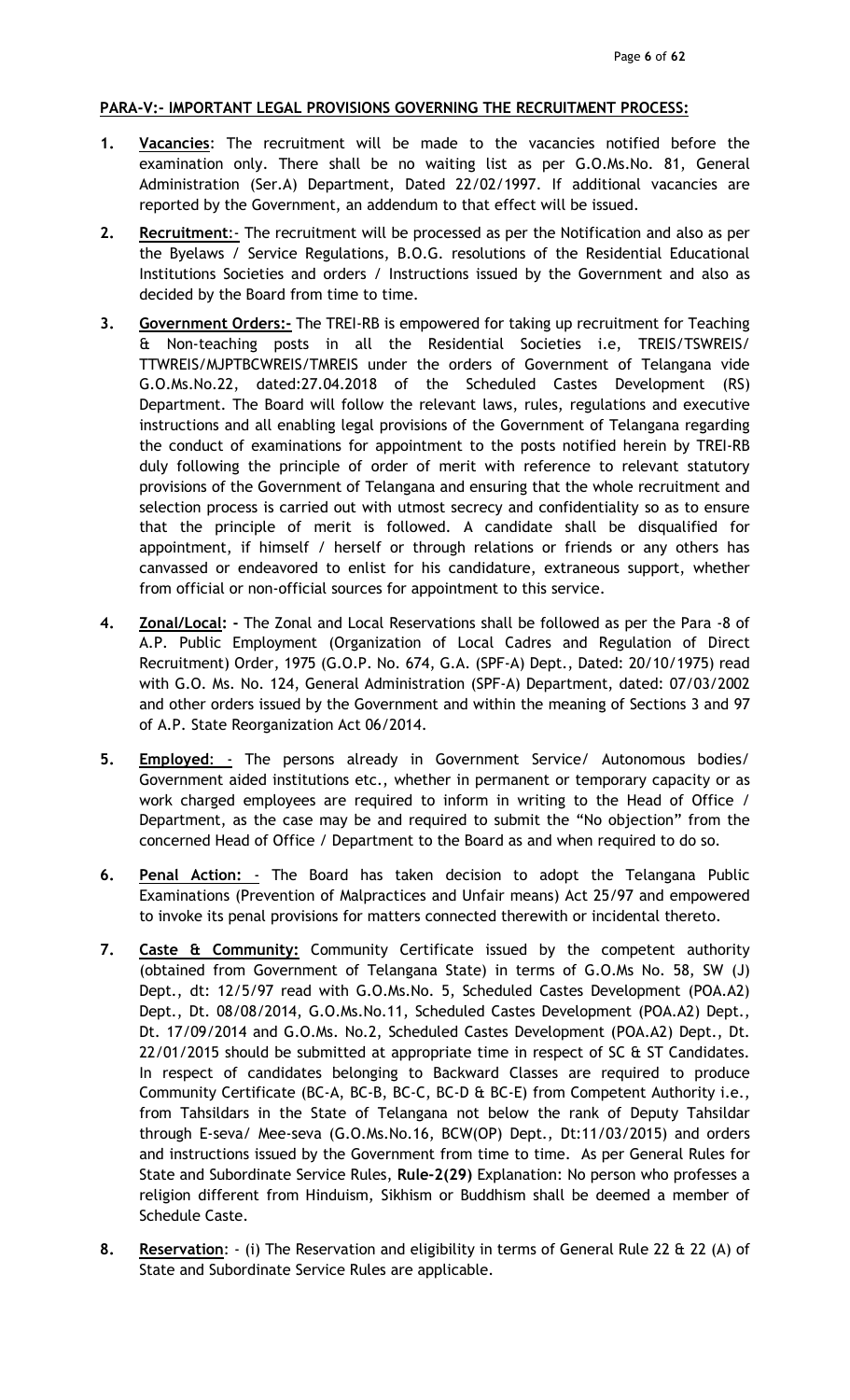- (ii) Reservation to Disabled persons is subject to their eligibility to any of the above category of posts and shall be subject to Telangana State and Subordinate Service Rules governing the posts. The required extent of deformity and the genuineness of the Medical Certificate and in the case of ambiguity or doubt, the same shall be referred to the Appellate Medical Boards as per the instructions of the Government.
- (iii) The Reservation to Women will apply as per Telangana State and Subordinate Service Rules and in terms of G.O.Rt.No.1274, G.A (Ser-B) Department, Dated 04-06-2016:
- (iv) As per G.O.Rt.No.1274, G.A (Ser-B) Department, Dated 04-06-2016:
	- a) Women staff shall only be recruited in all cadres of posts in the Schools/ Institutions meant for Girls, in terms of Sub-Rule (3) of Rule 22-A of Telangana State and Subordinate Service Rules.
	- b) The Schools / Institutions meant for Boys shall be treated as General Schools / Institutions and the posts in such Schools / Institutions shall be filled with men and women candidates, in terms of sub-rule (2) of Rule 22-A of Telangana State and Subordinate Service Rules.
	- c) Separate rosters in each cadre shall be maintained for General (Boys) Schools / Institutions and for Girls Schools / Institutions, in accordance with sub-rules (2) and (3) of Rule 22-A of Telangana State and Subordinate Service Rules.
- (v) Reservation to BC-E group will be subject to the adjudication of the litigation before the Honorable Courts including final orders in Civil Appeal No: (a) 2628-2637 of 2010 in SLP. No. 7388-97 of 2010, dated. 25/03/2010 and orders from the Government.
- (vi) Sports Quota: Sports reservations of (2%) to meritorious Sports persons in Direct Recruitment will be followed as per G.O.Ms.No.5, dated:14.05.2018 of the Youth Advancement, Tourism and Culture (Sports) Department, Government of Telangana and subsequent amendments to the Telangana State and Subordinate Service Rules, 1996 vide G.O.Ms.No.107, dated: 27.07.2018 of the General Administration (SER.D) Department, Govt. of Telangana.
- 9. Distance Education: The Candidates who have obtained Degrees through Open Universities / Distance Education mode are required to have recognition by the University Grants Commission / AICTE / Distance Education Council as the case may be. Unless such Degrees had been recognised by the relevant Statutory Authority, they will not be accepted for purpose of Educational Qualification. The onus of Proof of recognition by the relevant Statutory Authority that their Degrees / Universities have been recognised rests with the Candidate.

## PARA-VI: RESERVATION TO LOCAL CANDIDATES:

Reservation to the Local candidates is applicable as provided in the Rules and as amended from time to time as in force on the date of notification. The candidates claiming reservation as Local candidates should obtain the required Study certificates (from IV Class to X Class or SSC) (OR) Residence Certificate in the Proforma only for those candidates who have not studied in any Educational Institutions as the case may be. The relevant certificates with authorized signature should be kept with the candidates to produce as and when required.

### DEFINITION OF LOCAL CANDIDATE: -

In terms of Para-(7) of A.P. Public Employment (Organization of Local Cadres and Regulation of Direct Recruitment) Order, 1975 (G.O.P. No. 674, G.A. (SPF-A) Dept., Dated: 20/10/1975). "LOCAL CANDIDATE" means a candidate for direct recruitment to any post in relation to those Local area where he/she has studied in Educational Institution(s) for not less than four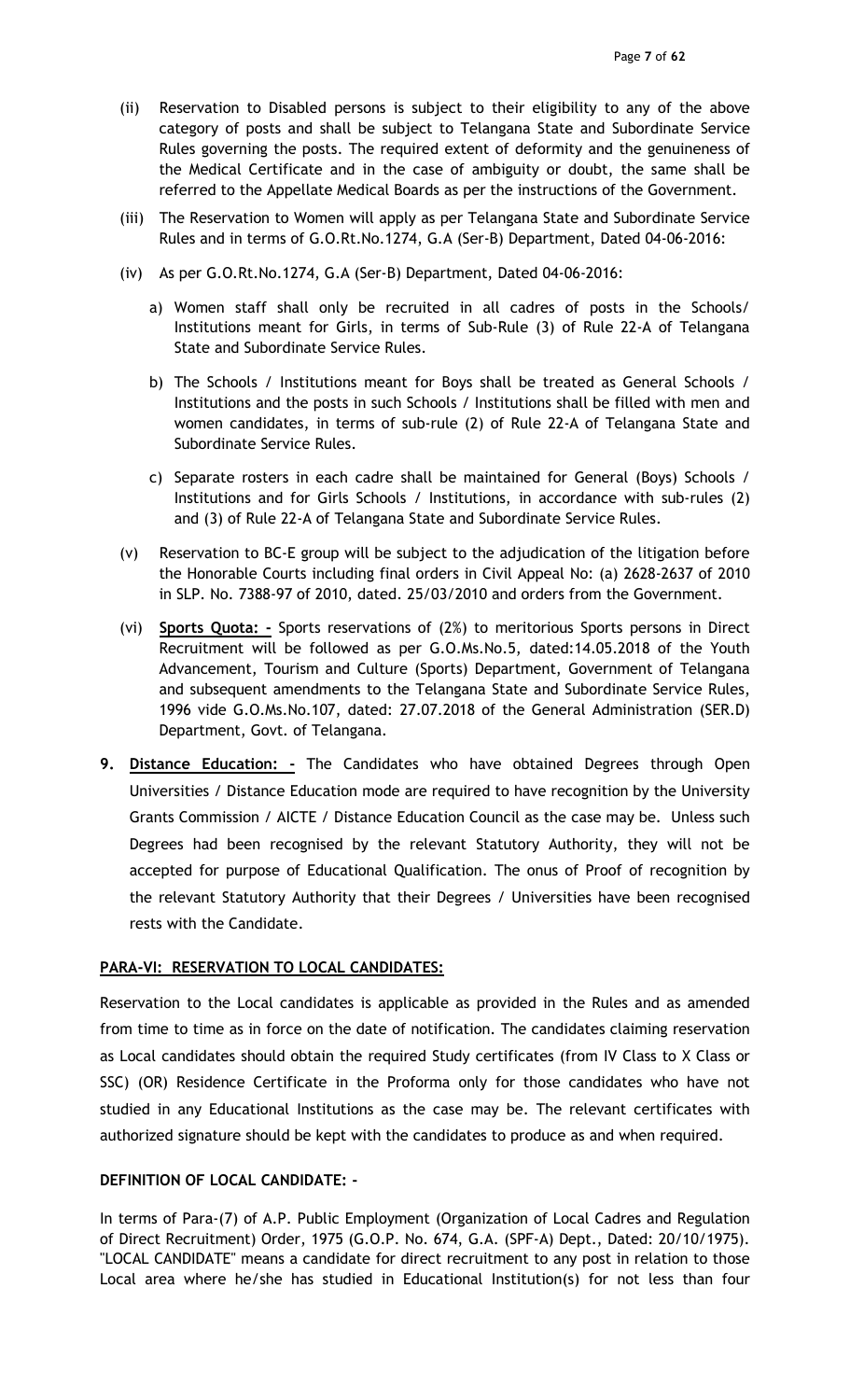consecutive academic years prior to and including the year in which he/she appeared for S.S.C or its equivalent examination. If however, he/she has not studied in any educational institution and obtained SSC or its equivalent qualification from Open School or Private Study basis, he/she has to produce residential certificate issued by the Tahsildar.

- i) In case any Candidate who does not fall within the scope of above then, if he/she has studied for a period of not less than seven years prior to and inclusive of the year in which he/she has studied SSC or its equivalent qualification, he/she will be regarded as local candidate on the basis of the maximum period out of the said period of seven years and where the period of his/her study in two or more local areas or equal such local area where he/she has studied last in such equal periods will be taken for determining the local candidature. Similarly, if he/she has not studied during the above said period in any Educational Institution(s) and obtained private study the place of residence during the above period will be taken into consideration and local candidature will be determined with reference to the maximum period of residence or in the case of equal period where he/she has resided last in such equal periods.
- ii) If the claim for local candidature is based on study, the candidate is required to produce a certificate from the Educational Institution(s) where he/she has studied during the said 4/7-year period. If, however, it is based on residence, a certificate should be obtained from an officer of the Revenue Department not below the rank of Tahsildar or Deputy Tahsildar in independent charge of Mandal.
- iii) If, however, a candidate has resided in more than one Mandal during the relevant four/seven years period but within the same District or Zone as the case may be separate certificates from the Tahsildar exercising jurisdiction have to be obtained in respect of different areas.

### NOTE:

- (A) Residence Certificate will not be accepted, if a candidate has studied in any educational institution upto S.S.C. or equivalent examination, such candidates have to produce study certificates invariably. The candidates, who acquired Degree from Open Universities without studying SSC / Matriculation or equivalent in Educational Institutions, have to submit Residence Certificate only. An educational institution means a recognized institution by the Government / University / Competent Authority.
- (B) Each of the following Zones comprises the Districts mentioned against each Zone.

### The following are the Present Zones in the Telangana State:

- V. Erstwhile districts of Adilabad, Karimnagar, Warangal and Khammam. (ADB, KRMN, WGL, KMM).
- VI. Erstwhile districts of Hyderabad, Ranga Reddy, Nizamabad, Mahaboobnagar, Medak and Nalgonda. (HYD, RRD, NZB, MBNR, MDK, NLG).

PARA-VII: SCHEME OF EXAMINATION: - The Scheme and Syllabus for the examination has been shown in **ANNEXURE-II**, and the same examination would be displayed in the Board Portal.

### PARA-VIII: PROCEDURE OF SELECTION:

THE FINAL SELECTION FOR THE POST WILL BE BASED ON TOTAL MARKS SECURED IN THE WRITTEN EXAMINATION OF PAPER-I, II AND DEMONSTRATION.

- 1. The applicants will be subjected to written examination of Paper-I and Paper-II of Objective Type and candidates would be called in the order of merit for demonstration in the respective categories duly following the Rule of reservation in the Ratio of 1:2. Attending both Paper-I & Paer – II and demonistration are compulsory.
- 2. There will be penalty for wrong answers marked in the objective tests of Paper-I and II. For each question for which a wrong answer is given by the candidate, one fourth (1/4)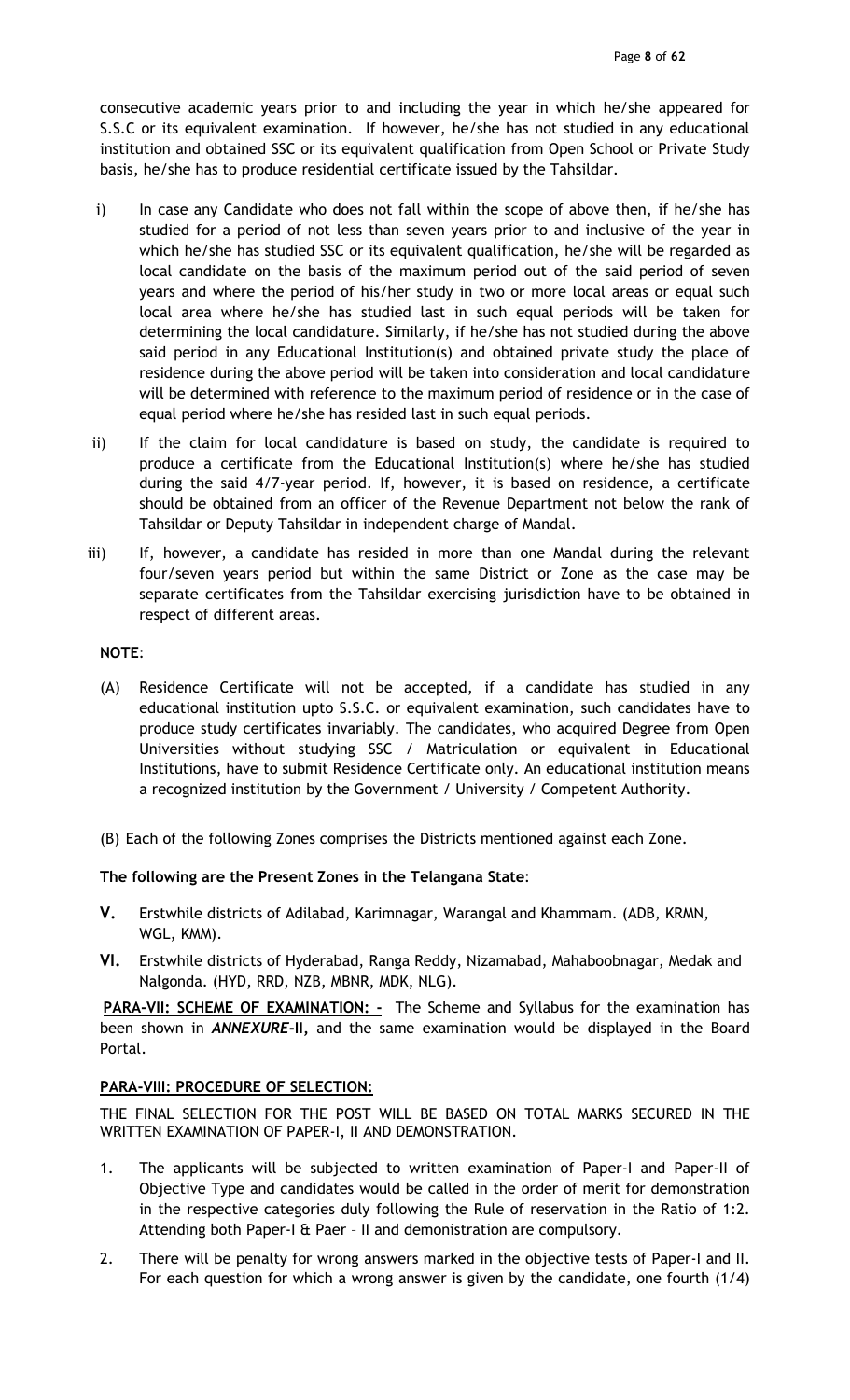of the marks assigned to that question will be deducted as penalty to arrive at corrected score. If a question is left blank, i.e., if no answer is marked by the candidate, there will be no penalty for that question.

- 3. Marks secured in Paper-I and Paper-II and marks obtained in demonstration will be counted for preparation of final Merit list.
- 4. The candidates will be selected and allotted to the Residential Educational Institutions Societies in Telangana State as per the option exercised and as per their rank in the merit list and as per zonal preference for allotment of candidates against available vacancies after verification of Certificates, Community and Category wise for the vacancies available as required.
- 5. The appearance in all papers in the Written Examination and Demonstration as per rules is compulsory. Absence in any paper/ papers / Demonstration will automatically render his/her candidature as disqualified.
- 6. Candidates have to produce Original documents and other particulars on the day of verification itself. If candidate fails to produce any of the required certificates and if the particulars furnished by him / her in the Application do not tally with the Original documents produced by him / her, then his / her candidature will be rejected/ disqualified without any further correspondence. As candidature for the recruitment is processed through Computer/Electronic devices based on the particulars furnished in the Application Form, the candidate is advised to fill in all the relevant particulars carefully.
- 7. While the Board calls for preference of candidates in respect of posts/R.E.I. Societies etc., in the application form, it is hereby clarified that the said preferences are only indicative for being considered to the extent possible but not binding or limiting the Board's powers enjoyed under G.O.Ms.No.22, Scheduled Castes Development Department, dated 27.04.2018. Therefore, the Board has the power to assigning a successful candidate to any of the notified posts for which he is considered to be qualified and eligible, subject to fulfilling the selection criterion.
- 8. The appointment of selected candidates will be subject to their being found medically fit in the appropriate Medical Examination, and if he/she is of sound health, active habits free from any bodily defect or infirmity.

## PARA-IX: DEBARMENT:

- a) Candidates should make sure of their eligibility to the post applied for and that the declaration made by them in the format of application regarding their eligibility is correct in all respects. Any candidate furnishing incorrect information or making false declaration regarding his/her eligibility at any stage or suppressing any information is liable to be debarred for five years from appearing for any of the examinations conducted by the Board, and their candidature for the recruitment would be summarily rejected.
- b) The Penal Provisions of Act 25/97 published in the Telangana Gazette No.130, Part-I.A Extraordinary dated: 01.06.2016 shall be invoked if malpractice and unfair means are noticed at any stage of the Recruitment.
- c) The Board is vested with the powers vide G.O.Ms.No.22, Scheduled Caste Development Department, dated 27.04.2018 of conducting recruitment and selection as per rules duly maintaining utmost secrecy and confidentiality in this process and any attempt by anyone causing or likely to cause breach of this duty cast on the Board by the Government of Telangana in such manner or by such action as to violate or likely to violate the fair practices followed and ensured by the Board will be sufficient cause for rendering such questionable means as ground for debarment and penal consequences as per law and rules and as may be decided by the Board.
- d) Any candidate is or has been found impersonating or procuring impersonation by any person or resorting to any other irregular or improper means in connection with his / her candidature for selection or obtaining support of candidature by any means, such a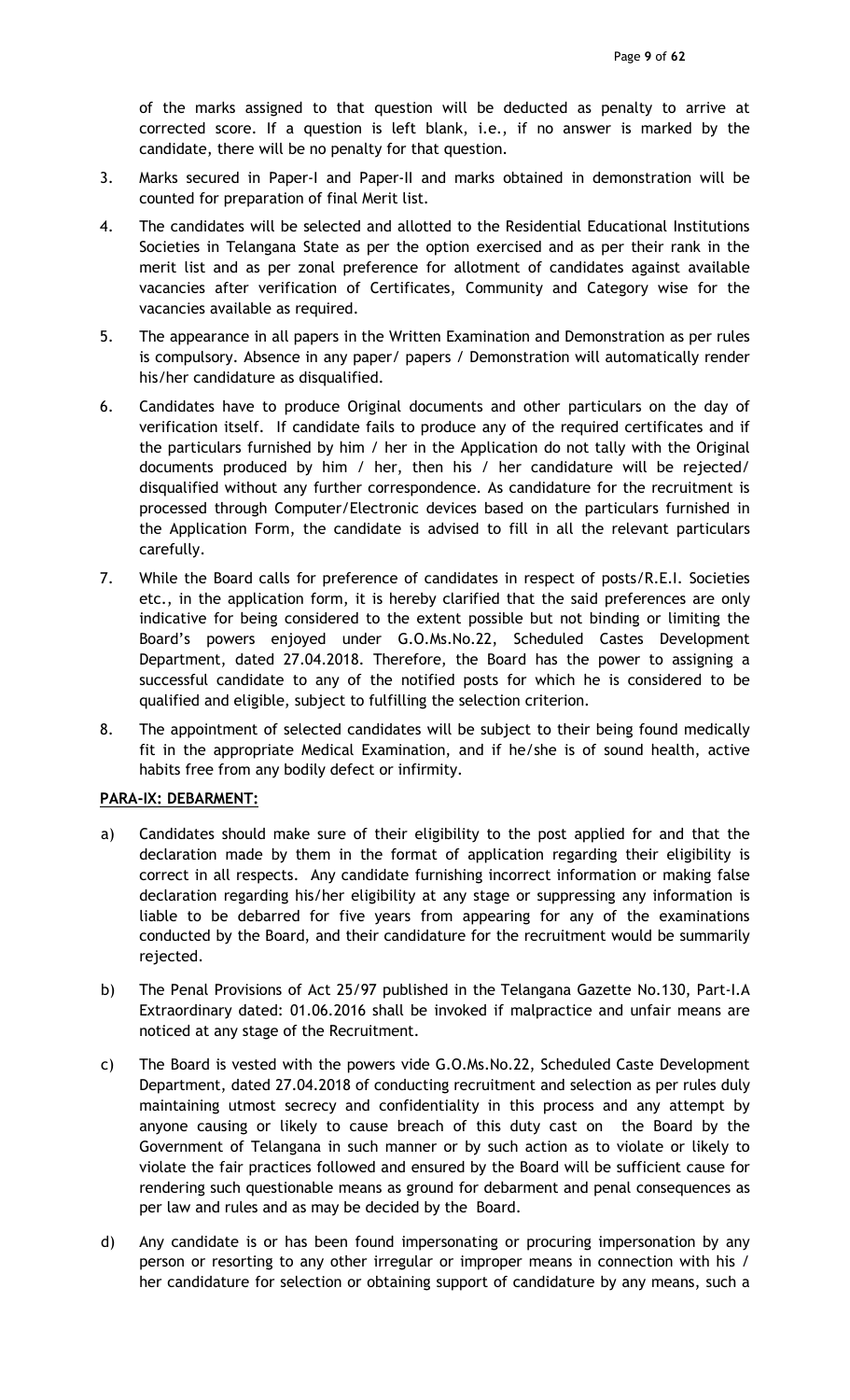candidate may in addition to rendering himself/ herself liable to criminal prosecution, will be debarred permanently from any exam or selection held by the TREI-RB in the Telangana State.

e) MEMORANDUM OF MARKS: - Memorandum of Marks will be issued on payment of Rs.200/- (Rupees Two Hundred Only) through Online Payment in favour of the E.O.(Convenor), TREI-RB, Hyderabad. Request for Memorandum of Marks from candidates will be entertained after one month from the date of publication of the final results in TREI-RB Website. The Memorandum of Marks will be issued to the candidates for a period of 90 days only. Request for revaluation or recounting will not be undertaken under any circumstances. Invalid, disqualified, ineligible candidates will not be issued any Memorandum of Marks and fees paid by such candidates, if any, will be forfeited to TREI-RB account, without any correspondence in this regard.

In Offline examination, if any candidate fails to mark the Booklet Series, Roll Number etc., in the OMR Answer Sheet, the Board reserves the right to invalidate such Answer Sheets as Answer Sheets are valued by Optical Mark Scanner. No request for reconsideration of such rejected/invalidated cases will be entertained under any circumstances whatsoever.

PARA-X:- Please read the following Annexures appended to the Notification before filling the application form.

| j)   | <b>Breakup of Vacancies</b>    | (Annexure - I)   |
|------|--------------------------------|------------------|
| ii)  | <b>Scheme and Syllabus</b>     | (Annexure - II)  |
| iii) | Instructions to the Candidates | (Annexure - III) |
| iv)  | <b>List of Communities</b>     | (Annexure - IV)  |

## PARA XI: SPECIAL INSTRUCTIONS TO CANDIDATES:

Candidates are directed to follow the TREI-RB's Website (www.treirb.telangana.gov.in) regularly to know the latest developments of this Recruitment and any changes/ Modifications/ Addendum/ Corrigendum, dates of Examination, calling of candidates for verification of Certificates/ Interviews/ Results etc. Candidates are advised to go through the Instructions to Candidates enclosed to this Notification at Annexure-III.

### PARA-XII: TREI-RB'S DECISION TO BE FINAL:

The decision of the Board in all aspects and in all respects pertaining to the application and its acceptance or rejection as the case may be, conduct of examination and at all consequent stages culminating in the selection or otherwise of any candidate shall be final in all respects and binding on all concerned, under the powers vested with it vide G.O.Ms.No.22, Scheduled Caste Development Department, dated 27.04.2018. Board also reserves its right to alter and modify terms and conditions laid down in the notification for conducting the various stages up to selection, duly intimating details thereof to all concerned, as warranted by any unforeseen circumstances arising during the course of this process, or as deemed necessary by the Board at any stage.

Hyderabad Date: 02.08.2018.

Sd/- Executive Officer (Convenor), TREI-RB, Hyd.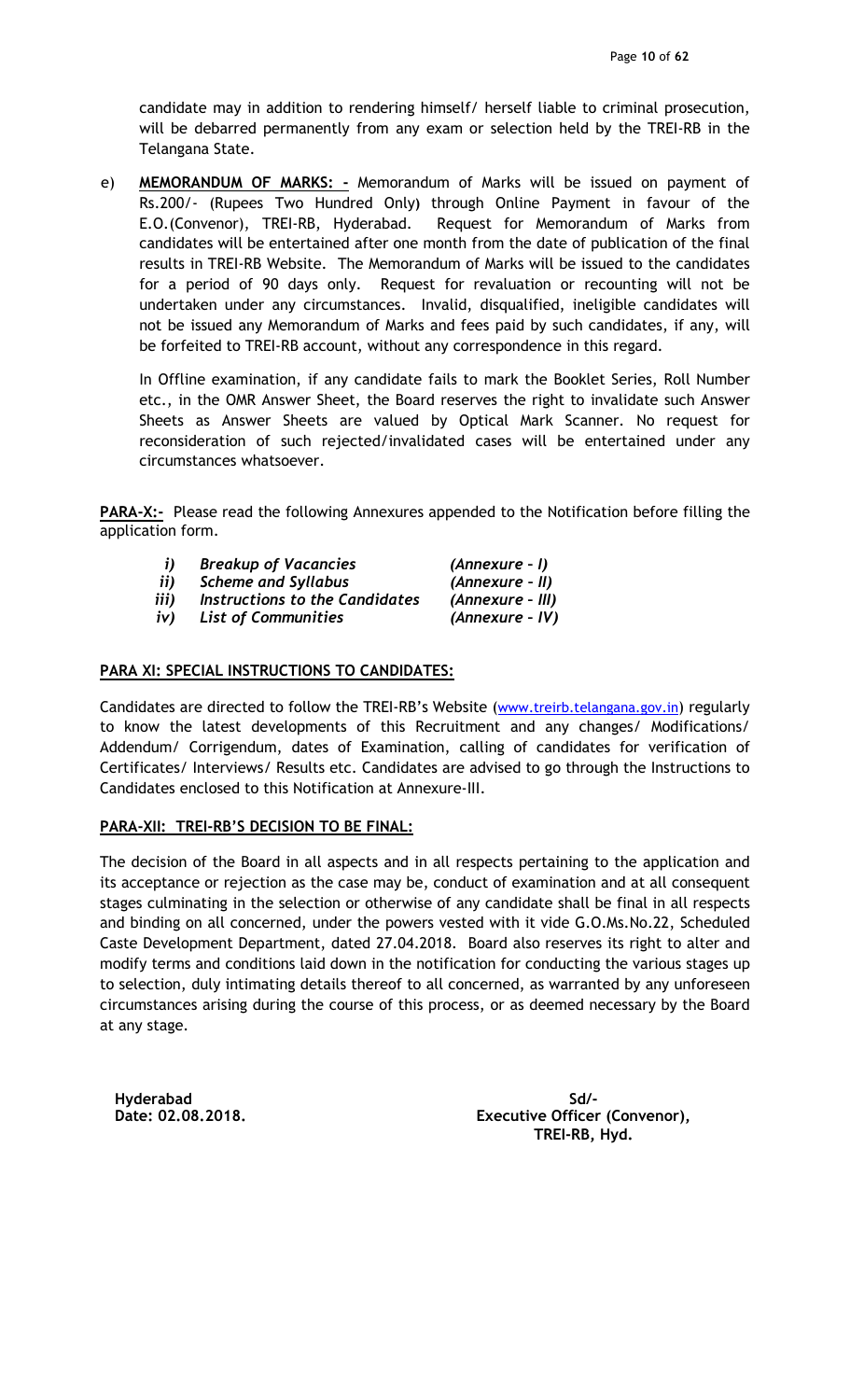# ANNEXURE – I (GENERAL RECRUITMENT)

Degree College Lecturers - General

BREAK UP OF VACANCY POSITION FOR THE POST OF DEGREE COLLEGE LECTURERS IN RESIDENTIAL EDUCATIONAL INSTITUTIONS SOCIETIES

| Society                   | Subject            | Zone       |              | <b>OC</b>    |                  | <b>SC</b>   | <b>ST</b>        |                  |              | <b>BC-A</b>      |                  | $BC-B$       |                  | <b>BC-C</b> |                  | <b>BC-D</b>  |                  | <b>BC-E</b> |             | PH-VH        | HH               |                  |              | <b>OH</b>        |                  | <b>Sports</b>    |              | <b>Total</b>            | Grand<br><b>Total</b>   |
|---------------------------|--------------------|------------|--------------|--------------|------------------|-------------|------------------|------------------|--------------|------------------|------------------|--------------|------------------|-------------|------------------|--------------|------------------|-------------|-------------|--------------|------------------|------------------|--------------|------------------|------------------|------------------|--------------|-------------------------|-------------------------|
|                           |                    |            | G            | W            | G                | W           | G                | W                | G            | W                | G                | W            | G                | W           | G                | W            | G                | W           | G           | W            | G                | W                | G            | W                | G                | W                | General      | Women                   | $(G+W)$                 |
|                           |                    | Zone $(V)$ |              |              | $\boldsymbol{0}$ |             | $\boldsymbol{0}$ | $\boldsymbol{0}$ | 0            |                  | 0                | 0            | $\boldsymbol{0}$ | $\mathbf 0$ | 0                | 0            | $\boldsymbol{0}$ | 0           | $\mathbf 0$ | $\mathbf 0$  | $\boldsymbol{0}$ | $\boldsymbol{0}$ | 0            | $\mathbf 0$      | $\mathbf 0$      | $\mathbf 0$      |              | 3                       | $\overline{\mathbf{4}}$ |
|                           | Telugu             | Zone (VI)  | $\mathbf 1$  | $\mathbf 1$  | $\mathbf 0$      |             | $\mathbf{0}$     | $\boldsymbol{0}$ | $\mathbf 0$  |                  | $\mathbf{0}$     | $\mathbf 0$  | $\mathbf 0$      | $\mathbf 0$ | $\mathbf 0$      | $\mathbf 0$  | $\mathbf 0$      | $\mathbf 0$ | $\mathbf 0$ | $\mathbf 0$  | $\mathbf 0$      | $\mathbf 0$      | 0            | $\mathbf 0$      | $\mathbf 0$      | $\mathbf 0$      | $\mathbf 1$  | 3                       | $\overline{\mathbf{4}}$ |
| General)                  |                    | Zone $(V)$ | $2^{\circ}$  | $\mathbf{1}$ | $\mathbf 0$      |             | $\mathbf 0$      | $\boldsymbol{0}$ | $\mathbf 0$  |                  | $\mathbf 0$      | $\mathbf 0$  | $\mathbf 0$      | $\mathbf 0$ | $\mathbf 0$      | $\mathbf 0$  | $\mathbf 0$      | $\mathbf 0$ | $\mathbf 0$ |              | $\mathbf 0$      | $\mathbf 0$      | $\mathbf 0$  | $\mathbf 0$      | $\mathbf 0$      | $\mathbf 0$      | $\mathbf{2}$ | $\overline{\mathbf{4}}$ | 6                       |
| $\mathbf{L}$<br>Lecturers | English            | Zone (VI)  | $\mathbf{2}$ |              | $\boldsymbol{0}$ |             | $\boldsymbol{0}$ | $\boldsymbol{0}$ | 0            |                  | 0                | 0            | $\boldsymbol{0}$ | $\mathbf 0$ | 0                | 0            | $\boldsymbol{0}$ | 0           | $\mathbf 0$ | $\mathbf 0$  | $\boldsymbol{0}$ | $\boldsymbol{0}$ | $\mathbf 0$  | $\boldsymbol{0}$ | $\mathbf 0$      | $\boldsymbol{0}$ | $\mathbf{2}$ | 3                       | $5\phantom{.0}$         |
|                           | <b>Mathematics</b> | Zone $(V)$ | $\mathbf{1}$ |              | $\mathbf{0}$     |             | $\mathbf{0}$     | $\boldsymbol{0}$ | $\mathbf{0}$ | $\mathbf{0}$     | $\mathbf 0$      | 0            | $\mathbf 0$      | $\mathbf 0$ | $\mathbf 0$      | $\mathbf 0$  | $\mathbf 0$      | $\mathbf 0$ | $\mathbf 0$ | $\mathbf 0$  | $\mathbf 0$      | $\mathbf{0}$     | 0            | $\mathbf 0$      | $\mathbf{0}$     | $\mathbf 0$      |              | $\mathbf{2}$            | $\mathbf{3}$            |
|                           |                    | Zone (VI)  |              | $\mathbf{1}$ | $\mathbf 0$      |             | $\mathbf 0$      | $\mathbf 0$      | $\mathbf 0$  | $\mathbf 0$      | $\mathbf{0}$     | $\mathbf{0}$ | $\mathbf 0$      | $\mathbf 0$ | $\mathbf 0$      | $\mathbf 0$  | $\mathbf 0$      | $\mathbf 0$ | $\mathbf 0$ | $\mathbf 0$  | $\mathbf 0$      | $\mathbf 0$      | $\mathbf 0$  | $\mathbf 0$      | $\mathbf 0$      | $\mathbf 0$      | $\mathbf 1$  | $\mathbf{2}$            | $\mathbf{3}$            |
| College                   |                    | Zone $(V)$ |              |              | $\boldsymbol{0}$ |             | $\boldsymbol{0}$ | $\boldsymbol{0}$ | 0            | $\boldsymbol{0}$ | $\boldsymbol{0}$ | 0            | $\boldsymbol{0}$ | $\mathbf 0$ | $\boldsymbol{0}$ | $\mathbf 0$  | $\boldsymbol{0}$ | $\mathbf 0$ | $\mathbf 0$ | $\mathbf 0$  | $\mathbf 0$      | 0                | $\mathbf 0$  | $\mathbf 0$      | $\mathbf 0$      | $\boldsymbol{0}$ | 1            | $\mathbf{2}$            | $\mathbf{3}$            |
|                           | Zoology            | Zone (VI)  | $\mathbf 0$  |              | $\mathbf 0$      | $\mathbf 0$ | $\Omega$         | $\mathbf{0}$     | $\mathbf{0}$ | $\mathbf{0}$     | $\mathbf{0}$     | 0            | $\mathbf 0$      | $\mathbf 0$ | $\mathbf 0$      | $\mathbf 0$  | $\mathbf 0$      | $\mathbf 0$ | $\mathbf 0$ | $\mathbf 0$  | $\mathbf 0$      | $\mathbf{0}$     | $\mathbf 0$  | $\mathbf 0$      | $\mathbf{0}$     | $\mathbf 0$      | $\mathbf 0$  | $\mathbf 1$             | $\mathbf{1}$            |
| <b>TTWREIS (Degree</b>    |                    | Zone $(V)$ |              | $\mathbf 1$  | $\mathbf 0$      |             | $\mathbf{0}$     | $\mathbf 0$      | $\mathbf{0}$ | $\mathbf 0$      | $\mathbf{0}$     | $\mathbf{0}$ | $\mathbf 0$      | $\mathbf 0$ | $\mathbf 0$      | $\mathbf 0$  | $\mathbf 0$      | $\mathbf 0$ | $\mathbf 0$ | $\mathbf{0}$ | $\mathbf 0$      | $\mathbf 0$      | $\mathbf{0}$ | $\mathbf 0$      | $\Omega$         | $\mathbf 0$      | $\mathbf 1$  | $2\overline{ }$         | $\mathbf{3}$            |
|                           | Botany             | Zone (VI)  | $\mathbf 0$  |              | $\mathbf 0$      |             | $\mathbf 0$      | $\mathbf 0$      | 0            | $\mathbf 0$      | $\mathbf 0$      | 0            | $\mathbf 0$      | $\mathbf 0$ | $\mathbf 0$      | $\mathbf 0$  | $\boldsymbol{0}$ | $\mathbf 0$ | $\mathbf 0$ | $\mathbf 0$  | $\mathbf 0$      | $\boldsymbol{0}$ | $\mathbf 0$  | $\mathbf 0$      | $\boldsymbol{0}$ | $\mathbf 0$      | $\mathbf 0$  | $\overline{2}$          | $\overline{2}$          |
|                           |                    | Zone $(V)$ | $\mathbf{1}$ |              | $\mathbf 0$      |             | $\mathbf{0}$     | $\mathbf{0}$     | $\mathbf{0}$ | $\mathbf{0}$     | $\mathbf{0}$     | $\mathbf{0}$ | $\mathbf 0$      | $\mathbf 0$ | $\mathbf 0$      | $\mathbf 0$  | $\mathbf 0$      | $\mathbf 0$ | $\mathbf 0$ | $\mathbf 0$  | $\mathbf 0$      | $\mathbf{0}$     | $\mathbf{0}$ | $\mathbf 0$      | $\mathbf{0}$     | $\mathbf 0$      |              | $\mathbf{2}$            | $\mathbf{3}$            |
|                           | Physics            | Zone (VI)  |              | $\mathbf{1}$ | $\mathbf 0$      |             | 0                | $\mathbf 0$      | $\mathbf 0$  | $\mathbf 0$      | 0                | $\mathbf 0$  | $\mathbf 0$      | $\mathbf 0$ | $\mathbf 0$      | $\mathbf{0}$ | $\mathbf 0$      | $\mathbf 0$ | $\mathbf 0$ | $\mathbf{0}$ | $\mathbf 0$      | $\mathbf{0}$     | $\Omega$     | $\mathbf{0}$     | $\mathbf{0}$     | $\mathbf 0$      |              | $\mathbf{2}$            | $\mathbf{3}$            |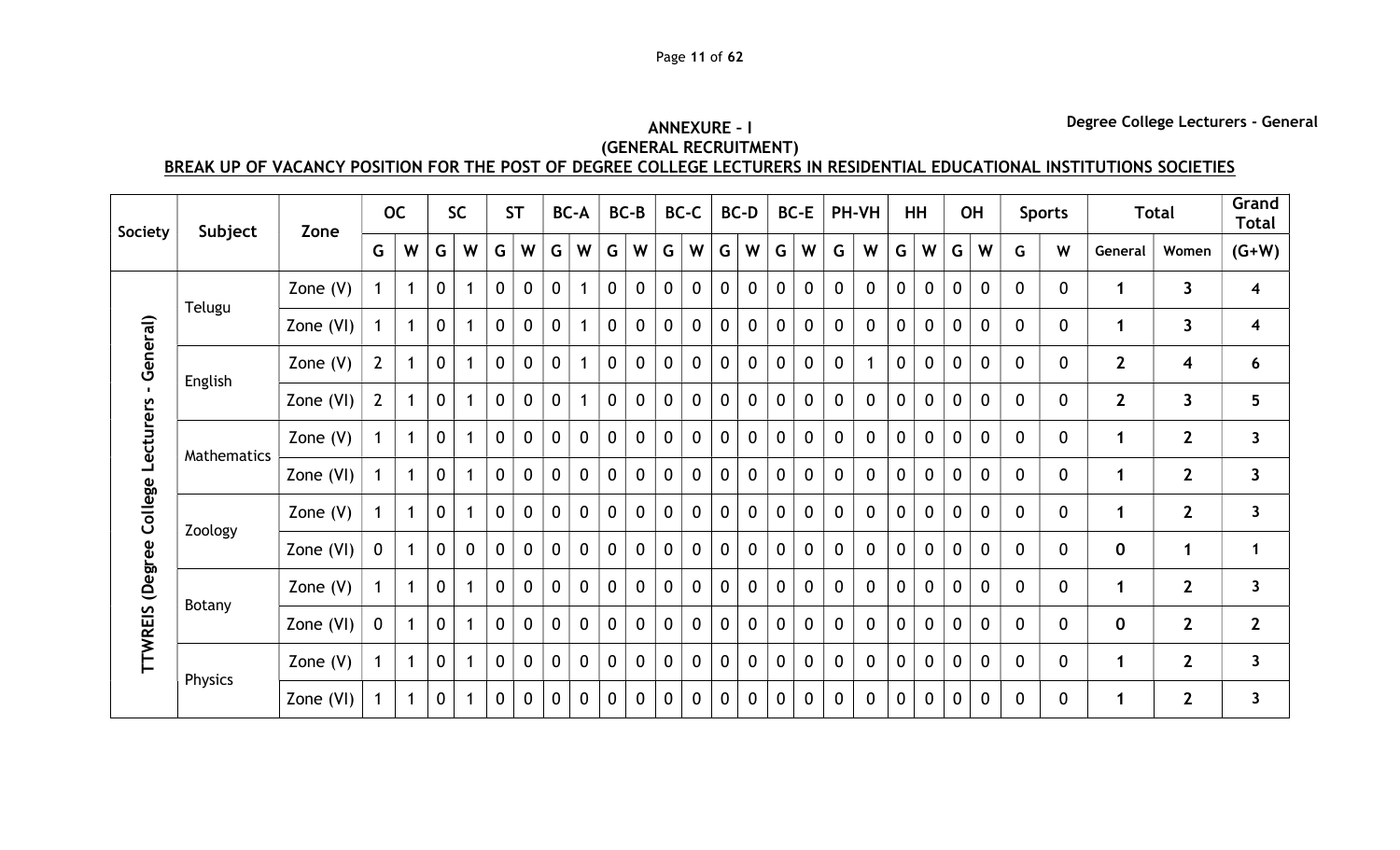| Society | Subject        | Zone       |                | <b>OC</b>    |                | <b>SC</b>    |              | <b>ST</b>    |              | <b>BC-A</b>    |              | BC-B         |              | BC-C           |                | <b>BC-D</b>      |              | BC-E         |              | PH-VH        |                | HH           |                | <b>OH</b>    |              | <b>Sports</b> |                | <b>Total</b>            | Grand<br><b>Total</b>   |
|---------|----------------|------------|----------------|--------------|----------------|--------------|--------------|--------------|--------------|----------------|--------------|--------------|--------------|----------------|----------------|------------------|--------------|--------------|--------------|--------------|----------------|--------------|----------------|--------------|--------------|---------------|----------------|-------------------------|-------------------------|
|         |                |            | G              | W            | G              | W            | G            | W            | G            | W              | G            | W            | G            | W              | G              | W                | G            | W            | G            | W            | G              | W            | G              | W            | G            | W             | General        | Women                   | $(G+W)$                 |
|         | Micro          | Zone $(V)$ | $\mathbf{0}$   | $\mathbf 1$  | $\overline{0}$ | $\mathbf{0}$ | $\mathbf{0}$ | $\Omega$     | $\mathbf 0$  | $\mathbf 0$    | $\mathbf 0$  | $\Omega$     | $\mathbf{0}$ | $\mathbf 0$    | $\mathbf 0$    | $\mathbf 0$      | $\mathbf{0}$ | $\mathbf 0$  | $\mathbf 0$  | $\mathbf{0}$ | 0              | $\mathbf{0}$ | $\overline{0}$ | $\mathbf 0$  | $\Omega$     | $\mathbf{0}$  | $\mathbf 0$    | $\mathbf 1$             | $\mathbf{1}$            |
|         | <b>Biology</b> | Zone (VI)  | $\mathbf 0$    | $\mathbf{1}$ | $\mathbf 0$    | $\mathbf{0}$ | $\mathbf 0$  | $\mathbf 0$  | $\mathbf 0$  | $\mathbf 0$    | $\mathbf 0$  | $\mathbf{0}$ | $\mathbf 0$  | $\mathbf 0$    | $\mathbf 0$    | $\mathbf 0$      | $\mathbf 0$  | $\mathbf 0$  | $\mathbf 0$  | $\mathbf 0$  | $\mathbf 0$    | $\mathbf 0$  | 0              | $\mathbf 0$  | 0            | $\mathbf{0}$  | $\mathbf 0$    | $\mathbf{1}$            | $\mathbf{1}$            |
|         | Chemistry      | Zone $(V)$ |                | $\mathbf{1}$ | $\mathbf 0$    | 1            | $\mathbf 0$  | $\mathbf{0}$ | $\mathbf 0$  | $\mathbf 1$    | $\mathbf 0$  | $\mathbf{0}$ | $\mathbf 0$  | $\mathbf 0$    | 0              | $\mathbf{0}$     | $\mathbf 0$  | $\mathbf 0$  | $\mathbf 0$  | $\mathbf 0$  | 0              | $\mathbf 0$  | 0              | $\mathbf 0$  | $\Omega$     | $\mathbf{0}$  | $\mathbf 1$    | $\mathbf{3}$            | $\overline{\mathbf{4}}$ |
|         |                | Zone (VI)  |                | $\mathbf{1}$ | $\mathbf 0$    | 1            | $\mathbf 0$  | $\mathbf 0$  | $\mathbf 0$  | $\mathbf 0$    | $\mathbf 0$  | $\mathbf{0}$ | $\mathbf 0$  | $\mathbf 0$    | $\mathbf 0$    | $\boldsymbol{0}$ | $\mathbf 0$  | $\mathbf 0$  | $\mathbf 0$  | $\mathbf 0$  | $\mathbf 0$    | $\mathbf{0}$ | $\mathbf{0}$   | $\mathbf 0$  | $\mathbf 0$  | $\mathbf 0$   | $\mathbf 1$    | $\overline{2}$          | $\mathbf{3}$            |
|         | Computer       | Zone $(V)$ | $\mathbf 0$    | $\mathbf{1}$ | $\mathbf 0$    | $\mathbf{1}$ | $\mathbf 0$  | $\mathbf 0$  | $\mathbf 0$  | $\mathbf 0$    | $\mathbf 0$  | $\mathbf 0$  | $\mathbf{0}$ | $\mathbf 0$    | $\mathbf 0$    | $\mathbf 0$      | $\mathbf 0$  | $\mathbf 0$  | $\mathbf 0$  | $\mathbf 0$  | 0              | $\mathbf{0}$ | $\mathbf 0$    | $\mathbf 0$  | $\mathbf{0}$ | $\mathbf{0}$  | $\mathbf 0$    | $2^{\circ}$             | $\overline{2}$          |
|         | Science        | Zone (VI)  | $\mathbf{0}$   | $\mathbf 1$  | $\mathbf 0$    |              | $\mathbf 0$  | $\Omega$     | $\mathbf{0}$ | $\mathbf{0}$   | $\mathbf 0$  | $\Omega$     | $\mathbf{0}$ | $\mathbf{0}$   | $\mathbf 0$    | $\mathbf{0}$     | $\Omega$     | $\mathbf 0$  | $\mathbf 0$  | $\mathbf{0}$ | $\mathbf{0}$   | $\mathbf{0}$ | $\Omega$       | $\mathbf{0}$ | 0            | $\mathbf{0}$  | $\mathbf 0$    | $2^{\circ}$             | $\overline{2}$          |
|         | History        | Zone $(V)$ | $\mathbf 0$    | $\mathbf{1}$ | $\mathbf 0$    | $\mathbf 0$  | $\mathbf 0$  | $\mathbf 0$  | $\mathbf 0$  | $\mathbf 0$    | $\mathbf 0$  | $\mathbf{0}$ | $\mathbf{0}$ | $\mathbf 0$    | $\mathbf 0$    | $\mathbf 0$      | $\mathbf 0$  | $\mathbf 0$  | $\mathbf 0$  | $\mathbf 0$  | $\mathbf 0$    | $\mathbf 0$  | 0              | $\mathbf 0$  | $\Omega$     | $\mathbf{0}$  | $\mathbf 0$    | $\mathbf 1$             | $\mathbf 1$             |
|         |                | Zone (VI)  | $\mathbf 0$    | 1            | $\mathbf 0$    | $\mathbf 0$  | $\mathbf 0$  | $\mathbf{0}$ | $\mathbf 0$  | $\mathbf 0$    | $\mathbf 0$  | $\mathbf{0}$ | $\mathbf 0$  | $\mathbf 0$    | $\mathbf 0$    | $\mathbf 0$      | $\mathbf{0}$ | $\mathbf 0$  | $\mathbf 0$  | $\mathbf 0$  | $\mathbf 0$    | $\mathbf{0}$ | 0              | $\mathbf 0$  | $\Omega$     | $\mathbf 0$   | $\mathbf 0$    | $\mathbf 1$             | $\mathbf 1$             |
|         | Economics      | Zone $(V)$ | $\mathbf 0$    | $\mathbf 1$  | $\mathbf 0$    | $\mathbf 0$  | $\mathbf 0$  | $\mathbf 0$  | $\mathbf 0$  | $\mathbf{0}$   | $\mathbf 0$  | $\mathbf{0}$ | $\mathbf 0$  | $\mathbf 0$    | $\mathbf 0$    | $\mathbf 0$      | $\mathbf 0$  | $\mathbf 0$  | $\mathbf{0}$ | $\mathbf 0$  | $\overline{0}$ | $\mathbf{0}$ | $\mathbf{0}$   | $\mathbf 0$  | $\mathbf{0}$ | $\mathbf{0}$  | $\mathbf 0$    | $\mathbf{1}$            | $\mathbf{1}$            |
|         |                | Zone (VI)  | $\mathbf 0$    | $\mathbf{1}$ | $\mathbf 0$    | $\mathbf 0$  | $\mathbf{0}$ | $\mathbf 0$  | $\mathbf 0$  | $\mathbf 0$    | $\mathbf 0$  | $\mathbf{0}$ | $\mathbf 0$  | $\mathbf 0$    | $\mathbf 0$    | $\mathbf{0}$     | $\mathbf 0$  | $\mathbf 0$  | $\mathbf 0$  | $\mathbf 0$  | $\mathbf 0$    | $\mathbf 0$  | $\mathbf{0}$   | $\mathbf 0$  | $\Omega$     | $\mathbf{0}$  | $\mathbf 0$    | $\mathbf 1$             | $\mathbf{1}$            |
|         | Political      | Zone $(V)$ | $\mathbf 0$    | $\mathbf 1$  | $\mathbf{0}$   | $\Omega$     | $\Omega$     | $\Omega$     | $\mathbf{0}$ | $\mathbf{0}$   | $\mathbf{0}$ | $\Omega$     | $\Omega$     | $\mathbf{0}$   | $\overline{0}$ | $\mathbf{0}$     | $\Omega$     | $\mathbf{0}$ | $\mathbf{0}$ | $\mathbf{0}$ | $\mathbf{0}$   | $\Omega$     | $\Omega$       | $\mathbf 0$  | 0            | $\mathbf{0}$  | $\mathbf 0$    | $\mathbf{1}$            | $\mathbf{1}$            |
|         | Science        | Zone (VI)  | $\mathbf 0$    | $\mathbf{1}$ | $\mathbf 0$    | $\mathbf 0$  | $\mathbf 0$  | $\mathbf 0$  | $\mathbf 0$  | $\mathbf 0$    | $\mathbf 0$  | $\mathbf{0}$ | $\mathbf 0$  | $\mathbf 0$    | $\mathbf 0$    | $\mathbf 0$      | $\mathbf 0$  | $\mathbf 0$  | $\mathbf 0$  | $\mathbf 0$  | $\mathbf 0$    | $\mathbf 0$  | 0              | $\mathbf 0$  | $\Omega$     | $\mathbf{0}$  | $\mathbf 0$    | $\mathbf{1}$            | $\mathbf 1$             |
|         |                | Zone $(V)$ | $\overline{2}$ | $\mathbf{1}$ | $\mathbf 0$    | $\mathbf 1$  | $\mathbf 0$  | $\mathbf 0$  | $\mathbf 0$  | $\mathbf{1}$   | $\mathbf 0$  | $\mathbf 0$  | $\mathbf 0$  | $\mathbf 0$    | $\mathbf 0$    | $\mathbf 0$      | $\mathbf 0$  | $\mathbf 0$  | $\mathbf 0$  | $\mathbf 0$  | $\mathbf 0$    | $\mathbf 0$  | $\mathbf{0}$   | $\mathbf 0$  | $\mathbf{0}$ | $\mathbf 0$   | $\overline{2}$ | $\overline{\mathbf{3}}$ | $5\phantom{1}$          |
|         | Commerce       | Zone (VI)  | $2^{\circ}$    | $\mathbf 1$  | $\mathbf 0$    | 1            | $\mathbf 0$  | $\mathbf{0}$ | $\mathbf 0$  | $\mathbf 1$    | $\mathbf 0$  | $\mathbf{0}$ | $\mathbf{0}$ | $\overline{0}$ | $\mathbf 0$    | $\mathbf 0$      | $\mathbf{0}$ | $\mathbf 0$  | $\mathbf 0$  |              | $\mathbf{0}$   | $\mathbf{0}$ | $\mathbf{0}$   | $\mathbf 0$  | $\Omega$     | $\mathbf{0}$  | $\overline{2}$ | $\overline{\mathbf{4}}$ | 6                       |
|         | <b>Total</b>   |            | 18             | 26           | $\mathbf 0$    | 17           | $\mathbf 0$  | $\mathbf 0$  | $\mathbf 0$  | $\overline{7}$ | $\mathbf 0$  | $\mathbf 0$  | $\mathbf 0$  | $\mathbf 0$    | $\mathbf 0$    | $\mathbf 0$      | $\mathbf 0$  | $\mathbf 0$  | $\mathbf 0$  | $2^{\circ}$  | $\mathbf{0}$   | $\mathbf 0$  | $\mathbf 0$    | $\mathbf 0$  | $\bf{0}$     | $\mathbf 0$   | 18             | 52                      | 70                      |

Page 12 of 62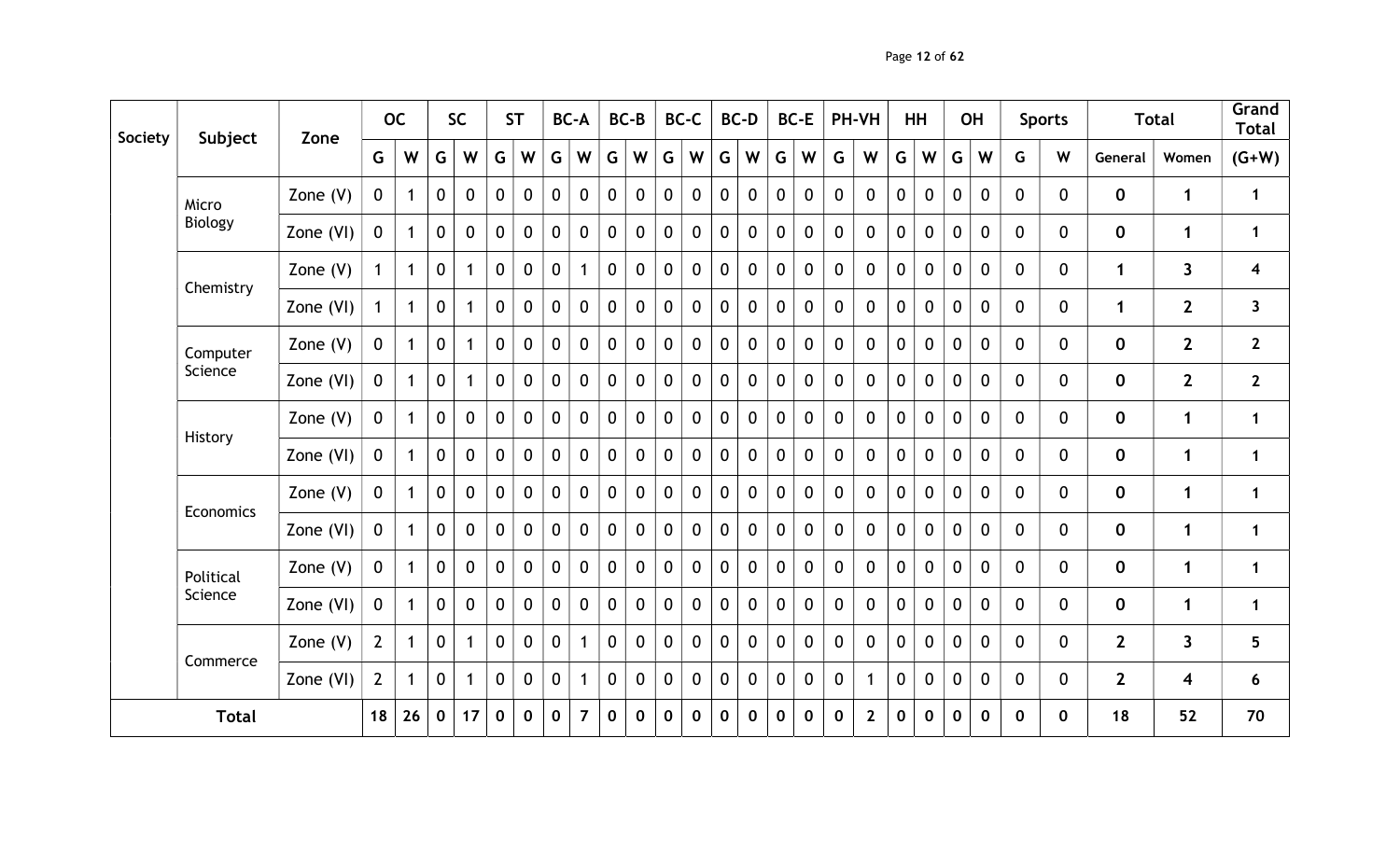# ANNEXURE – I (GENERAL RECRUITMENT) BREAK UP OF VACANCY POSITION FOR THE POST OF DEGREE COLLEGE LECTURERS IN RESIDENTIAL EDUCATIONAL INSTITUTIONS SOCIETIES (WOMEN)

| Society                           | Subject       | Zone       | OC(W)            | SC(W)            | ST(W)            | $BC-A(W)$    | $BC-B(W)$        | $BC-C(W)$   | $BC-D(W)$   | $BC-E(W)$        | PH-<br>VH(W) | HH(W)            | OH(W)        | <b>Sports</b><br>(W) | <b>Total</b>   |
|-----------------------------------|---------------|------------|------------------|------------------|------------------|--------------|------------------|-------------|-------------|------------------|--------------|------------------|--------------|----------------------|----------------|
|                                   |               | Zone $(V)$ | $\overline{4}$   | $2^{\circ}$      | 1                | $\mathbf{1}$ | $\mathbf{1}$     | $\mathbf 0$ | $\mathbf 0$ | $\mathbf 0$      | $\mathbf{1}$ | $\mathbf 0$      | $\mathbf 0$  | $\mathbf{0}$         | 10             |
|                                   | Telugu        | Zone (VI)  | $\mathbf{3}$     | $\overline{2}$   | $\mathbf 0$      | $\mathbf{1}$ | $\mathbf 0$      | $\mathbf 0$ | $\pmb{0}$   | $\mathbf 0$      | $\mathbf{1}$ | $\mathbf 0$      | $\mathbf 0$  | 0                    | $\overline{7}$ |
| Women)                            | English       | Zone $(V)$ | $\overline{7}$   | $\overline{2}$   | 1                | $\mathbf{1}$ | $\mathbf 1$      | $\bf{0}$    | $\pmb{0}$   | $\boldsymbol{0}$ | $\mathbf{1}$ | $\mathbf 0$      | $\mathbf 0$  | 0                    | 13             |
| $\mathbf{L}$                      |               | Zone (VI)  | $\overline{4}$   | $2 \overline{ }$ | $\mathbf{1}$     | $\mathbf{1}$ | $\mathbf{1}$     | $\mathbf 0$ | $\mathbf 0$ | $\mathbf 0$      | $\mathbf{1}$ | $\mathbf 0$      | $\mathbf 0$  | $\mathbf{0}$         | 10             |
|                                   |               | Zone $(V)$ | $\mathsf{3}$     | $\mathbf{1}$     | $\boldsymbol{0}$ | $\mathbf{1}$ | $\mathbf 0$      | $\mathbf 0$ | $\mathbf 0$ | $\mathbf 0$      | $\mathbf{1}$ | $\mathbf 0$      | $\mathbf 0$  | 0                    | 6              |
|                                   | Mathematics   | Zone (VI)  | $\mathsf{3}$     | $\mathbf{1}$     | $\mathbf 0$      | $\mathbf{1}$ | $\mathbf 0$      | $\mathbf 0$ | $\pmb{0}$   | $\mathbf 0$      | $\mathbf{1}$ | $\mathbf 0$      | $\mathbf 0$  | 0                    | 6              |
| TTWREIS (Degree College Lecturers | Zoology       | Zone $(V)$ | $\mathsf{3}$     | $\mathbf{1}$     | $\boldsymbol{0}$ | $\mathbf{1}$ | $\boldsymbol{0}$ | $\mathbf 0$ | $\pmb{0}$   | $\boldsymbol{0}$ | $\mathbf{1}$ | $\mathbf 0$      | $\mathbf 0$  | 0                    | 6              |
|                                   |               | Zone (VI)  | $\mathsf{3}$     | $\mathbf{1}$     | $\mathbf 0$      | $\mathbf{1}$ | $\mathbf 0$      | $\mathbf 0$ | $\pmb{0}$   | $\mathbf 0$      | $\mathbf{1}$ | $\mathbf 0$      | $\mathbf 0$  | 0                    | 6              |
|                                   |               | Zone $(V)$ | $\mathbf{3}$     | $\mathbf{1}$     | $\boldsymbol{0}$ | $\mathbf{1}$ | $\pmb{0}$        | $\mathbf 0$ | $\pmb{0}$   | $\mathbf 0$      | $\mathbf{1}$ | $\mathbf 0$      | $\mathbf 0$  | 0                    | 6              |
|                                   | Botany        | Zone (VI)  | $\overline{2}$   | $\mathbf{1}$     | $\mathbf 0$      | $\mathbf{1}$ | $\boldsymbol{0}$ | $\mathbf 0$ | $\pmb{0}$   | $\mathbf 0$      | $\mathbf 0$  | $\mathbf 0$      | $\mathbf{0}$ | 0                    | 4              |
|                                   |               | Zone $(V)$ | $\mathsf{3}$     | $\mathbf{1}$     | $\mathbf 0$      | $\mathbf 1$  | $\boldsymbol{0}$ | $\mathbf 0$ | $\pmb{0}$   | $\mathbf 0$      | $\mathbf{1}$ | $\mathbf 0$      | $\mathbf 0$  | 0                    | 6              |
|                                   | Physics       | Zone (VI)  | $\mathsf{3}$     | $\mathbf{1}$     | $\mathbf 0$      | $\mathbf 1$  | $\mathbf 0$      | $\mathbf 0$ | $\pmb{0}$   | $\mathbf 0$      | $\mathbf{1}$ | $\mathbf 0$      | $\mathbf 0$  | 0                    | 6              |
|                                   |               | Zone $(V)$ | $\mathbf{1}$     | $\mathbf 0$      | $\mathbf 0$      | $\mathbf 0$  | $\boldsymbol{0}$ | $\mathbf 0$ | $\pmb{0}$   | $\mathbf 0$      | $\mathbf 0$  | $\mathbf 0$      | $\mathbf 0$  | 0                    | 1              |
|                                   | Micro Biology | Zone (VI)  | $2 \overline{ }$ | $\mathbf{1}$     | 0                | $\mathbf{1}$ | $\boldsymbol{0}$ | $\mathbf 0$ | $\pmb{0}$   | $\boldsymbol{0}$ | $\mathbf{1}$ | $\boldsymbol{0}$ | $\mathbf 0$  | 0                    | 4              |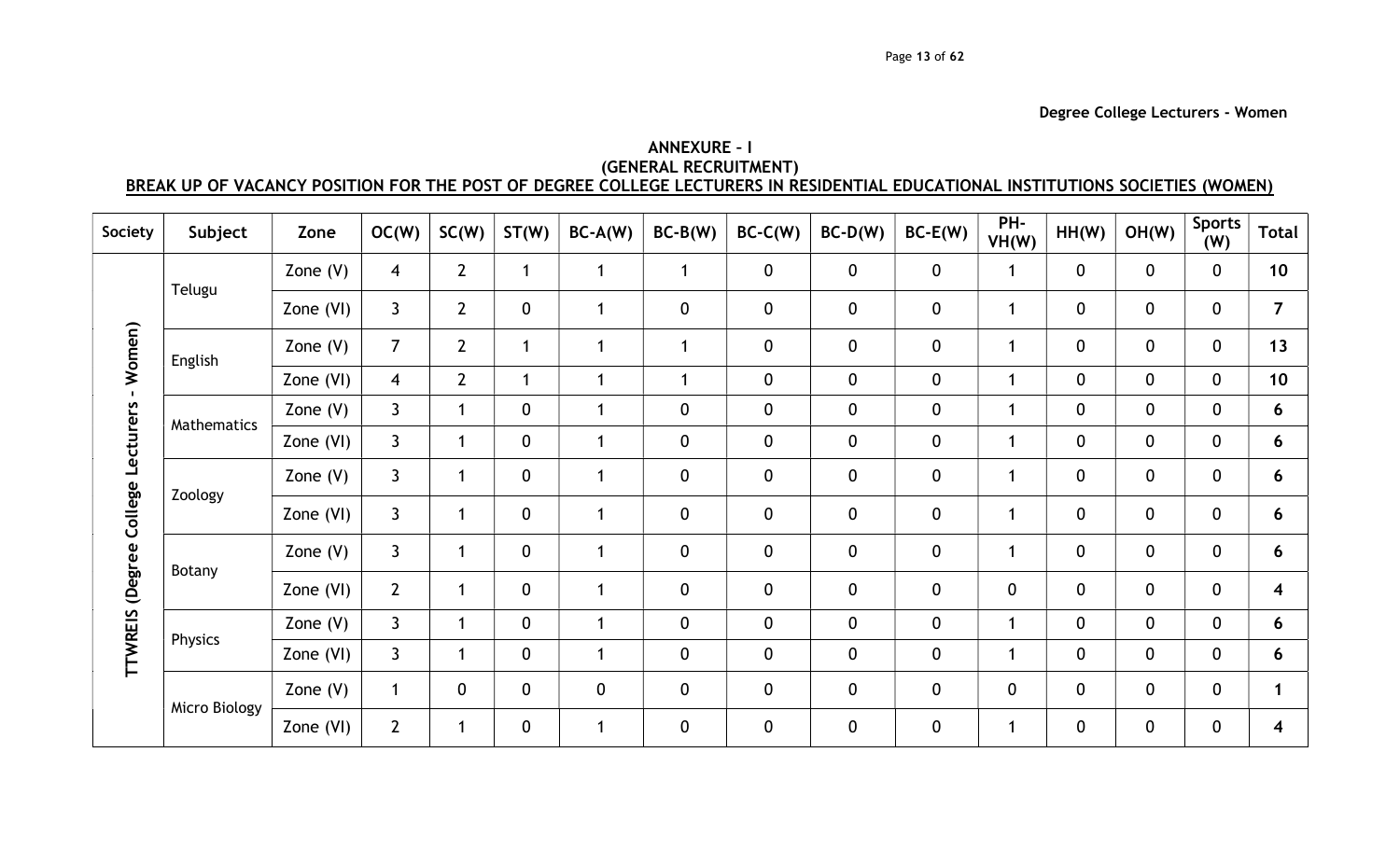Page 14 of 62

| Society | Subject   | Zone       | OC(W)          | SC(W)                   | ST(W)           | $BC-A(W)$    | $BC-B(W)$               | $BC-C(W)$        | $BC-D(W)$   | $BC-E(W)$   | PH-<br>VH(W)     | HH(W)       | OH(W)       | <b>Sports</b><br>(W) | <b>Total</b>            |
|---------|-----------|------------|----------------|-------------------------|-----------------|--------------|-------------------------|------------------|-------------|-------------|------------------|-------------|-------------|----------------------|-------------------------|
|         | Chemistry | Zone $(V)$ | $\mathbf{3}$   | $2 \overline{ }$        | $\mathbf{1}$    | $\mathbf{1}$ | $\boldsymbol{0}$        | $\mathbf 0$      | $\mathbf 0$ | $\mathbf 0$ | 1                | $\mathbf 0$ | $\mathbf 0$ | $\mathbf 0$          | 8                       |
|         |           | Zone (VI)  | $\mathbf{3}$   | $\mathbf{2}$            | $\mathbf 0$     | 1            | 0                       | $\pmb{0}$        | $\mathbf 0$ | $\mathbf 0$ | $\mathbf{1}$     | $\mathbf 0$ | $\mathbf 0$ | $\mathbf 0$          | $\overline{7}$          |
|         | Computer  | Zone $(V)$ | $\mathbf{3}$   | $\overline{\mathbf{1}}$ | $\mathbf 0$     | 1            | $\boldsymbol{0}$        | $\mathbf 0$      | $\mathbf 0$ | $\mathbf 0$ | $\mathbf{1}$     | $\mathbf 0$ | $\mathbf 0$ | $\mathbf 0$          | 6                       |
|         | Science   | Zone (VI)  | $2^{\circ}$    | $\mathbf{1}$            | $\pmb{0}$       | $\mathbf 1$  | $\mathbf 0$             | $\mathbf 0$      | $\pmb{0}$   | $\mathbf 0$ | $\mathbf 0$      | $\mathbf 0$ | $\mathbf 0$ | $\mathbf 0$          | $\overline{\mathbf{4}}$ |
|         |           | Zone $(V)$ | $\mathbf{3}$   | $\overline{1}$          | $\mathbf 0$     | 1            | 0                       | $\boldsymbol{0}$ | $\mathbf 0$ | $\mathbf 0$ | $\pmb{0}$        | $\mathbf 0$ | $\mathbf 0$ | $\mathbf 0$          | $5\phantom{.0}$         |
|         | History   | Zone (VI)  | $\mathbf{1}$   | $\mathbf 1$             | $\mathbf 0$     | $\mathbf 0$  | $\pmb{0}$               | $\pmb{0}$        | $\mathbf 0$ | $\mathbf 0$ | $\boldsymbol{0}$ | $\mathbf 0$ | $\mathbf 0$ | 0                    | $\overline{2}$          |
|         | Economics | Zone $(V)$ | $\mathbf{3}$   | $\overline{1}$          | $\mathbf 0$     | $\mathbf{1}$ | $\mathbf 0$             | $\mathbf 0$      | $\pmb{0}$   | $\pmb{0}$   | $\mathbf 0$      | $\mathbf 0$ | $\mathbf 0$ | $\mathbf{0}$         | $5\phantom{.0}$         |
|         |           | Zone (VI)  | $\mathbf{1}$   | $\overline{1}$          | $\mathbf 0$     | $\mathbf 0$  | $\pmb{0}$               | $\pmb{0}$        | $\mathbf 0$ | $\mathbf 0$ | $\pmb{0}$        | $\mathbf 0$ | $\mathbf 0$ | $\mathbf 0$          | $2^{\circ}$             |
|         | Political | Zone $(V)$ | $\mathbf{3}$   | -1                      | $\mathbf 0$     | 1            | $\pmb{0}$               | $\mathbf 0$      | $\mathbf 0$ | $\mathbf 0$ | $\pmb{0}$        | $\mathbf 0$ | $\mathbf 0$ | $\mathbf 0$          | $5\phantom{.0}$         |
|         | Science   | Zone (VI)  | $\mathbf{1}$   | $\mathbf{1}$            | $\mathbf 0$     | $\mathbf 0$  | $\mathbf 0$             | $\pmb{0}$        | $\mathbf 0$ | $\pmb{0}$   | $\pmb{0}$        | $\mathbf 0$ | $\mathbf 0$ | $\mathbf 0$          | $\overline{2}$          |
|         |           | Zone $(V)$ | $\overline{7}$ | $\overline{2}$          | $\mathbf{1}$    | 1            | 1                       | $\boldsymbol{0}$ | $\mathbf 0$ | $\mathbf 0$ | $\mathbf{1}$     | $\mathbf 0$ | $\mathbf 0$ | $\mathbf 0$          | 13                      |
|         | Commerce  | Zone (VI)  | $\mathbf{3}$   | $\overline{2}$          | $\mathbf 0$     | 1            | 0                       | $\mathbf 0$      | $\mathbf 0$ | $\mathbf 0$ | $\mathbf{1}$     | $\mathbf 0$ | $\mathbf 0$ | $\mathbf 0$          | $\overline{7}$          |
|         | Total     |            | 77             | 33                      | $5\phantom{.0}$ | 22           | $\overline{\mathbf{4}}$ | $\mathbf 0$      | $\mathbf 0$ | $\bf{0}$    | 17               | $\mathbf 0$ | $\mathbf 0$ | $\mathbf 0$          | 157                     |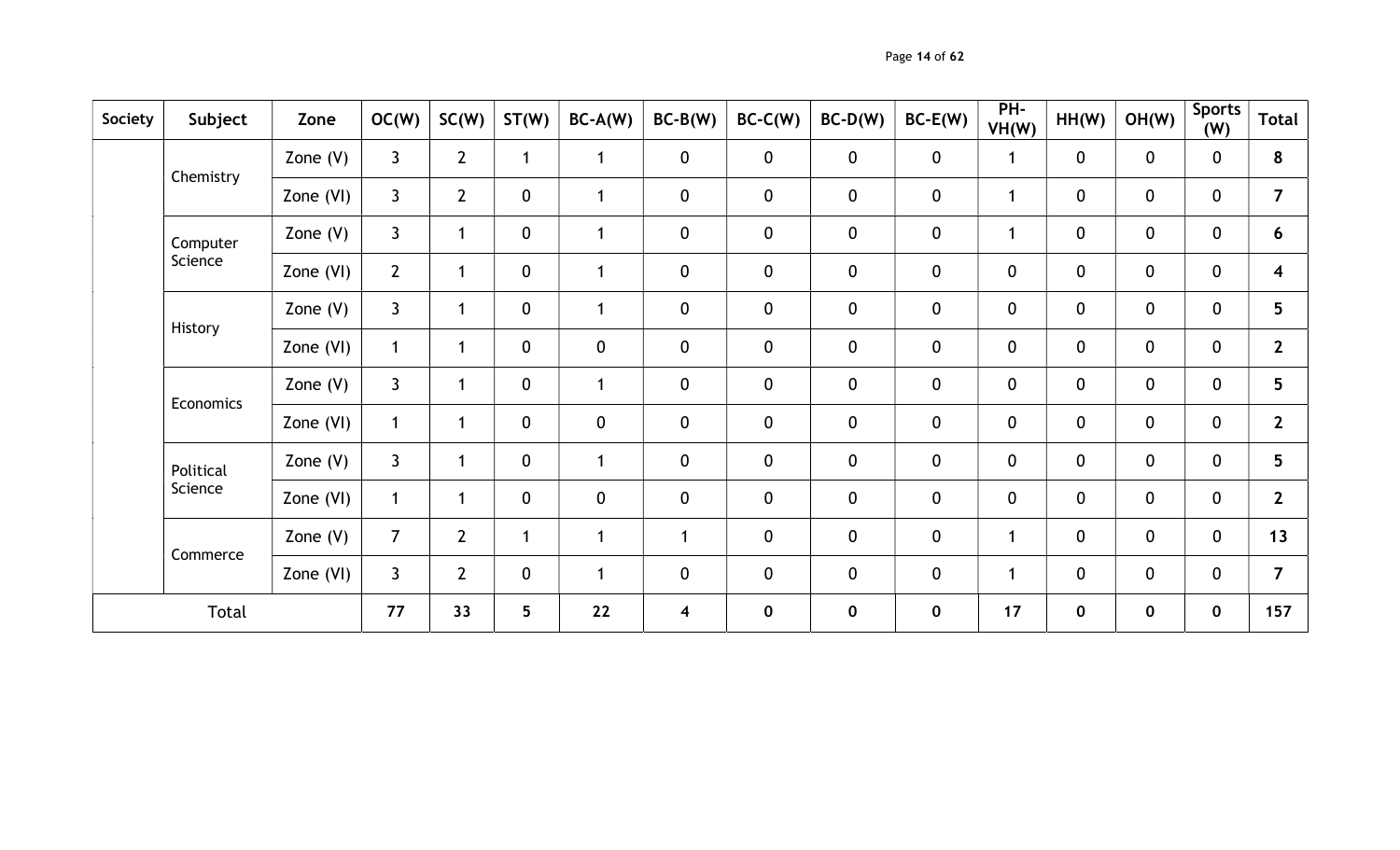## ANNEXURE – I (GENERAL RECRUITMENT) BREAK UP OF VACANCY POSITION FOR THE POST OF DEGREE LECTURERS IN RESIDENTIAL EDUCATIONAL INSTITUTIONS SOCIETIES (WOMEN)

| Society                   | Subject           | Zone       | OC(W)          | SC(W)          | ST(W)          | $BC-A(W)$            | $BC-B(W)$      | $BC-C(W)$    | $BC-D(W)$      | $BC-E(W)$    | PH-<br>VH(W)   | HH(W)        | OH(W)        | <b>Sports</b><br>(W) | <b>Total</b>    |
|---------------------------|-------------------|------------|----------------|----------------|----------------|----------------------|----------------|--------------|----------------|--------------|----------------|--------------|--------------|----------------------|-----------------|
|                           |                   | Zone $(V)$ | 5              |                | $\overline{2}$ | 1                    | $\mathbf 0$    | $\mathbf 0$  | 0              | $\mathbf 0$  | 0              |              | $\mathbf 0$  | $\mathbf{0}$         | 10 <sup>1</sup> |
|                           | English           | Zone (VI)  | 6              | $\overline{2}$ | $\mathbf 0$    | $\blacktriangleleft$ | 1              | $\mathbf 0$  | $\overline{2}$ | 1            | $\mathbf{0}$   | $\mathbf{0}$ | $\mathbf 0$  | $\mathbf{1}$         | 14              |
|                           | Mathematics       | Zone $(V)$ | $\overline{4}$ | $2^{\circ}$    | $\mathbf{0}$   | $\mathbf 1$          | $\mathbf{0}$   |              | $\mathbf{1}$   | $\mathbf 1$  | $\mathbf{0}$   | $\mathbf{0}$ | $\mathbf{0}$ | $\mathbf{0}$         | 10 <sup>°</sup> |
|                           |                   | Zone (VI)  | 6              | $\overline{2}$ | $2^{\circ}$    | $\overline{2}$       | 1              | $\mathbf 0$  | 0              | 1            | $\mathbf 0$    |              | $\mathbf 0$  | $\mathbf 0$          | 15              |
|                           | <b>Statistics</b> | Zone $(V)$ | 5              | $\overline{2}$ | $\mathbf 0$    | $\mathbf 1$          | $\mathbf 1$    |              | $\mathbf{1}$   | 1            | $\mathbf{0}$   | $\mathbf 0$  | $\mathbf 0$  | $\mathbf{0}$         | 12              |
| - Women)                  |                   | Zone (VI)  | 5              | $2^{\circ}$    | 1              | $\overline{2}$       | $\mathbf{1}$   | $\mathbf{0}$ | 0              | 1            | $\mathbf 0$    | $\mathbf{0}$ | $\mathbf 0$  | $\mathbf 0$          | 12              |
|                           |                   | Zone $(V)$ | $\mathsf{3}$   | 1              | $\mathbf 0$    | $\mathbf{1}$         | $\mathbf 0$    |              | $\mathbf{1}$   | $\mathbf 1$  | $\mathbf{0}$   | $\mathbf{0}$ | $\mathbf 0$  | $\mathbf{0}$         | 8               |
|                           | Zoology           | Zone (VI)  | 5              | $\overline{2}$ | 1              | $\overline{2}$       | $\mathbf 1$    | $\mathbf{0}$ | $\overline{0}$ | $\mathbf{1}$ | $\overline{0}$ | $\mathbf{0}$ | $\mathbf 0$  | $\mathbf 0$          | 12              |
| TSWREIS (Degree Lecturers | Botany            | Zone $(V)$ | $\mathsf{3}$   | 1              | $\mathbf 0$    | $\mathbf 0$          | $\mathbf 0$    |              | 0              | $\mathbf 0$  | $\mathbf{0}$   | $\mathbf{0}$ | $\mathbf 0$  | $\mathbf{0}$         | 5               |
|                           |                   | Zone (VI)  | 1              | $\mathbf 0$    | $\mathbf 0$    | -1                   | $\mathbf 0$    | $\mathbf{0}$ | 0              | $\mathbf 1$  | $\mathbf{0}$   | $\Omega$     | $\mathbf 0$  | $\mathbf 0$          | $\mathbf{3}$    |
|                           | Physics           | Zone $(V)$ | $\overline{3}$ | 1              | $\mathbf 0$    | $\mathbf 0$          | $\mathbf 0$    |              | 0              | $\mathbf 0$  | $\mathbf{0}$   | $\mathbf{0}$ | $\mathbf 0$  | $\mathbf{0}$         | 5               |
|                           |                   | Zone (VI)  | $\overline{2}$ | 1              | $\mathbf 0$    | $\blacktriangleleft$ | $\mathbf 0$    | $\mathbf 0$  | $\mathbf 1$    | $\mathbf{1}$ | $\mathbf 0$    | $\mathbf 0$  | $\mathbf 0$  | $\mathbf{0}$         | 6               |
|                           | Micro Biology     | Zone $(V)$ | $\mathbf{3}$   | 1              | $\mathbf 0$    | $\overline{1}$       | $\mathbf 0$    | $\mathbf{1}$ | 1              | 1            | $\mathbf 0$    | $\mathbf{0}$ | $\mathbf 0$  | $\mathbf 0$          | 8               |
|                           |                   | Zone (VI)  | 5              | $\overline{2}$ | $\mathbf{1}$   | $\overline{2}$       | $\mathbf 1$    | $\mathbf{0}$ | 0              | $\mathbf{1}$ | $\mathbf 0$    | $\mathbf{0}$ | $\mathbf{0}$ | $\mathbf 0$          | 12              |
|                           | Chemistry         | Zone $(V)$ | $\overline{7}$ | $\overline{2}$ | $2^{\circ}$    | $\overline{2}$       | 1              | $\mathbf 0$  | $\mathbf 0$    | 1            | $\overline{0}$ |              | $\mathbf{0}$ | $\mathbf{0}$         | 16              |
|                           |                   | Zone (VI)  | 11             | $\mathsf{3}$   | $2^{\circ}$    | $\overline{2}$       | $\overline{2}$ | 0            | $\overline{2}$ | 1            | 0              |              | $\mathbf 0$  | $\mathbf{0}$         | 24              |
|                           | Computer          | Zone $(V)$ | 5              | $\overline{2}$ | $\mathbf 0$    | -1                   | 1              |              | 1              | 1            | $\mathbf{0}$   | $\Omega$     | $\mathbf{0}$ | $\mathbf{0}$         | 12              |
|                           | Science           | Zone (VI)  | $\overline{7}$ | $\overline{2}$ | $\overline{2}$ | $\overline{2}$       | 1              | $\mathbf 0$  | 0              | $\mathbf 0$  | $\mathbf 0$    |              | $\mathbf 0$  | $\mathbf 0$          | 15              |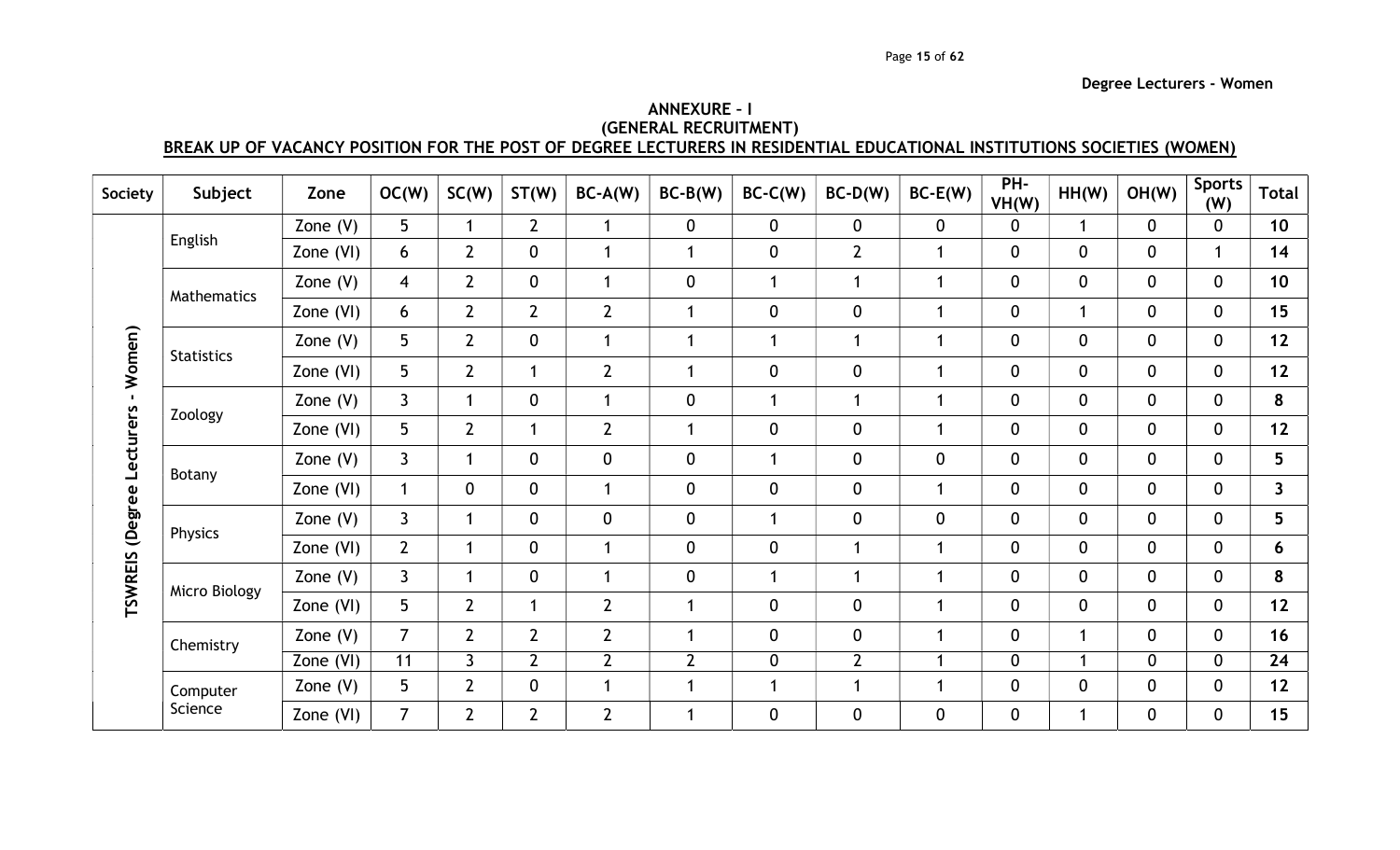| Society                          | Subject         | Zone       | OC(W)          | SC(W)            | ST(W) | $BC-A(W)$   | $BC-B(W)$    | $BC-C(W)$   | $BC-D(W)$      | $BC-E(W)$        | PH-<br>VH(W) | HH(W)       | OH(W)       | <b>Sports</b><br>(W) | <b>Total</b>    |
|----------------------------------|-----------------|------------|----------------|------------------|-------|-------------|--------------|-------------|----------------|------------------|--------------|-------------|-------------|----------------------|-----------------|
|                                  | History         | Zone $(V)$ |                | $\mathbf 0$      | 0     | $\mathbf 0$ | $\mathbf 0$  | $\mathbf 0$ | 0              | $\mathbf 0$      | $\mathbf 0$  | $\mathbf 0$ | $\mathbf 0$ | $\mathbf 0$          |                 |
|                                  |                 | Zone (VI)  | $2^{\circ}$    |                  | 0     | $\mathbf 0$ | $\mathbf 0$  | $\mathbf 0$ | 0              | $\mathbf 0$      | $\mathbf{0}$ | $\mathbf 0$ | $\mathbf 0$ | $\mathbf 0$          | 3               |
| Women)                           | Economics       | Zone $(V)$ | $\mathbf 0$    |                  | 0     | $\mathbf 0$ | $\mathbf 0$  | $\mathbf 0$ | 0              | $\boldsymbol{0}$ | $\mathbf 0$  | $\mathbf 0$ | $\mathbf 0$ | $\mathbf 0$          |                 |
| 2                                |                 | Zone (VI)  | $2^{\circ}$    | $\boldsymbol{0}$ | 0     | $\mathbf 0$ | 1            | $\mathbf 0$ | 0              | $\boldsymbol{0}$ | $\mathbf 0$  | $\mathbf 0$ | $\mathbf 0$ | $\mathbf 0$          | 3               |
| cture                            | Political       | Zone $(V)$ | $\mathbf 0$    |                  | 0     | $\mathbf 0$ | $\mathbf 0$  | $\mathbf 0$ | 0              | $\boldsymbol{0}$ | $\mathbf 0$  | $\mathbf 0$ | $\mathbf 0$ | $\mathbf 0$          |                 |
|                                  | Science         | Zone (VI)  | $2^{\circ}$    | $\mathbf 0$      | 0     | $\mathbf 0$ |              | $\mathbf 0$ | 0              | $\mathbf 0$      | $\mathbf 0$  | $\mathbf 0$ | $\mathbf 0$ | $\mathbf 0$          | 3               |
| ڭ                                | Commerce        | Zone $(V)$ | 5 <sup>5</sup> |                  | 0     |             | $\mathbf 0$  | $\mathbf 0$ | $\overline{2}$ |                  | $\mathbf 0$  | 0           | $\mathbf 0$ | $\mathbf 0$          | 10 <sup>°</sup> |
| (Degree                          |                 | Zone (VI)  | 6              | $2^{\circ}$      |       |             | 1            | $\mathbf 0$ |                | $\mathbf 0$      | $\mathbf{0}$ | $\mathbf 0$ |             | $\mathbf 0$          | 13              |
|                                  | <b>Business</b> | Zone $(V)$ | $\mathbf 0$    | $\mathbf 0$      | 0     | $\mathbf 0$ | $\mathbf 0$  | $\mathbf 0$ | 0              | $\mathbf 0$      | $\mathbf 0$  | 0           | $\mathbf 0$ | $\mathbf 0$          | 0               |
| <b>TSWREIS</b><br>Administration |                 | Zone (VI)  |                |                  | 0     | $\mathbf 0$ | $\mathbf 0$  | $\mathbf 0$ | 0              | $\mathbf 0$      | $\mathbf{0}$ | $\mathbf 0$ | $\mathbf 0$ | $\mathbf 0$          | $\mathbf{2}$    |
|                                  | Electronics     | Zone $(V)$ | $\mathbf 0$    | $\mathbf{0}$     | 0     | $\mathbf 0$ | $\mathbf{0}$ | $\mathbf 0$ | 0              | $\mathbf 0$      | $\mathbf{0}$ | $\mathbf 0$ | $\mathbf 0$ | $\mathbf{0}$         | 0               |
|                                  |                 | Zone (VI)  |                |                  | 0     | $\mathbf 0$ | $\mathbf 0$  | $\mathbf 0$ | 0              | $\mathbf 0$      | $\mathbf 0$  | $\mathbf 0$ | $\mathbf 0$ | $\mathbf 0$          | $\mathbf{2}$    |
|                                  | <b>Total</b>    |            |                | 37               | 14    | 25          | 14           | 7           | 13             | 15               | $\mathbf{0}$ | 5           |             | 1                    | 239             |

IMPORTANT NOTE: The number of vacancies are subject to variation on intimation being received from the appointing authority.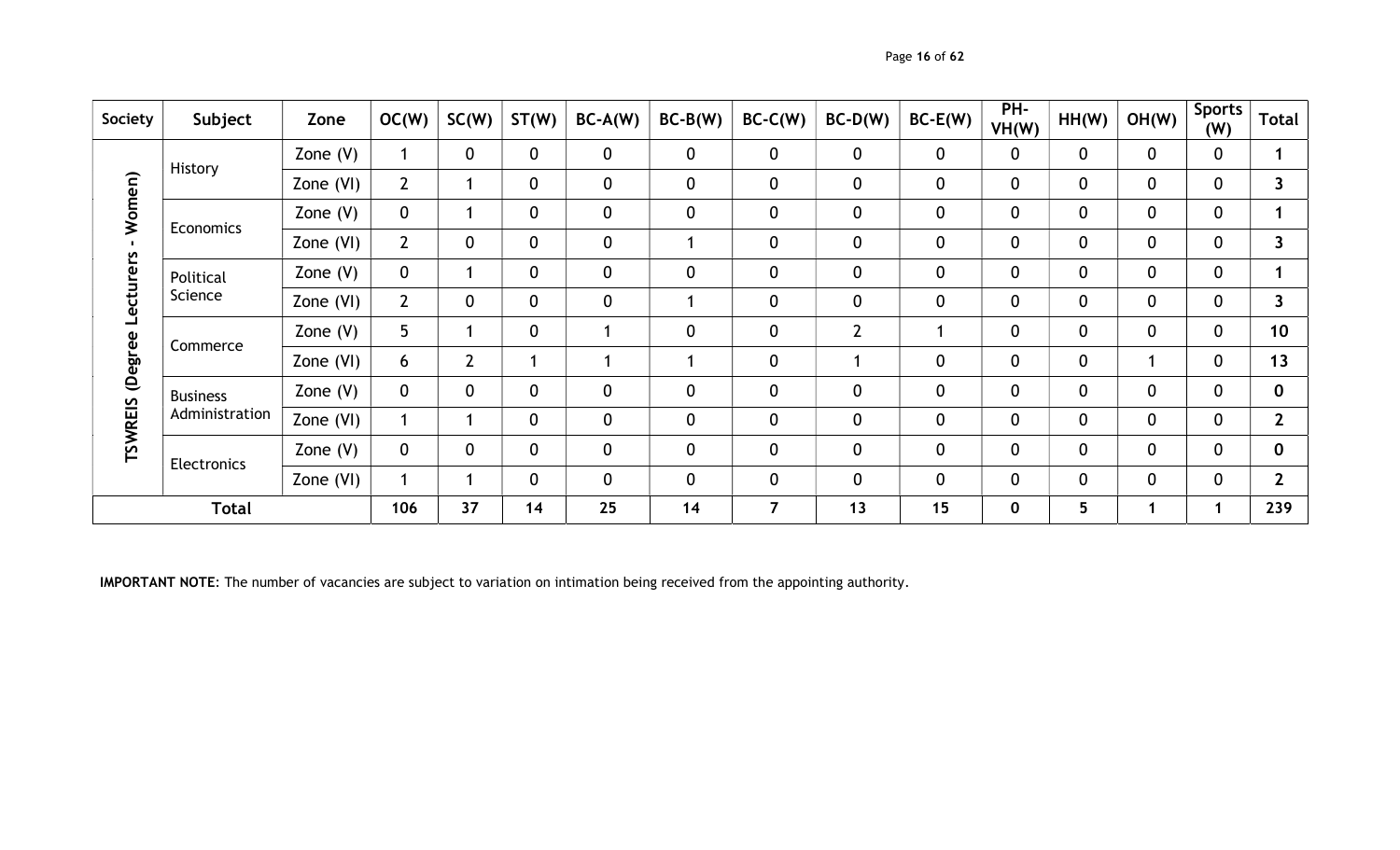# ANNEXURE-II

# Scheme of examination for the post of Degree College Lecturers in Residential Educational Institutions Societies as per G.O.Ms.No.31, SCD (RS) Dept, dated: 08.06.2018

|                 | <b>Written Examination (Objective Type)</b>                            | No. of<br><b>Questions</b> | <b>Duration</b><br>(Minutes) | <b>Marks</b> |  |  |  |  |  |  |  |
|-----------------|------------------------------------------------------------------------|----------------------------|------------------------------|--------------|--|--|--|--|--|--|--|
| Paper-I         | General Studies, General Abilities<br>and Basic Proficiency in English | 100                        | 120                          | 100          |  |  |  |  |  |  |  |
| <b>Paper-II</b> | Discipline Knowledge<br>Subject<br>Concerned Subject (P.G.Level)       | 100                        | 120                          | 100          |  |  |  |  |  |  |  |
|                 | Demonstration                                                          |                            |                              |              |  |  |  |  |  |  |  |
| Total           |                                                                        |                            |                              |              |  |  |  |  |  |  |  |

## Scheme of Examination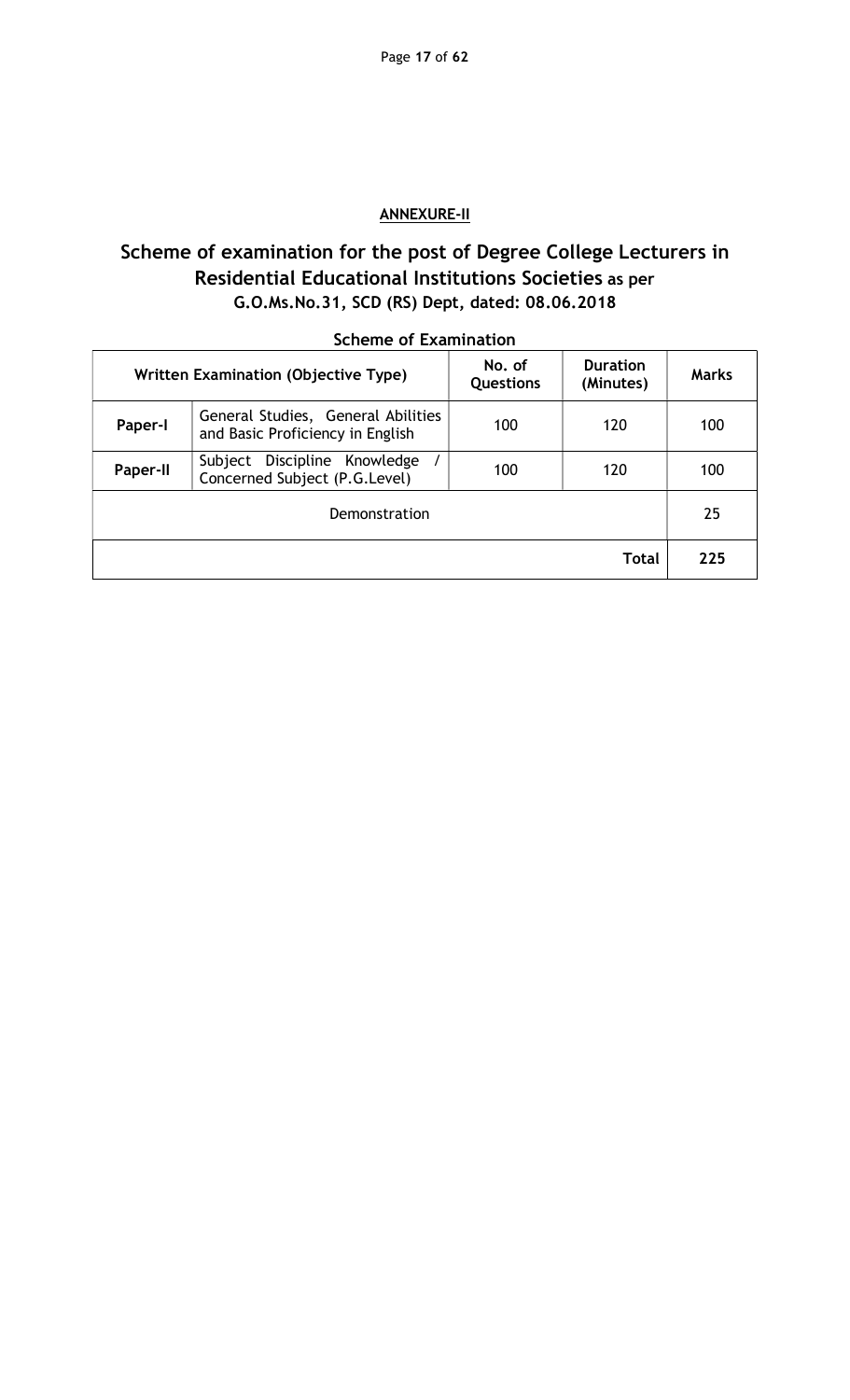## Syllabus

## Paper - I

## Section-I: General Studies

- 1. Current Affairs Regional, National & International.
- 2. Indian Constitution; Indian Political System; Governance and Public Policy.
- 3. Social Exclusion; Rights issues such as Gender, Caste, Tribe, Disability etc. and inclusive policies.
- 4. Society Culture, Civilization Heritage, Arts and Literature of India and Telangana
- 5. General Science; India's Achievements in Science and Technology
- 6. Environmental Issues; Disaster Management- Prevention and Mitigation Strategies and Sustainable Development.
- 7. Economic and Social Development of India and Telangana.
- 8. Socio-economic, Political and Cultural History of Telangana with special emphasis on Telangana Statehood Movement and formation of Telangana state.

## Section-II: General Abilities

- 9. Analytical Abilities: Logical Reasoning and Data Interpretation.
- 10. Moral Values and Professional Ethics in Education.
- 11. Teaching Aptitude

## Section – III: Basic Proficiency in English

i) School Level English Grammar:

Articles; Tense; Noun & Pronouns; Adjectives; Adverbs; Verbs; Modals; Subject-Verb Agreement; Non-Finites; Reported Speech; Degrees of Comparison; Active and Passive Voice; Prepositions; Conjunctions; Conditionals.

## ii) Vocabulary:

Synonyms and Antonyms; Phrasal Verbs; Related Pair of Words; Idioms and Phrases; Proverbs.

# iii) Words and Sentences:

Use of Words; Choosing Appropriate words and Words often Confused; Sentence Arrangement, Completion, Fillers and Improvement; Transformation of Sentences; Comprehension; Punctuation; Spelling Test; Spotting of Errors.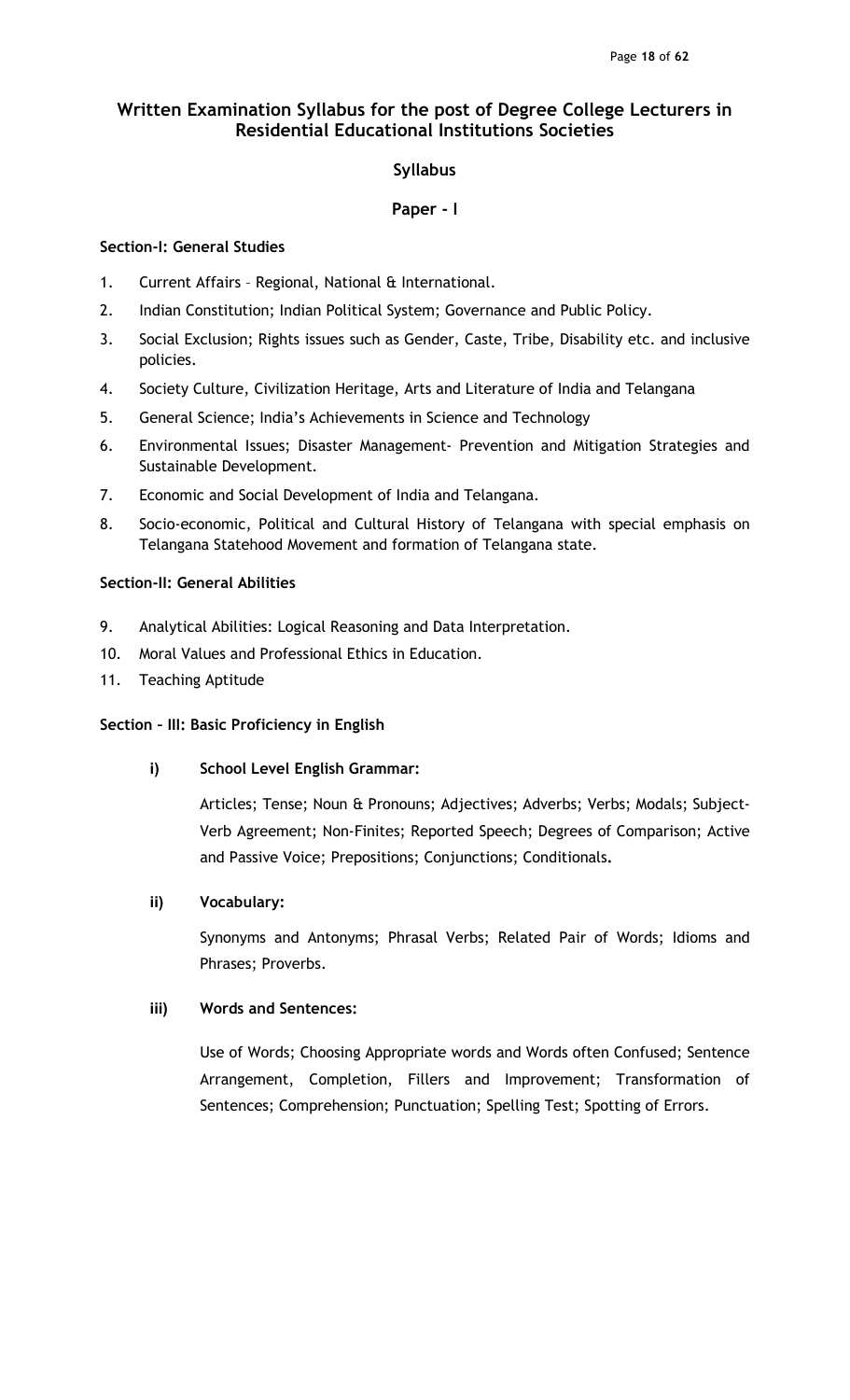## Paper – II: English

### I. Genres, Movements, Schools, Concepts:

- Renaissance-Reformation, Metaphysical poetry, Neo-classicism, Puritanism, Restoration, Romanticism,Victorian Age, Realism-Naturalism, Expressionism, Symbolism, Modernism, Postmodernism.
- Structuralism, Poststructuralism, Feminism, Postcolonialism, Diaspora, Race Gender and Caste.
- English Literary Criticism from Philip Sydney to Matthew Arnold
- New Criticism, Formalism, Archetypal criticism, New Historicism, Psychoanalytical criticism,Reader response criticism.
- Literary Genres: Poetry, Fiction, Prose, Drama (origins and development, elements, forms, types)

## II. Writers and Texts:

- Christopher Marlowe **Doctor Faustus**
- William Shakespeare **Hamlet**
- 
- 
- 
- 
- 
- 
- 
- 
- 
- 
- Toni Morrison **Beloved**
- Mulk Raj Anand Vintouchable
- 
- Girish Karnad **Hayavadana**
- 
- Chinua Achebe Things Fall Apart
- 
- 

 John Milton Paradise Lost-Book 1 • William Wordsworth "Immortality Ode", Tintern Abbey • Robert Browning The South Control and My Last Duchess", "Andrea del Sarto" Thomas Hardy Tess of the d'Urbervilles TS Eliot The Waste Land G.B. Shaw Saint Joan Virginia Woolf "A Room of One's Own" William Golding **Lord of the Flies** Walt Whitman The Controller When Lilacs Last in the Dooryard Bloomd","Crossing Brooklyn Ferry" • Arthur Miller **Death of a Salesman** • Kamala Das The Content of the Manusian "An Introduction", "The Old Playhouse" • Salman Rushdie Midnight's Children Margaret Atwood **Edible Woman** Derek Walcott **Dream on Monkey Mountain** 

### III. English Language Teaching:

- 1. ELT in India : (History and status of English in India; English as Second Language, English asForeign Language, and English as Global Language).
- 2. Methods and Approaches: (Grammar Translation method, Direct method, Audio-Lingual method;Structural approach, Communicative language teaching)
- 3. Teaching of Language Skills : (Teaching of Listening, Speaking, Reading, and Writing Skills;Teaching of Grammar and Functional English; Teaching of Vocabulary; Classroom techniques; Useof authentic materials) Teaching literature.
- 4. Testing and Evaluation: (Principles, Types, Objectives of testing and evaluation)
- 5. Phonetics and Phonology; Syntax and Structure.

IV. Literary comprehension - (Excerpts from poetry and prose for comprehension)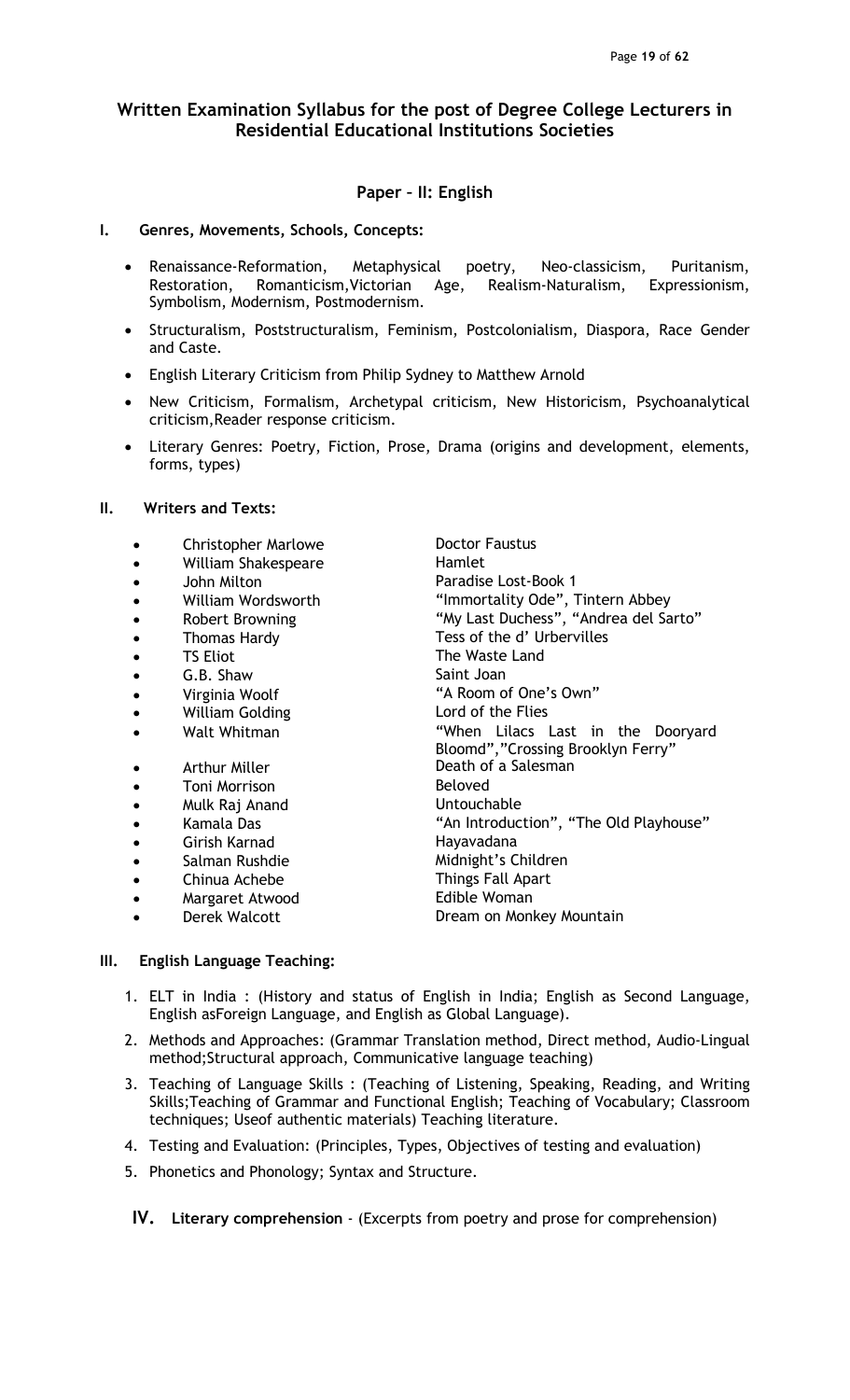# Paper – II: Telugu

#### (ఎ) సంప్రదాయ సాహిత్యకవుల అధ్యయనం - కాలం - రచనలు

నన్నయ, తిక్కన, ఎర్రన, శివకవులు (నన్నెచోదుడు, మల్లికార్జున పండితారాధ్యుడు, పాల్కురికి సోమనాథుడు), నాచనసోమన - భాస్మర రామాయణ కావులు, రంగనాథ రామాయణ కవి - (శీనాథుడు - పోతన - పిల్లలమ(రి పినవీరభ(దుడు - గౌరన – అనంతామాత్యుడు – కొరవి గోపరాజు – నంది మల్లన, ఘంట సింగన – అష్టదిగ్గజ కవులు – తాళ్ళపాక కవులు – పొన్నగంటి తెలగన్న – చేమకూర వెంకటకవి – తంజావూరు రాజకవులు కవయి(తులు – కందుకూరి రు(దకవి, మడికి సింగన

### (బి) మేమన తాత్వికత – సమకాలిక పరిశీలన, దృక్పథం – సమాజంపై వేమన కవిత్వ ప్రభావం.

 $\pi$ హిత్య ధోరణుల అధ్యయనం – యుగ(పభావం – రూపాలు – మొదలైనవి. ఇతిహాసం – పురాణం (పబంధం – శతకం– సంకీర్తన సాహిత్యం – చారిత్రక కావ్యం – సంప్రదాయ, ఆధునిక గద్య రచనలు – నవల – కథానిక – వ్యాసం –ఏకాంకిక మొదలైనవి – వాదాలు (దళిత, హేతు, స్ర్తీ, మైనారిటి , బి.సి. (పాంతీయ)

జానపద విజ్ఞానం – గేయాలు – కతాగేయాలు – గద్యాఖ్యానాలు – (పురాణగాథలు – ఐతిహ్యాలు – కథలు), సామెతలు – పొదుపుకథలు – జానపద కళలు – (వీధి నాటకాలు, యక్షగానాలు, బొమ్మలాటలు,, పగటి వేషాలు, చిందు, ఒగ్గు, జాతర కళారూపాలు.

ఆధునిక కవులు అధ్యయనం - ఆధునిక ధొరణులు వారి రచనలు - గురజాద - రాయ(పోలు - విరెశలింగం - విశ్వనాథ -దేవులపల్లి – బసవరాజు – పింగళి – కాటూరి – దువ్వూరి – పుట్టపర్తి – <sub>(</sub>శ్రీశీ – కాళోజి, దాశరథి, సి. నారాయణ రెడ్డి , ఎన్. గోపి - ప్రసిద్ధ ఆధునిక కవులు - భావ, అభ్యుదయ, విప్లవ, - దిగంబర, చేతనావర్తన కవులు.

### తెలుగు వ్యాకరణ, ఛందస్సు అధ్యయనం:

వ్యాకరణం – బాల వ్యాకరణం (సంజ్ఞ, సంధి, క్రియా, తత్సమ, ఆచ్చిక (పకరణాలు ఛందస్సు – వృతాలు, జాతులు, ఉపజాతులు (ఉత్పలమాల, చంపకమాల, శార్ధూలం, మత్తేభం, ద్విపద, తరువోజ , సీసం, కందం, (సగ్గర , పంచచామరం) అలంకారాలు – అర్థాలంకారాలు, శబ్దాలంకారాలు తెలుగు భాషా చరిత్ర పరిణామం – ((పాజ్నన్నయ యుగం నుండి నేటి వరకు) - ద్రావిడ భాషా కుటుంబాలలో తెలుగు స్థానం - భౌగోళిక విభజన - మాండలికాలు.

## భాషా విజ్ఞాన అధ్యయనం – భాషా శాస్ర్టం, అర్థ విపరిణామం – ఆధునిక కాలం,: శాసన భాష నుండి సాహిత్య భాష వరకు (వ్యావహారిక ఖాష ఉద్యమం వంటివి

తెలుగు సాహిత్య పరిణామం ((పాజ్నన్నయ యుగం నుండి నేటి వరకు) సాందర్య, సాహిత్య విమర్శ అధ్యయనం ((ఫాక్, పశ్చిమ) ఆధునిక తెలుగు సాహిత్య విమర్శ. సంస్కృత వ్యాకరణం – కావ్యాలు – సంస్కృత వ్యాకరణం (పాథమిక విజ్ఞానం, సామాన్య (పామాణిక గద్య, పద్య పాఠ్యాంశాలు – హితోపదేశం, కాళిదాసుని కృతులు, సంస్కృత పంచకావ్యాల పరిచయం.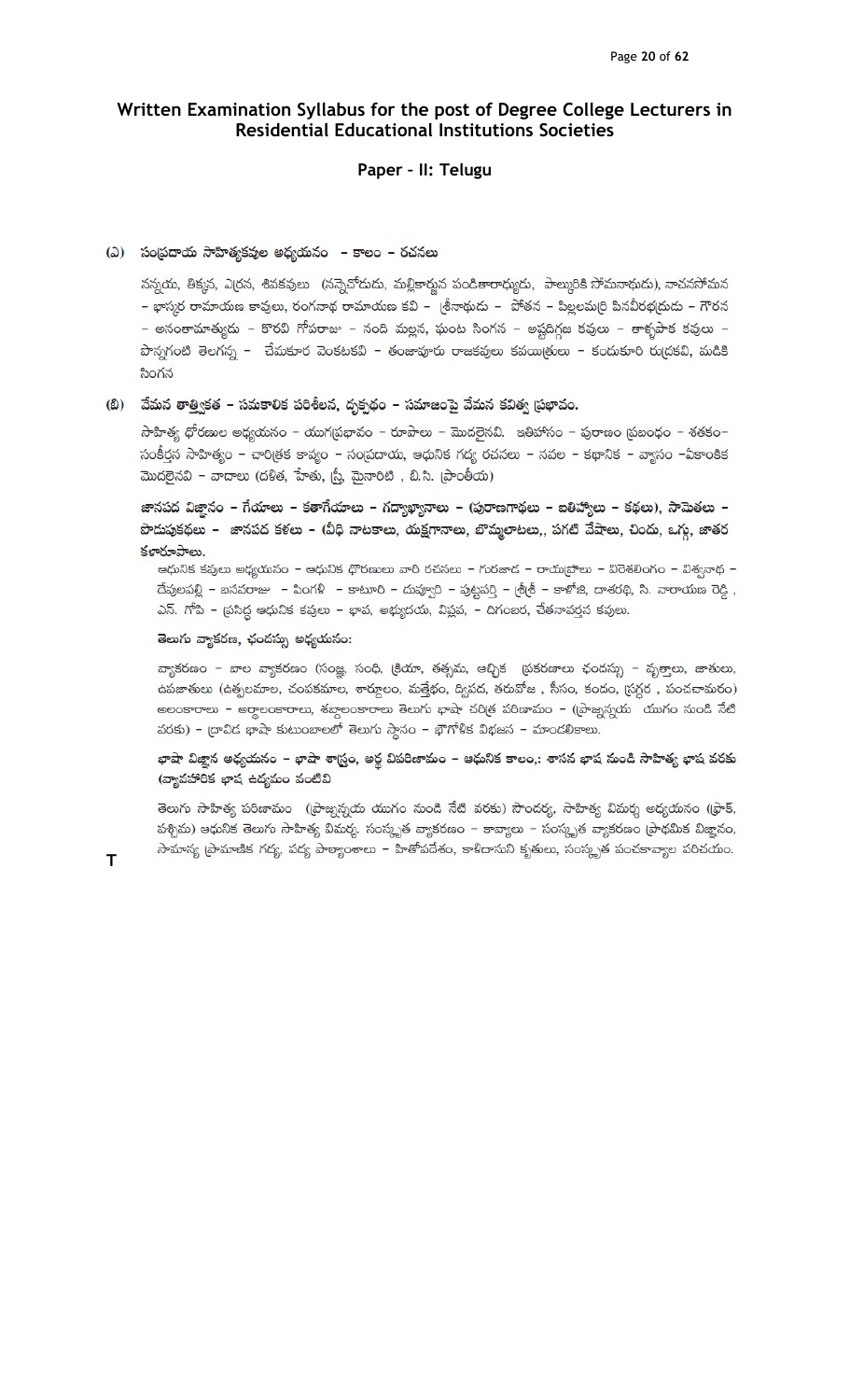### Paper – II: Mathematics

### I. Real Analysis

Finite, Countable and Uncountable sets – Real Number system R – Infimum and Supremum of asubset of R – Bolzano- Weierstrass Theorem- Sequences- Convergence- Limit Superior and LimitInferior of a Sequence- Sub sequences- Heine- Borel Theorem- Infinite Series – Tests of Convergence-Continuity and Uniform continuity of a real valued function of a real variable-Monotonic Functions- Functions of Bounded Variation- Differentiability and Mean Value Theorems- Riemann Integrability-Sequences and Series of Functions

#### II. Metric Spaces

Metric spaces – Completeness- Compactness- Connectedness – Continuity and Uniform continuity ofa function from one metric space into another-Topological Spaces – Bases and Subbases – Continuousfunctions

### III. Elementary Number Theory

Primes and Composite numbers – Fundamental Theorem of Arithmetic – Divisibility – Congruences– Fermat's theorem – Wilson's Theorem – Euler's Phi - Function

### IV. Group Theory

Groups- Subgroups- Normal Subgroups- Quotient groups- Homomorphisms-IsomorphismTheorems-Permutation groups- Cyclic groups- Cayley's theorem. Sylow's theorems - Their applications

## V. Rings and Fields

Rings- Integral domain- Fields- Subrings - Ideals – Quotient rings – Homomorphisms – Prime ideals-Maximal ideals – Polynomial rings – Irreducibility of polynomials – Euclidean domains-Principalideal domains-Algebraic, Normal, Separable extensions of fields- Galois Theory

### VI. Vector Spaces

Vector Spaces, Subspaces – Linear dependence and independence of vectors – basis and dimension –Quotient spaces – Inner product spaces – Orthonormal basis – Gram- Schmidt process.

### VII. Functional Analysis

Normed Linear Spaces- Banach Spaces -Inner Product Spaces- Hilbert Spaces-Linear Operators-LinearFunctionals- Open Mapping Theorem- Closed Graph Theorem- Uniform Boundedness theorem- Hahn– Banach Theorem

### VIII. Theory of Matrices

Linear Transformations – Rank and nullity – Change of bases- Matrix of a Linear Transformation –Singular and Non-singular matrices – Inverse of a matrix – Eigenvalues and Eigenvectors of a matrixand of a Linear Transformation – Cayley- Hamilton's theorem- Quadratic forms-Signature and Index

### IX. Complex Analysis

Algebra of Complex Numbers – The Complex Plane – Complex Functions and Their Analyticity – Cauchy-Riemann equations – Mobius transformations- Power Series-Complex Integration – Cauchy'sTheorem – Morera's Theorem – Cauchy's Integral Formula – Liouville's Theorem – Maximum ModulesPrinciple – Schwarz's Lemma – Taylor's Series – Laurent's Series-Calculus of Residues – Evaluationof Integrals

### X. Ordinary Differential Equations

Ordinary Differential Equations (ODE) of First order and First degree – Different methods of solvingthem – Exact Differential equations and Integrating factorsODE of First order and Higher degree - Equations solvable for p, x and y - Clairaut's equations -Singular Solutions-Linear Differential Equations with Constant Coefficients and Variable Coefficients– Variation of Parameters

## XI. Partial Differential Equations

Formation of Partial Differential Equations (PDE) – Lagrange and Charpit's methods for Solving firstorder PDEs – Cauchy problem for first order PDEs- Classification of Second Order PDE's – GeneralSolution of Higher Order PDEs with Constant Coefficients

## XII. Solid Geometry

The Plane- Right line- Sphere- Cones and Cylinders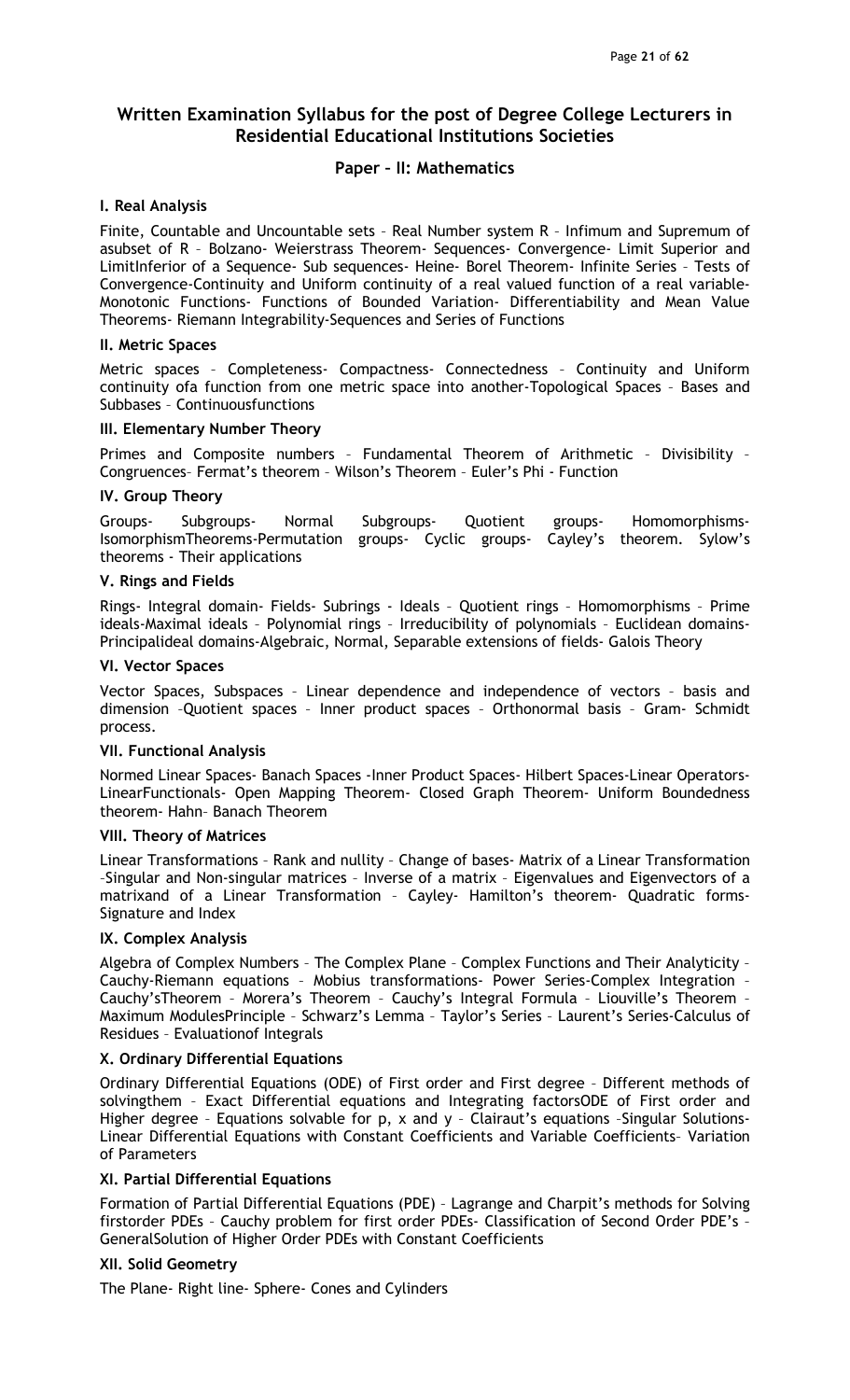## Paper – II: Physics

#### I. Mathematical Methods of Physics

 Dimensional analysis, vector algebra and vector calculus. Linear algebra, matrices, cayley- HamiltonTheorem. Eigenvalues and eigenvectors. Linear ordinary differential equations of first & second order,special functions ( Hermite, Bessel, Laguerre and Legendre functions). Fourier series, Fourier andLaplace transforms. Elements of complex analysis, analytic functions; Taylor & Laurent series: poles,residues and evaluation of integrals. Elementary probability theory, random variables, binomial, Poissonand normal distributions. Central limit theorem.

#### II. Classical Mechanics

 Newton's laws. Dynamical systems, Phase space dynamics, stability analysis. Central force motions.Two body collisions-scattering in laboratory and centre of mass frames. Rigid body dynamics-momentof inertia tensor. Non-inertial frames and pseudo forces. Variational principle. Generalizedcoordinates.Lagrangian and Hamiltonian formalisms and equations of motion. Conservation laws andcyclic coordinates. Periodic motion: small oscillations, normal modes. Special theory of relativity-Lorentz transformations, relativistic kinematics and mass-energy equivalence.

#### III. Electromagnetic Theory

 Electrostatics: Gauss's law and its applications, Laplace and Poisson equations, boundary valueproblems. Magneto statics: Biot-savart law, Ampere's theorem. Electromagnetic induction. Maxwell'sequations in free space and linear isotropic media; boundary conditions on the fields at interfaces.Scalar and vector potentials, gauge invariance. Electromagnetic waves in free space. Dielectrics andconductors. Reflection and refraction, polarization, Fresnel's law, interference, coherence anddiffraction. Dynamics of charged particles in static and uniform electromagnetic fields. Charges particlesin inhomogeneous fields.

### IV. Quantum mechanics

 Wave-particle duality. Schrodinger equation (time-dependent and time-independent). Eigenvalueproblems (particle in a box, harmonic oscillator,etc..).Tunnelling through a barrier. Wave function incoordinate and momentum representations. Commutators and Heisenberg uncertainty principle. Diracnotation for state vectors. Motion in a central potential: Orbital angular momentum, angular momentumalgebra, spin, addition of angular momenta; Hydrogen atom. Stem-Gerlach experiment. Timeindependent perturbation theory and applications. Variational method. Time dependent perturbationtheory and Fermi's golden rule.Selactin rules. Identical practices. Pauli exclusion principle.spin-statisticsconnection.

### V. Themrdynamics and statistical Physics

 Laws of thermodynamics and their significance. Thermodynamic potentials, Maxwell relations,chemical potential, Phase equilibria. Phase space. Micro and macro- states. Micro-canonical, canonicaland grand-canonical ensembles and partition functions. Free energy and it's connection withthermodynamic quantities. Classical and quantum statistics. Bose and Fermi gases. Principle of detailedbalance. Black body radiation and Planck's distribution law

### VI. Electronics

 Semiconductor devices (diods, junctions, transistors, field effect devices, homo- and hetero junctiondevices), device structure, device characteristics, frequency dependence and applications. Optoelectronicdevices (solar cells, photo detectors, LEDs). Rectifiers and power supplies. Feedbackamplifiers and their frequency response. Oscillators, Multivibrators. Operational amplifiers and theirapplications, Digital techniques and applications (Logic circuits, registers, counters and Comparators).A/D and D/A converters. Microprocessors, micro controller basics. Fundamentals of AMcommunication, FM communication and Fibre optic communication and their techniques.

### VII. Atomic & Molecular Physics

 Quantum States of an electron in an atom. Electron spin. Spectrum of Helium and alkali atom.Relativistic corrections for energy levels of hydrogen atom, hyper fine structure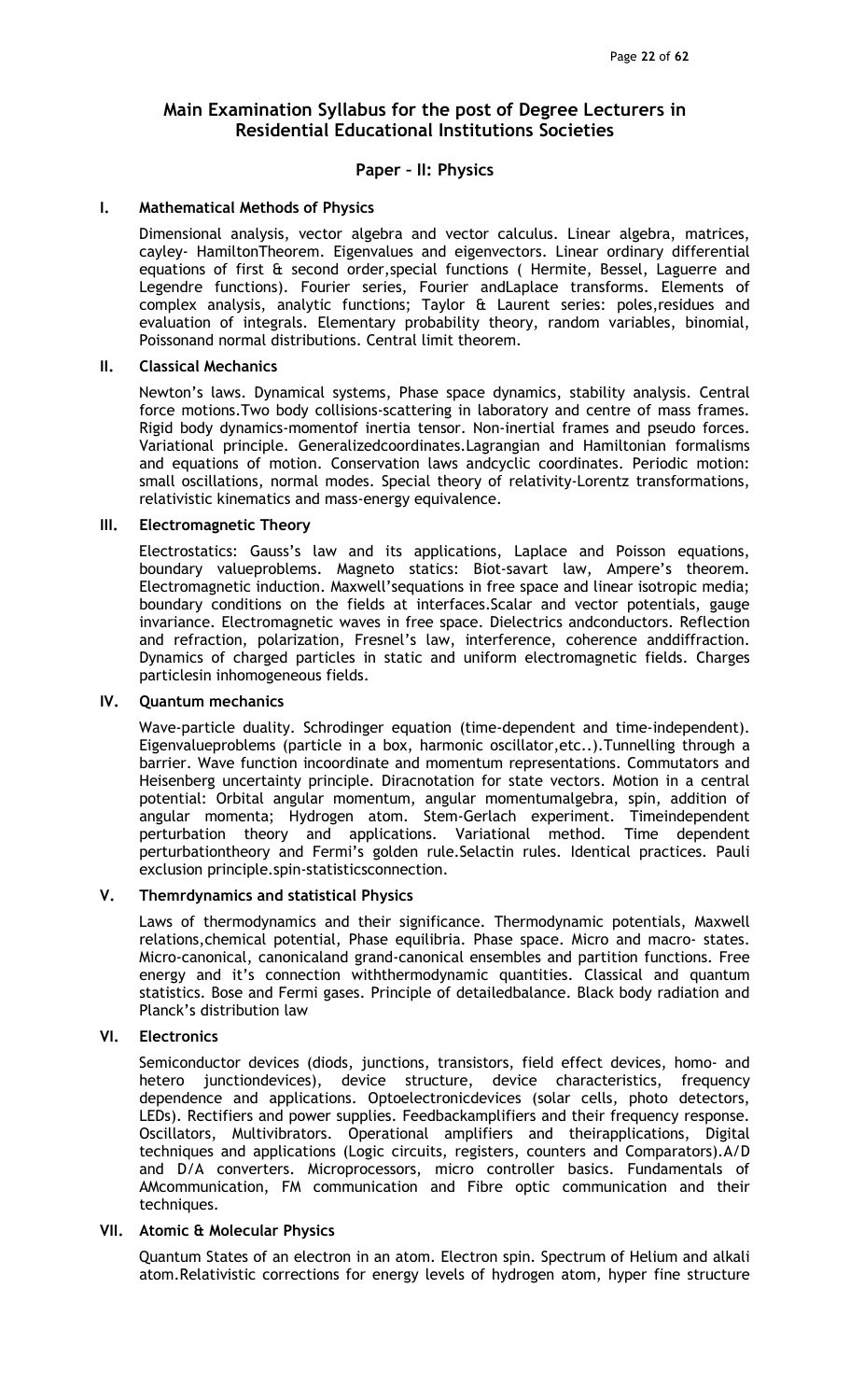and isotopic shift,width of spectrum lines, LS &JJ couplings. Zeeman, Paschen-Bach & Stark effects. Frank-Condonprinciple. Electronic rotational, vibrational and Raman spectra of diatomic molecules. Selection rules.Lasers: spontaneous and stimulated emission, Einstein A & B coefficients. Optical pumping, Populationinversion, rate equation. Modes of resonators and coherence length.

#### VIII. Condensed Matter Physics

 Bravais lattice. Reciprocal lattice. Diffraction and the structure factor. Bonding of solids. Elasticproperties, Phonons, lattice specific heat. Free electron theory and electronic specific heat. Responseand Relaxation phenomena. Drude model of electrical and thermal conductivity. Hall Effect andthermoelectric power. Electron motion in a periodic potential, band theory of solids; metals, insulatorsand semiconductors. Super conductivity: Type-I and type-II super conductors. Josephson junctions.Superfluidity. Defects and dislocations. Ordered phases of matter: translational and orientation order,kinds of liquid crystalline order. Quasi crystals.

#### IX. Nuclear and Particle Physics

 Basics of radio activity. Basic nuclear properties; size, shape and charge distribution, spin and parity.Binding energy, Semi-empirical mass formula, liquid drop model. Nature of the nuclear force, form ofnucleon-nucleon potential, charge –independence and charge symmetry of nuclear forces. Deuteronproblem. Evidence of shell structure, single-particle shell model, its validity and limitations. Elementaryideas of alpha, beta and gamma decays and their selection rules. Fission and fusion. Nuclear reactions.Reaction mechanism, compound nuclei and direct reactions.

#### X. Mathematical Methods of Physics

 Green's function. Partial differential equations (Laplace, wave and heat equations in two and threedimensions). Elements of computational techniques: root of functions, interpolation, and extrapolation,integration by trapezoid and Simpson's rule, solution of first order differential equation using Rungekuttamethod. Finite difference methods. Tensors. Introductory group theory.

#### XI. Classical Mechanics

 Basic concepts of Dynamical systems, Poisson brackets and canonical transformations. Symmetry,invariance and Noether's theorem. Hamilton-Jacobi theory.

#### XII. Electromagnetic Theory

 Dispersion relations in Plasma. Lorentz invariance of Maxwell's equation. Transmission lines andwave guides. Radiation-from moving charges and dipoles and retarded potentials.

#### XIII. Quantum Mechanics

 Spin-Orbit coupling, fine structure. WKB approximation. Elementary theory of scattering: Phase shifts,partial waves, Born approximation. Relativistic quantum mechanics: Klein- Gordon and Dirac equations.Semi- classical theory of radiation.

### XIV. Thermodynamics and Statistical Physics

 First- and second-order phase transitions. Diamagnetism, paramagnetism and ferromagnetism. Isingmodel. Bose-Einstein condensation. Diffusion equation. Random walk and Brownian motion. Introduction to non equilibrium processes.

### XV. Condensed Matter Physics

 Phase contrast microscopy, Thermo gravimetric analysis. Differential scanning calorimetry. Theoryand applications of Massbauer effect. Electron Spin Resonance (ESR), Nuclear Magnetic Resonance(NMR), Chemical shift and applications. X-ray diffraction technique, scanning electron microscopyand transmission electron microscopy and their applications.

#### XVI. Nuclear and Particle Physics

 Classification of fundamental forces. Elementary particles and their quantum numbers (charge, spin,parity, isospin, strangeness, etc.). Quark model, baryons and mesons. C, P, and T invariance. Applicationsof symmetry arguments to particle reactions. Parity non-conservation in week interaction. Relativistickinematics.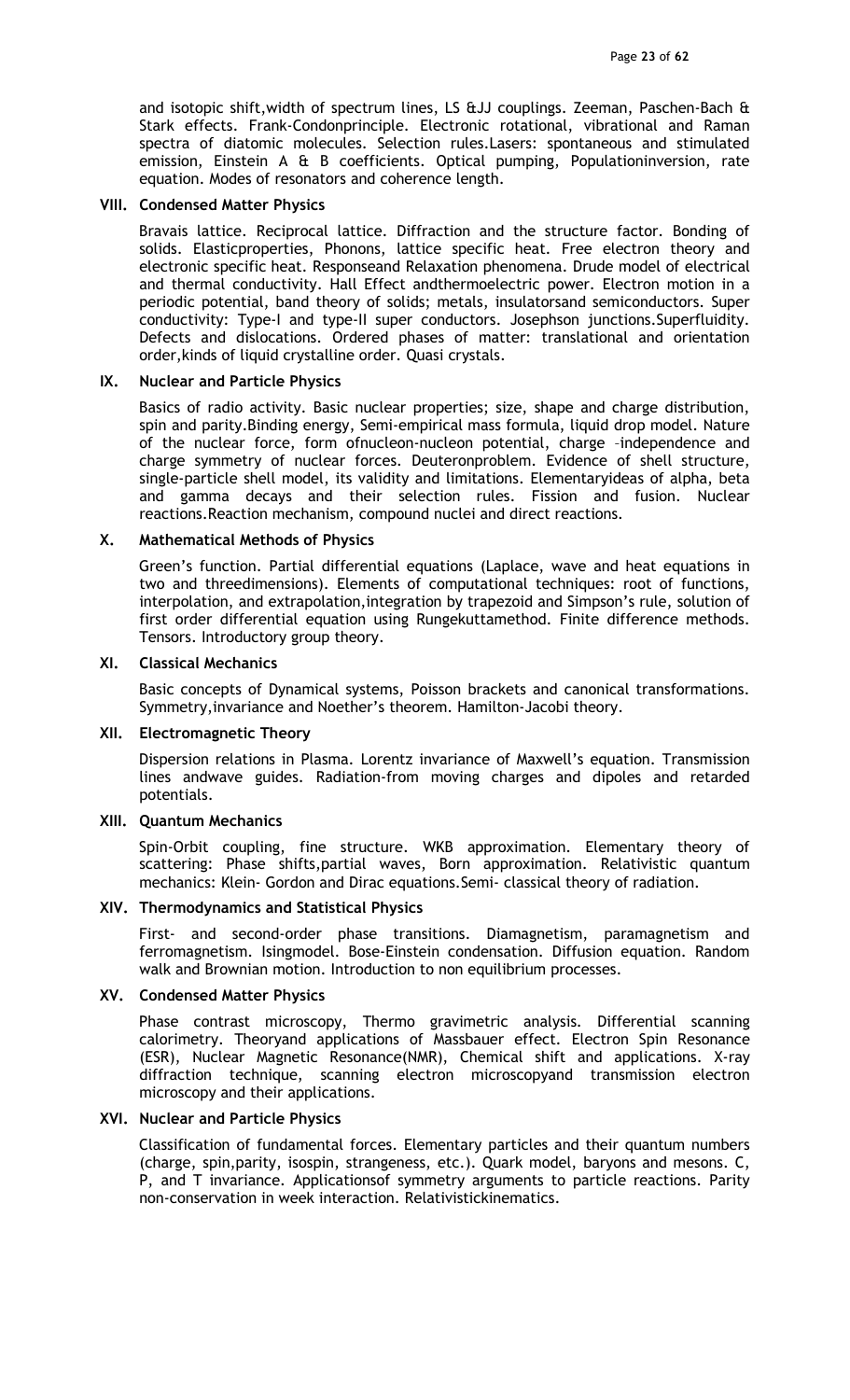## Paper – II: Chemistry

### Inorganic chemistry:

- I. Atomic structure and chemical bonding structure and bonding in homo and hetero nuclear molecules. Application of VSEPR, Valence Bond and Molecular orbital theories in explaining the structures ofsimple molecules.
- II. Chemistry of main group (I to VII & Nobel gases) elements.
- III. Chemistry of transition elements and inner transition elements.
- IV. General principles of metallurgy: Occurrence of metals, Concentration of ores levigation, magneticseparation, froth floatation, leaching , Extraction of crude metal from concentrated ore-conversion tooxide, reduction of oxide to the metal , Thermodynamic principles of metallurgy-Ellingham diagramlimitations,applications. Extraction of iron, copper and zinc from their oxides, Electrochemicalprinciples of metallurgy, Oxidation and reduction, Refining of crude metal-distillation, liquation poling,electrolysis, zone refining and vapour phase refining, Uses of aluminium, copper, zinc and iron.Alloys: Inter-metallic compounds
- V. Concept of Symmetry in Molecules Symmetry Operations Symmetry Elements : Rotational Axisof Symmetry and Types of Rotational Axes, Plane of Symmetry and types of Planes, Improper RotationalAxis of Symmetry , Inversion Center and Identity Element. Molecular Point Groups: Definition andNotation of Point Groups, Classification Molecules in to C1, Cs, Ci, Cn, Cnv, Cnh , Dn , Dnh , Dnd,Sn. Td, Oh & Ih.
- VI. Coordination Chemistry –IUPAC nomenclature, bonding theories Werner's theory, EAN rule, VBT,Crystal Field Theory – Crystal Field splitting patterns in various geometries, Factors affecting onCFT. Calculation of CFSE – John Teller effect – Isomerism in complexes. Spectral and magneticproperties of Coordination complexes – Russell Sanders coupling – term symbols - charge transferspectra of complexes.
- VII. Stability of metal complexes Stepwise and overall stability constants Factors affecting the stabilityof metal complexes - Chelate effect. Pearson's theory of hard and soft acids and bases (HSAB).
- VIII. Reaction mechanism of metal complexes–Inert and labile complexes Ligand substitution reaction ofoctahedral complexes – Acid hydrolysis, Base hydrolysis – Conjugate base mechanism – Anationreactions – Substitution reactions of square planar complexes – Trans effect – Electron transfer reactions– Inner and outer sphere mechanisms.
- IX. Metal carbonyls, Nitrosyls and Metallocenes Structure and bonding.
- X. Bio-inorganic chemistry- Metal complexes as oxygen carriers-Hemoglobin and myoglobin-Oxygentransport – Non heme proteins – Hemerythrin and hemocyanin.
- XI. Analytical chemistry- Chromatography General principles involved in separations by Paper, Thinlayer, Column Chromatography, GC and HPLC.

## Physical Chemistry:

I. Solutions and colligative properties: Types of solutions, Expressing concentration of solutions masspercentage, volume percentage, mass by volume percentage, parts per million, mole fraction, molarityand molality, Solubility: Solubility of a solid in a liquid, solubility of a gas in a liquid, Henry's law,Vapour pressure of liquid solutions: vapour pressure of liquid- liquid solutions. Raoult's law as aspecial case of Henry's law -vapour pressure of solutions of solids in liquids, Ideal and non-idealsolutions, Colligative properties and determination of molar mass - Relative lowering of vapour pressure,elevation of boiling point, Depression of freezing point, Osmosis and osmotic pressure-reverse osmosisand water purification. Abnormal molar masses - van't Hoff factor. Phase equilibria– Phase rule andits application to one component and two component systems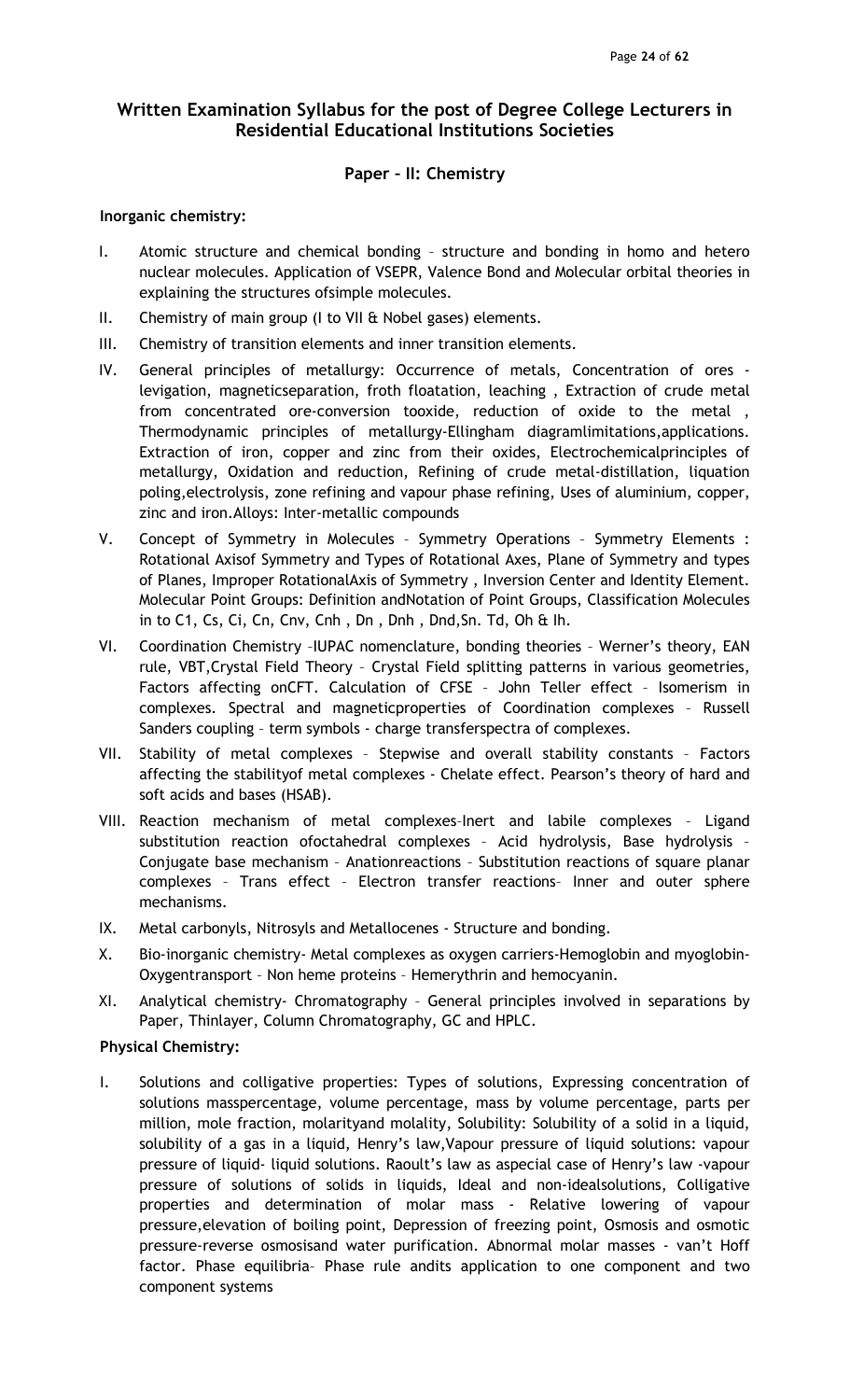- II. Acids and bases: Acids, bases and salts- Arrhenius, Bronsted-Lowry and Lewis concepts of acids andbases. Ionisation of Acids and Bases –Ionisation constant of water and it's ionic product- pH scaleionisationconstant of weak acids and weak bases-relation between Ka and Kb. Di and poly basicacids and di and poly acidic Bases-Factors affecting acid strength-Common ion effect in the ionizationof acids and bases-Hydrolysis of salts and pH of their solutions. Buffer solutions.
- III. Thermodynamics: Brief review of concepts of I and II laws of thermodynamics. Concept of entropy.Entropy as a state function. Calculation of entropy changes in various processes. Entropy changes inan ideal gas. Entropy changes on mixing of ideal gases. Entropy as a function of V and T. Entropy asa function of P and T. Entropy change in isolated systems- Clausius inequality. Entropy change ascriterion for spontaneity and equilibrium.Third law of thermodynamics.Evaluation of absolute entropiesfrom heat capacity data for solids, liquids and gases.Standard entropies and entropy changes of chemicalreactions.Helmholtz and Gibbs free energies (A and G). A and G as criteria for equilibrium andspontaneity. Physical significance of A and G. Driving force for chemical reactions- relative signs of?H and ?S. Thermodynamic relations. Gibbs equations. Maxwell relations. Temperature dependenceof G. Gibbs- Helmholtz equation. Pressure dependence of G. Chemical potential: Gibbs equations fornon-equilibrium systems. Material equilibrium. Phase equilibrium. Clapeyron equation and ClausiusClapeyron equation.Conditions for equilibrium in a closed system.Chemical potential of ideal gases.Ideal-gas reaction equlibrium-derivation of equilibrium constant. Temperature dependence ofequilibrium constant - The Van't hoff equation.
- IV. Electrochemistry: Conductance and its applications, Derivation of Nernst equation. Chemical andconcentration cells (with and without transference).Liquid junction potential – derivation of theexpression for L J P – its determination and elimination. Applications of EMF measurements: Solubilityproduct, potentiometric titrations, determination of transport numbers, equilibrium constantmeasurements. Decomposition potential and its significance.Electrode polarization – its causes andelimination.Concentration over potential.Concept of activity and activity coefficients in electrolyticsolutions.The mean ionic activity coefficient.Debye-Huckel theory of electrolytic solutions.Debye-Huckel limiting law.Calculation of mean ionic activity coefficient.Limitations of Debye-Huckeltheory. Extended Debye-Huckel law. Theory of electrolytic conductance.Derivation of Debye-Huckel-Onsager equation – its validity and limitations. Concept of ion association – Bjerrum theory of ionassociation (elementary treatment) - ion association constant – Debye-Huckel-Bjerrum equation.
- V. Quantum chemistry: Black body radiation-Planck's concept of quantization-Planck's equation, averageenergy of an oscillator. Wave particle duality and uncertainty principle - significance for microscopicentities.Emergence of quantum mechanics. Wave mechanics and Schrödinger wave equation.Operators - operator algebra: Commutation of operators, linear operators, Complex functions, Hermitianoperators. Operators and. Eigen functions and Eigen values. Degeneracy. Linear combination ofEigen functions of an operator.Well behaved functions. Normalized and orthogonal functions.Postulates of quantum mechanics.Physical interpretation of wave function.Observables and operators.Measurability of operators.Average values of observables.The time dependent Schrodinger equation.Separation of variables and the time-independent Schrodinger equation.Theorems of quantum mechanics: Real nature of the Eigen values of a Hermitian operator - significance.Orthogonal nature of the Eigen values of a Hermitian operator-significance of orthogonality.Expansionof a function in terms of Eigen values.Eigen functions of commuting operators - significance.Simultaneous measurement of properties and the uncertainty principle.Particle in a box- Particle in one and three dimensional box. Plots of ?and ?2 discussion, Degeneracyof energy levels. Comparison of classical and quantum mechanical particles. Calculations using wavefunctions of the particle in a box-orthogonality, measurability of energy, position and momentum,average values and probabilities.
- VI. Chemical kinetics: Theories of reaction rates Collision theory, Transition state theory, Reactioncoordinate, activated complex and the transition state. Thermodynamic formulation of transition statetheory. Unimolecular reactions and Lindeman's theory.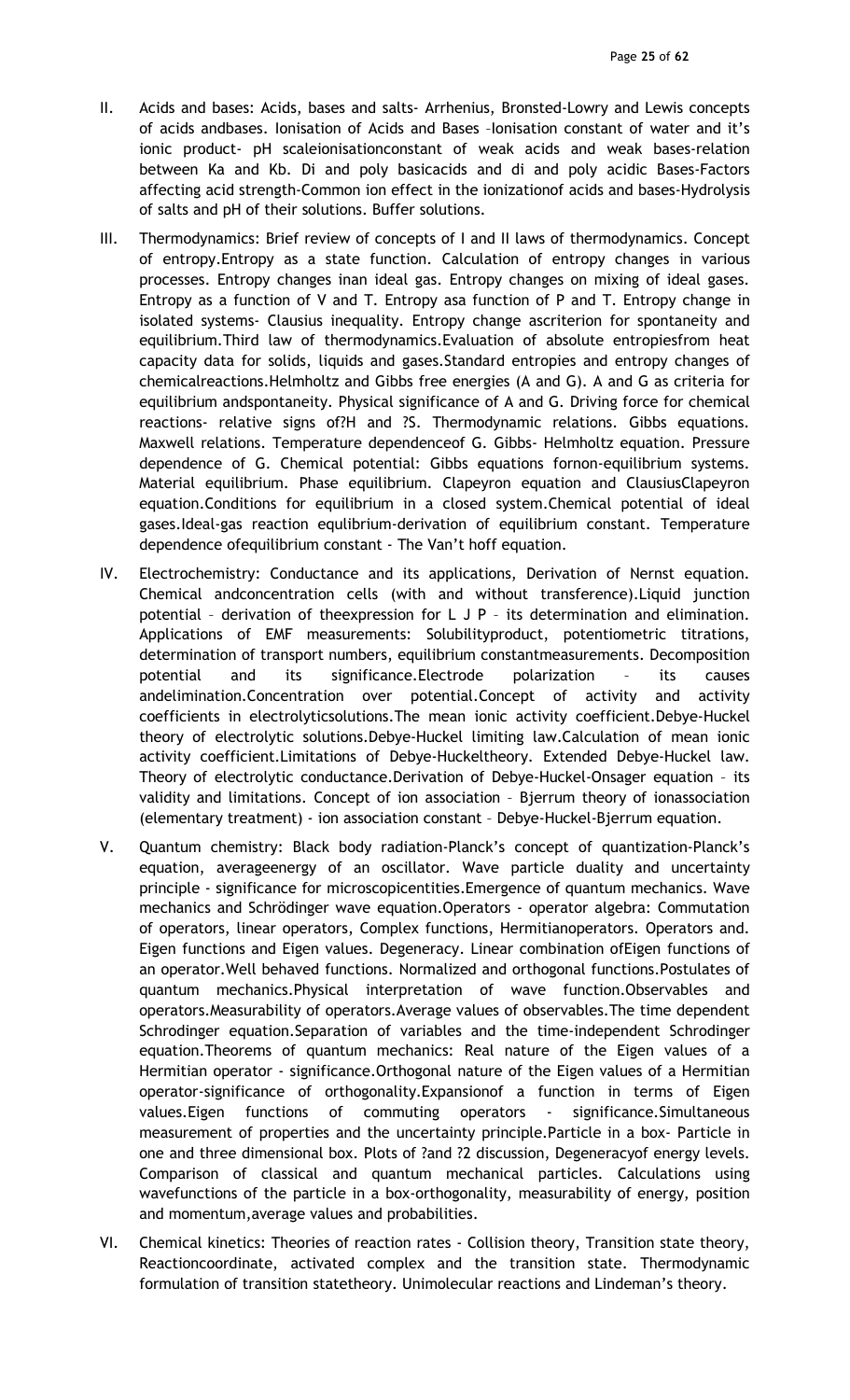- VII. Complex reactions Opposing reactions, parallel reactions and consecutive reactions. Chain reactions- general characteristics, steady state treatment - H2 - Br2 reaction. Derivation of rate law. Effect ofstructure on reactivity- Linear free energy relationships. Hammett and Taft equations - substituent (sand s\*) and reaction constant (? and ?\*) with examples.Michealis-Menten mechanism of enzyme catalyzed reactions - derivation of kinetic equation and itsapplications.
- VIII. Photochemistry: Electronic transitions in molecules The Franck Condon principle. Electronicallyexcited molecules- singlet and triplet states. Radiative life times of excited states-theoretical treatment.Measured lifetimes. Quantum yield and its determination. Actinometry - ferrioxalate and uranyl oxalateactinometers. Derivation of fluorescence and phosphorescence quantum yields. E-type delayedfluorescenceevaluation of triplet energy splitting (?EST). Laws of photo chemistry, Photo physicalprocesses, photo physical kinetics of unimolecular reactions. Calculation of rate constants of variousphoto physical processes, State diagrams, photochemical primary processes. Types of photochemicalreactions- electron transfer, photo dissociation, addition, abstraction, oxidation and isomerisationreactions with examples. Effect of light intensity on the rates of photochemical reactions.Photosensitization. Quenching-Stern Volmer equation. Experimental set up of a photochemical reaction.Introduction to fast reactions- Principles of flash photolysis.
- IX. Solid state chemistry: General characteristics of solid state. Classification of crystalline solids basedon different binding forces, probing the structure of solids: X-ray crystallography, Crystal lattices andunit cells. Bravais lattices- primitive and centred unit cells, Number of atoms in a unit cell (primitive,body centred and face centred cubic unit cell), Close packed structures: Close packing in one dimension,in two dimensions and in three dimensions- tetrahedral and octahedral voids- formula of a compoundand number of voids filled- locating tetrahedral and octahedral voids, Packing efficiency in simplecubic, bcc and in hcp, ccp lattice. Calculations involving unit cell dimensions density of the unit cell.Imperfections in solids-types of point defectsstoichiometric and non-stoichiometric defects.Magneticproperties of solidsclassification of magnetic materials, Magnetic susceptibility, Langevindiamagnetism, Weiss theory of para magnetism. Magnetic properties of solids - classification ofmagnetic materials, Magnetic susceptibility, Langevin diamagnetism, Weiss theory of para magnetism
- X. Electronic properties of metals, insulators and semi conductors: Electronic structure of solids, Bandtheory, band structure of metals, insulators and semiconductors. Electrons holes and excitons. Thetemperature dependence of conductivity of extrinsic semi conductors. Photoconductivity andphotovoltaic effect.
- XI. Superconductivity. Occurrence of superconductivity. Destruction of superconductivity by magneticfields-Meisner effect. Types of superconductors. Theories of super conductivity- BCS theory.

### Organic Chemistry:

- I. IUPAC nomenclature of organic molecules. Isomerism classification of isomers.
- II. Classification, preparations and properties of alkane, alkenes, alkynes, cyclo alkanes, aromatichydrocarbons, halogen compounds, hydroxy compounds, carbonyl compounds, carboxylic acids andits derivatives.
- III. Stereo chemistry: Molecular representations (Wedge, Fisher, Newman and Saw-horse projectionformula) their description and interconversions. Stereoisomers – classification- configuration- R,SNomenclature,criteria for chirality, Axial chirality of allenes, spiranes, alkylidenes, Cycloalkanes,chiral biaryls - Atropisomerism. Planar chirality of ansa compounds and trans- cyclooctene.Helicalchiral compounds.Determination of absolute configuration by chemical correlation methods.Determination of configuration in E,Z- nomenclature. Spectral and chemical methods for determinationof E, Z- configuration, including aldoxime and ketoximes. Asymmetric synthesis: Topicity, pro-chirality,stereoslectivity, enatioselectivity and diastereoselectivity. Asymmetric aldol reaction and Diel's alderreaction.
- IV. Introduction to conformational isomerism, Klyne Prelog terminology for conformers and torsionangles, dihedral angle, Steric strain and the concept of dynamic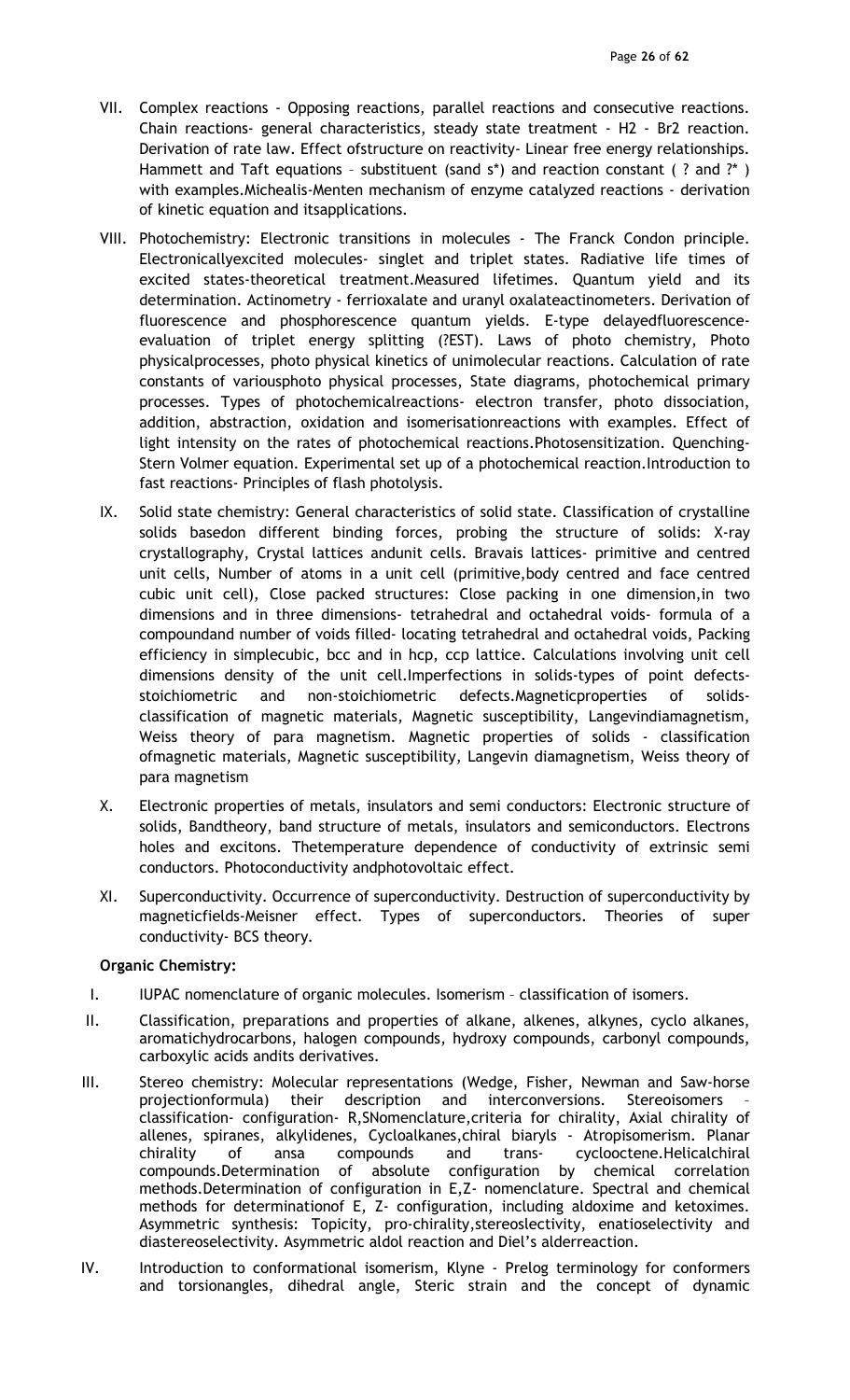stereoisomerism. Study of conformationsof acyclic compounds like ethane, butane, dihalobutanes, halohydrin, ethylene glycol, butane-2, 3-diol, amino alcohols and 1,1,2,2-tetrahalobutanes. Study of conformations of cyclic compounds -cyclo pentane, cylohexane, cyclohexanone, and its derivatives.

- V. Nature of bonding in organic molecules and aromaticity, delocalized chemical bonding, conjugation,cross conjugation, resonance, hyperconjugation, tautomerism, Huckel's Rule and the concept ofaromaticity- Aromaticity, non-aromaticity and anti aromaticity. Aromaticity of benzenoid and nonbenzenoidcompounds, alternant and non-alternant hydrocarbons, Azulenes, Fulvenes and Annulenes.Metallocenes- Ferrocene.
- VI. Reactive intermediate: Generation, detection, structure, stability and reactivity of carbocation, carbanion,free radical, carbene and nitrene. Molecular rearrangements: definition and classification, molecularrearrangements involving 1). Electron deficient carbon: Wagner - Meerwein, Pinacol-Pinacolone, allylicand Wolf rearrangement. 2). Electron deficient Nitrogen: Hofmann, Lossen, Curtius, Schmidt andBeckmann rearrangements. 3) Electron deficient Oxygen: Baeyer-Villiger oxidation. 4). Base catalysedrearrangements: Benzylic acid, Favourski, Tran annular, Sommlett-Hauser and Smile rearrangement.
- VII. Organic reaction mechanism: Mechanism, stereochemistry and energy profile diagram of Additionreactions to polar and non polar double bonds. Substitution reactions: Mechanism, rate law,stereochemistry and factors affecting on aliphatic and aromatic reactions. Elimination reactions-mechanism,rate law, stereochemistry, orientation and factors affecting on E1, E2, E1CB, pyrolyticsyn elimination and a-elimination, elimination vs substitution. Detection of reaction mechanism byproduct isolation, isotopic labelling, chemical trapping and crossover experiments.
- VIII. Oxidation- Swern, Cr (VI) oxidants, Oxidative cleavage of 1,2-diols Periodic acid and Lead tetraacetate.
- IX. Reductions Wilkinsons's catalytic hydrogenation, LiAlH4, NaBH4, BH3, AlH3 and DIBAL.
- X. Synthetic strategies: Target selection, terminology, disconnection approach, C-C bond disconnections.
- XI. Heterocyclic chemistry: importance as drugs, nomenclature, classification based on size of the ring,number and nature of hetero atoms. Synthesis and reactivity of Pyrrole, furan, Thiophene, pyridine, Indole, Benzothiophene, Quinoline, Isoqunolines.
- XII. Alkaloids and Terpenoids- importance as drugs, isolation of natural products by steam distillation,solvent extraction and chemical methods. Structure determination and synthesis of papverine, nicotineand quinine. General methods in the structure determination of Terpenes, isoprene rule, special isoprenerule, structure determination of a-Terpeniol and camphor.
- XIII. Organic photochemistry: photochemical energy, Frank-Condon principle, Jablonski diagram, Electronictransitions, photosensitization, quenching, quantum efficiency, quantum yield, photochemistry ofcarbonyl compounds n?p\* and p?p\* transitions. Norrish type-I and Norrish type-II cleavages. Paterno-Buchi reactions, Photoreduction, photochemistry of enones- hydrogen abstraction, rearrangements ofa,ß-unsaturated ketones and cyclohexadienones, photochemistry of p-benzoquinones, Dienes photochemistry of 1,3- butadiene, (2+2) additions, Di-p-methane rearrangement, photochemistry ofaromatic compounds, excited states of benzene and its 1,2-, 1,4 additions.
- XIV. Pericyclic reactions: Classification, Stereochemistry of pericyclic reactions, Molecular Orbitals andSymmetry of ethelene, 1,3-butadiene, 1,3,5-hexatriene, allylic, 1,3 pentadienyl and 1,3,5- heptatrienylp- systems. Analysis of pericyclic reactions by PMO, FMO and orbital correlation methods.
- XV. Basic principles, concepts of UV, IR, H1NMR, C13NMR and Mass spectroscopic methods structuredetermination of organic compounds by UV, IR, H1NMR, C13NMR and Mass spectroscopic methods.
- XVI. Green chemistry: Principles of Green chemistry, and its approaches.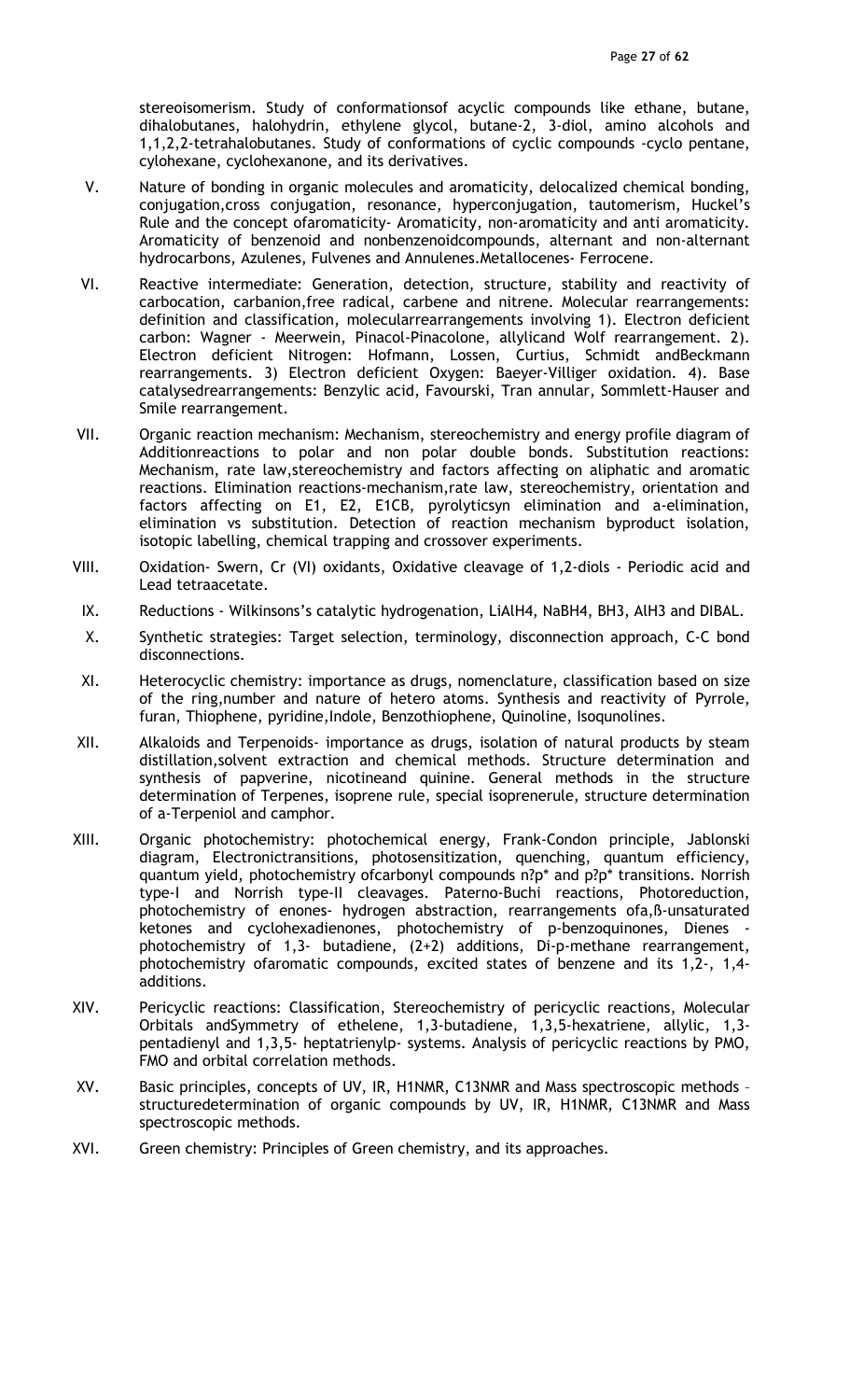## Paper – II: Statistics

1. Probability: Sample space, events, relations among events, classical and relative frequency definitions of probability, probability as a measure. Basic results on probability of events. Conditional probability and Baye's theorem. Independence of events.

Random variables (discrete and continuous). Distribution function and its properties. Joint distribution of two and more random variables. Marginal, conditional distributions and densities. Expectation of random variables, moments and generating functions. Conditional expectation. Characteristics function and its properties. Inversion theorem. Statement of continuity theorem.

Convergence of a sequence of events. Borel – Cantelli lemma, Borel 0-1 law and statement of Kolmogorov 0-1 law with applications. Convergence of a sequence of random variables. Convergence in law, in probability, with probability one and in quadratic mean and other inter-relationships. Convergence in law of  $X_n + Y_n$ ,  $X_nY_n$  and  $X_n/Y_n$ . Definition and examples of weak law of large numbers. Khintchene's theorem and strong law of large numbers.

Statement of CLT. Lindberg-Levy and Liapunov forms of central limit theorems, statement of Lindberg – Feller form of CLT with simple illustrations.

Stochastic processes with examples. Markov Chains transition probability matrix and classification of states of a Markov chain with examples.

2. Distribution Theory: Theoretical distribution - Binomial, Poisson, negative binomial, geometric, hypergeometric, multinominal, rectangular, normal, lognormal, exponential, gamma, beta, Cauchy, weibull and Pareto distributions with properties.

Transformation of random variables. Distribution of Chi – squares, t and F distributions and their properties. Distribution of  $X$  and s<sup>2</sup> for samples coming from normal population. Distribution of order statistics and range. Joint and marginal distribution of order statistics. Distribution of sample quantiles.

Multivariate normal distribution and its marginal and conditional distribution with examples. Simple correlation and lines of regression.

3. Estimation: Unbiasedness, sufficiency, consistency and efficiency of a point estimate with examples. Statement of Neyman's factorization criterion with applications. Minimum variance unbiased estimation, Crammer – Rao lower bound and its applications. Rao – Blackwell theorem, completeness and Lehman – Scheffe theorem. Estimation by method of maximum likelihood, moments and statement of its properties. Confidence intervals for the parameters of normal, exponential, binomial and Poisson distribution.

4. Testing of Hypotheses: Concepts of tests of statistical hypothesis, types of error, level of significances, power, critical region and test function. Concepts of MP and UMP tests. Neyman – Pearson lemma and its applications, one parameter exponential family of distributions. Concepts of unbiased and consistent tests. Likelihood ratio (LR) criterion with simple applications (including homogeneity of variances). Statements of asymptotic properties of LR tests. Large sample tests of population means, proportions and correlation coefficients. Relation between confidence intervals, and hypothesis testing. Wald's SPRT for testing a simple null hypothesis against simple alternative hypothesis and its OC and ASN functions. SPRT procedure for binomial, Poisson, normal and exponential distributions.

5. Non - Parametric Tests : Non - parametric tests for (i) one sample case: sign test, Wilcoxon signed rank test for symmetry, runs test for randomness, Kolmogorov – Smirnov (ks) test for goodness of fit (ii) two sample case: sign and Wilcoxon tests for paired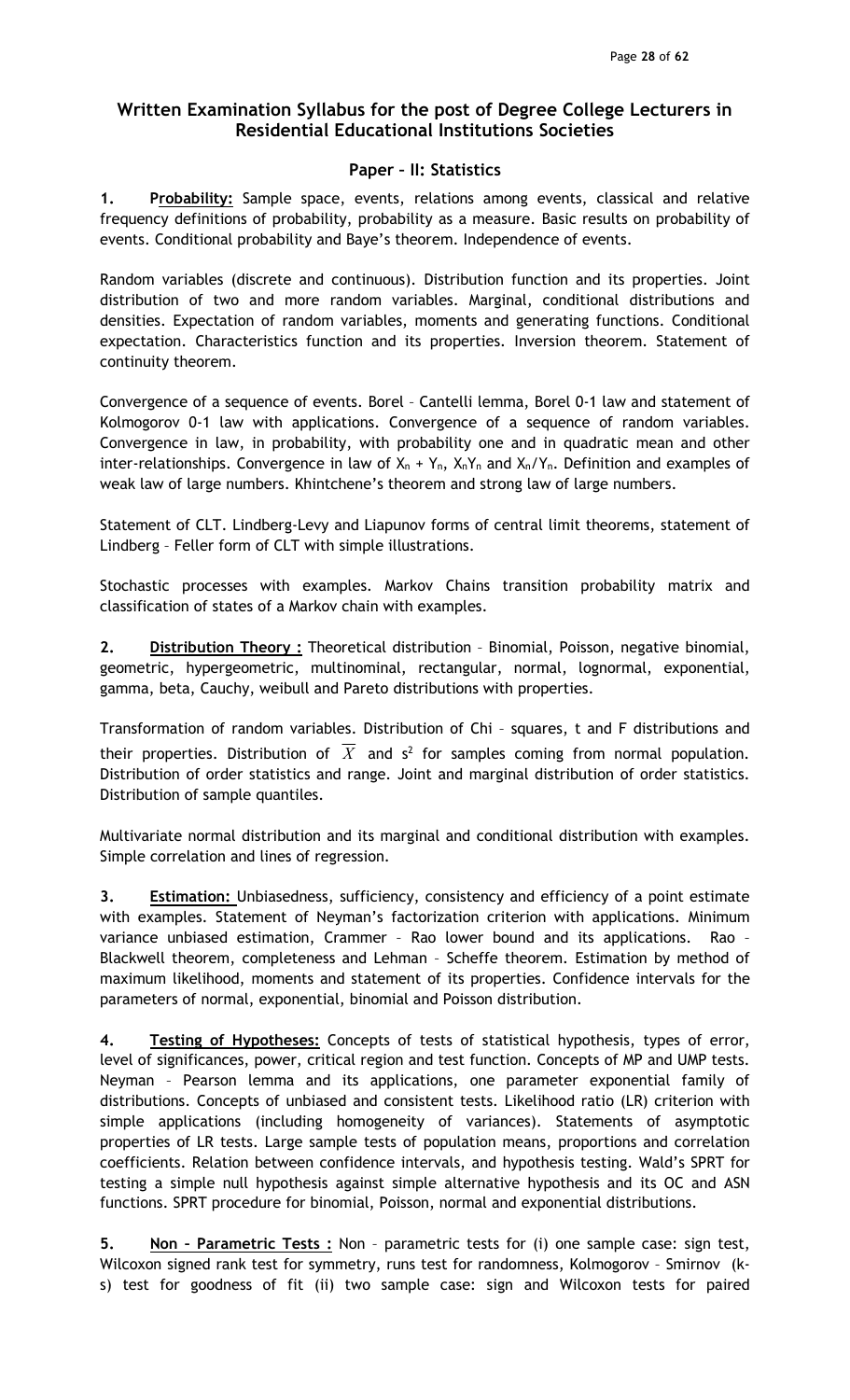comparisons. Wilcoxon - Mann Whitney test and K –S test and test for independence based on spearman's rank correlation. Kruskal-Wallis test and Friedman's test.

6. Multivariate Tests: Principal Component Analysis, Factor analysis, Canonical Correlation, Cluster analysis. Multivariate tests based on Hotelling's  $T^2$  and Mahalanobis  $D^2$  statistics for one sample problem, two sample problem and classificatory problems between two normal populations based on Fisher's discriminant function.

7. Sampling Techniques: Estimation of population mean, population total and variance of the estimator in the following sampling methods: simple random sampling with and without replacements and equal and unequal probabilities. Horwitz Thompson and Yates and Grundy estimators. Selection of sample and determination of sample size. Stratified random sampling, proportional and optimum allocations and comparisons. Systematic sampling with N=nk and comparisons in populations with linear trend. Cluster sampling with clusters of equal and unequal sizes. Two stage sampling with equal and unequal first stage units. Ratio and regression estimation in case of simple random sampling and stratified random sampling. Non – sampling errors.

8. Linear Models and Analysis of Experimental Designs: Gauss - Markov linear model, BLUE for linear functions of parameters Gauss – Markov theorem, analysis of multiple regression models, multiple and partial correlations. Tests of hypothesis on regression and correlation parameters, tests of sub – hypothesis. Aitken's generalized least squares. Concept of multicollinearity.

Introduction of selecting the best regression equation, all possible regressions: backward, stepwise regression procedures. Variations on these methods. Probit and logit analysis, Introduction to non-linear regression model building, least squares in non-linear case, estimating the parameters, non-linear growth models.

Statement of Cochran's theorem for quadratic forms, analysis of variance one – way classification model, two – way classification model with one - observation per cell with more than one (equal) observations per cell with interaction. Fisher's least significance difference (LSD) method. Analysis of covariance one-way and two – way classification. Fundamental principles of experimental designs. Analysis of completely randomized design (CRD), Randomized Block Design (RBD), and Latin Square design (LSD). Analysis of RBD and LSD with one and more than one observation missing.

Estimation of main effects, interactions and analysis of  $2^2$ ,  $2^3$ ,  $2^4$ ,  $2^n$  and  $3^2$  factorial experiments. Total and partial confounding of  $2^2$ ,  $2^3$ ,  $2^4$  and  $3^2$  factorial designs. Concept of balanced partial confounding. Fractional factorial designs. Split plot design and its analysis.

Balanced incomplete block design (BIBD) - parametric relations, Intra – block analysis and recovery of inter block information. Partially balanced incomplete block design with two associate classes (PBIBD (2)) – parametric relations and intra –block analysis. Youden Square design, Lattice design and intra – block analysis of simple lattice design.

9. Optimization Techniques - I: Meaning and scope of Operations research, formulation of Linear programming problem (LPP), rule of steepest ascent, and  $\theta$ -rule, optimum solution for Linear programming problem by graphical method and simplex algorithm using artificial variables (Big M/penalty method and two phase simplex methods). Dual of a symmetric Linear programming problem and reading the optimal solution to the dual from the optimum simplex table of primal. Complementary slackness theorem, dual simplex algorithm.

Definition of transportation problem, initial basic feasible solution by North West, matrix minimum methods and VAM. Optimal solution through MODI tableau for balanced and unbalanced transportation problem, degeneracy in transportation problem, transportation problems as a special case of linear programming problem. Assignment problem as a special case of transportation problem and LPP. Optimal solution using Hungarian method.

Sequencing: Optimal sequence of 'n' jobs on two and three machines without passing.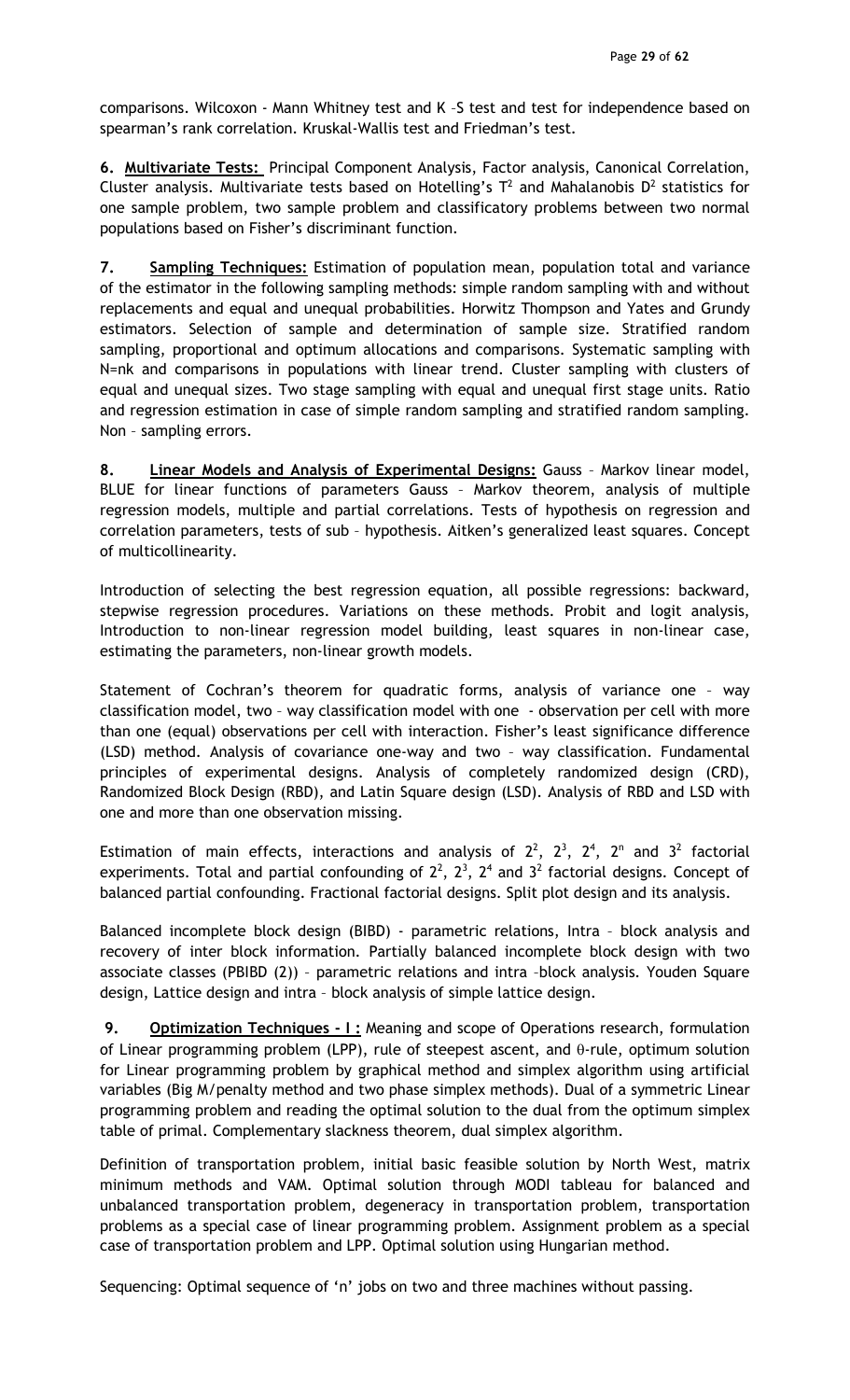10. **Optimization Techniques - II :**Non-linear programming problem - Formulation, generalized Lagrange multiplier technique, Kuhn - Tucker necessary and sufficient conditions for optimality of an NLPP.

Game theory: 2 person zero sum game, pure strategies with saddle point, principles of dominance and games without saddle point.

Introduction to simulation, generation of random numbers for uniform, Normal, Exponential, Cauchy and Poisson distributions. Estimating the reliability of the random numbers, simulation to queuing and inventory problem.

Queuing Theory: Introduction, essential features of Queuing system, operating Characteristics of Queuing system (transient and steady states). Queue length, General relationships among characteristics. Probability distribution in queuing systems, distribution of Arrival and inter arrival. Distribution of death (departure) process, service time .Classification of Queuing models and solution of Queuing models; M/M/1: ∞/FIFO and M/M/1: N/FIFO.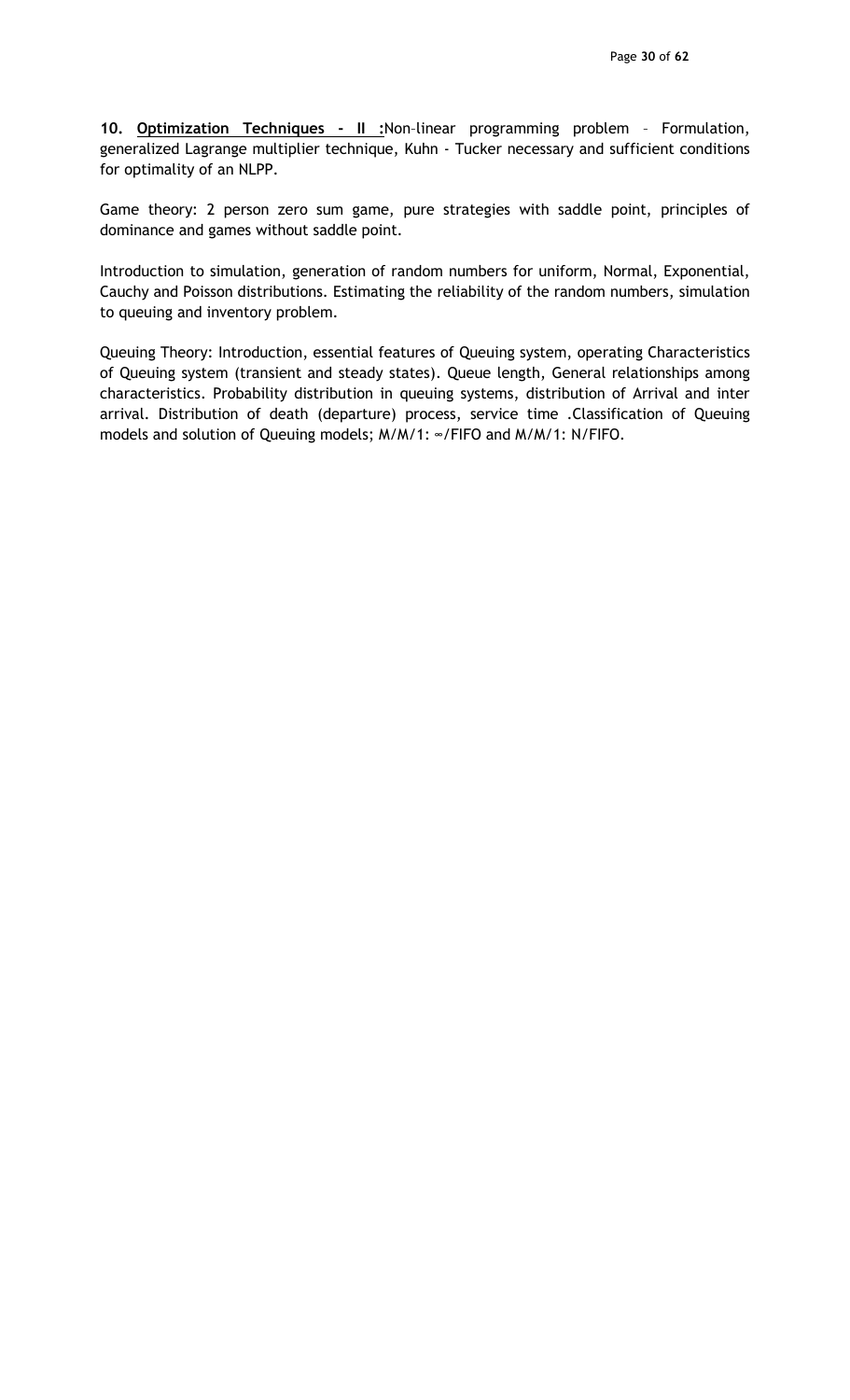## Paper – II: Computer Science

- 1. Computer Organization: Memory Organizations, CPU Organisation, Assembly Language, Microprogramming, Input-Output Organization, Intel 8086 Computer.
- 2. Programming: Programming in C, Object oriented programming concepts including classes, Polymorphism, Inheritance, and Programming in C++, Java and Python.
- 3. Data Structures: Arrays, Records, Linked Lists, Trees, Binary Tree Traversal, Binary Search Trees, and Graphs.
- 4. Design and Analysis of Algorithms: Algorithm complexity, Algorithms Design Techniques – Divide and Conquer, Greedy Method, Dynamic Programming, Backtracking, Branch and Bound, NP-Hard and NP-Complete Problems.
- 5. Principles of Programming Languages: BNF, Variables, Data Types, Control Structures, Scope and Extent, Data Abstraction, Concurrency concepts, Exception Handling, Functional Programming, and Logic Programming.
- 6. Compiler Design: Types of grammar, Phases of compiler, Lexical Analysis, Parsing Techniques, Code generation and Optimization.
- 7. Operating Systems: Introduction, Process and CPU Scheduling, Process Synchronization, Deadlocks, Disk and Memory Management, Virtual Memory, File System Interface and Implementation, Protection and Security.
- 8. Database Management Systems: Introduction, Relational Model and Languages, Data Modeling, Database Design Theory and Methodology, SQL/ PLSQL, Transaction Processing & Concurrency control and Database Recovery & Security.
- 9. Computer Graphics: Line Drawing, Graphic Primitives and Polygons, 2D Transformations, Windows and Clipping, 3-D Graphics, Curves and Surfaces.
- 10. Computer Networks: Introduction, Seven Layers in OSI Model, Network Protocols, Internetworking, and TCP/IP Model.
- 11. Distributed Operating Systems: Goals, Client-Server Model, Synchronization in distributed systems, Distributed Process Management and File Systems, Distributed Shared Memory.
- 12. Software Engineering: Software Characteristics, Software Process Models, Analysis, Design, Coding, Testing, and Software Quality Assurance.
- 13. Object oriented Analysis and Design: Introduction to UML, Basic Structural Modeling, Classes and Object Diagrams, Behaviour Modeling and Architecture Modeling.
- 14. Network Security: Data Encryption and Decryption, Symmetric Key algorithms like DES, IDEA and AES, Public Key Cryptography, RSA algorithm, Digital Signatures & Authentication, Firewalls and VPN.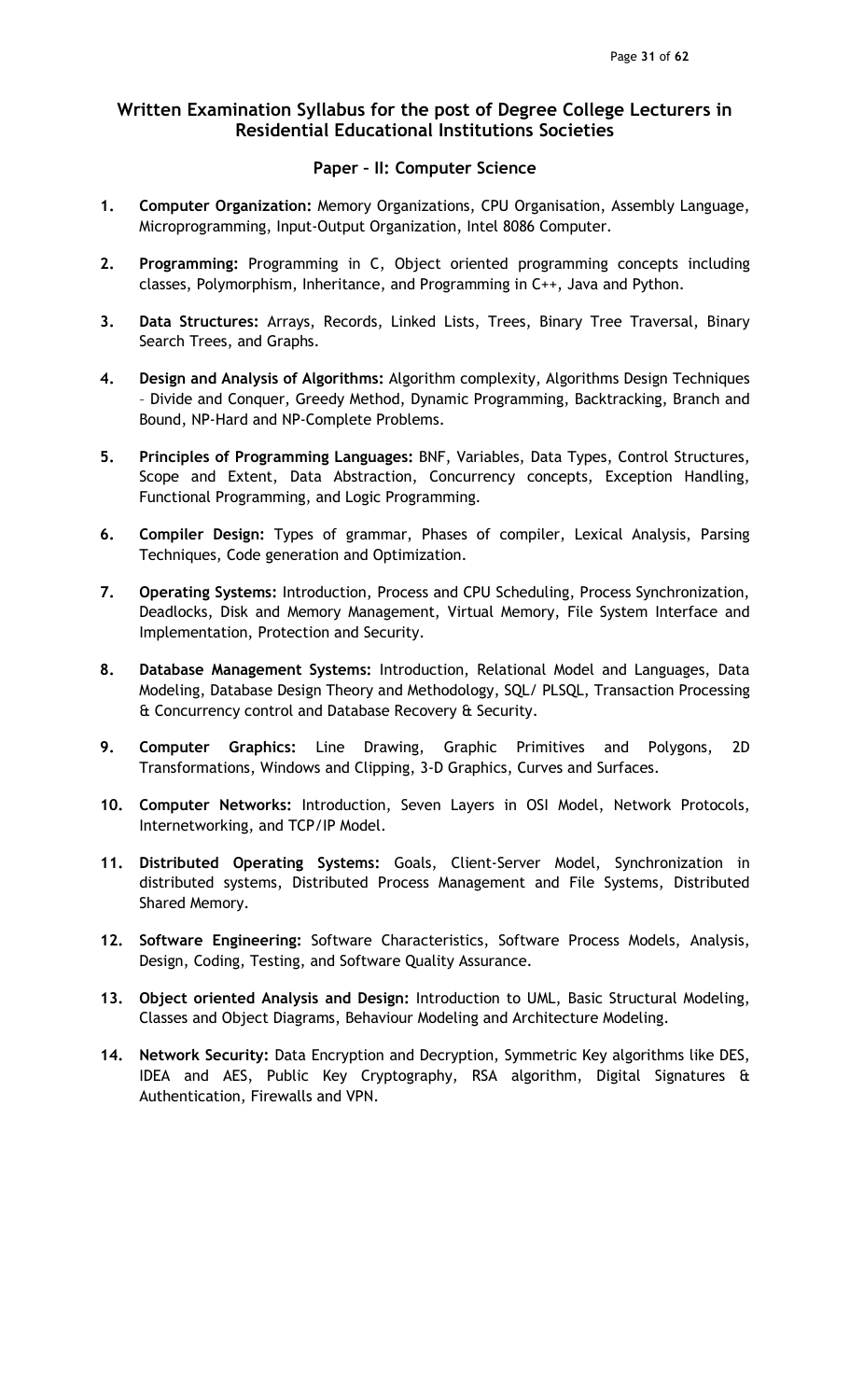## Paper – II: Botany

#### I. Phycology, Mycology, Bacteria and Viruses

Phycology : Thallus organization ; cell ultra structure ; reproduction (vegetative, sexual, asexual) ; criteriafor classification of algae : pigments, reserve food, flagella ; classification, salient features of Chlorophyta,Charophyta, Xanthophyta, Bacillariophyta, Phaeophyta and Rhodophyta ; algal blooms and toxic algae,algal biofertilizers ; algae as food,and feed and role of algae in industry.

Mycology : General characters of fungi ; substrate relationship in fungi ; cell ultrastructure ; unicellular andmulticellular organization ; cell wall composition ; nutrition (saprobic, biotropic, symbiotic) ; reproduction(vegetative, asexual, sexual) ; heterothallism ; heterokaryosis parasexuality ; Molecular aspects inclassification.

General account of Mastigomycotina, Zygomycotina, Ascomycotina, Basidiomycotina, Deuteromycotina ;fungi in industry, medicine and as food ; fungal diseases in plants and humans ; Mycorrhizae ; fungi asbiocontrol agents.

Bacteria- ultrastructure and biochemistry of cell wall, nutritional types, reproduction,Plasmids.

Viruses- Characters and ultrastructure of virions and symptomatology and transmission of plant viruses.Mollicuties general characters of spiroplasmas and phytoplasmas Importance of microorganisms : Microbesin medicine, agriculture and environment.

### II. Bryophyta, Pteridophyta and Gymnosperms

Bryophyta : Morphology, structure, reproduction and life history ; distribution ; classification., ofMarchantiales, Junger maniales, Anthoceratales, Sphagnales, Funariales and Polytrcales ; economic andecological importance.

Pteridophyta : Morphology, anatomy and reproduction ; classification of Psilo psida, Lycopsida, Sphenopsidaand Pteropsida; evolution of stele ; heterospory and origin of seed habit; general account of fossil pteriodophyts.

Gymnosperms- Introduction and classification, Structure and reproduction of Cycadales, Ginkgoales,Coniferales, Ephedrales, Welwitschiales and Gnetales.

### III. Taxonomy Of Angiosperms

The species concept : Taxonomic hierarchy, species, genus, family and other categories ; principles used inassessing relationship, delimitation of taxa and attribution of rank.

Salient features of the International Code of Botanical nomenclature.

Taxonomic tools : Herbarium ; floras ; histological, cytological, phytochemical, serological, biochemicaland molecular techniques ; computers and GIS.

Systems of angiosperm classification : Phenetic versus phylogenetic systems ; cladistics in taxonomy ;relative merits and demerits of major systems of classification.

Study of the following families- Magnoliaceae, Malvaceae, Rutaceae, Apocynaceae, Asclepiadaceae,Lamiaceae, Amaranthaceae and Poaceae.

### IV. Plant Anatomy And Embryology

Shoot development: Organization of the shoot apical meristem (SAM); control of cell division and cell tocell communication; control of tissue differentiation especially xylem and phloem ; secretory ducts andlaticifers.

Phyllotaxy and leaf differentiation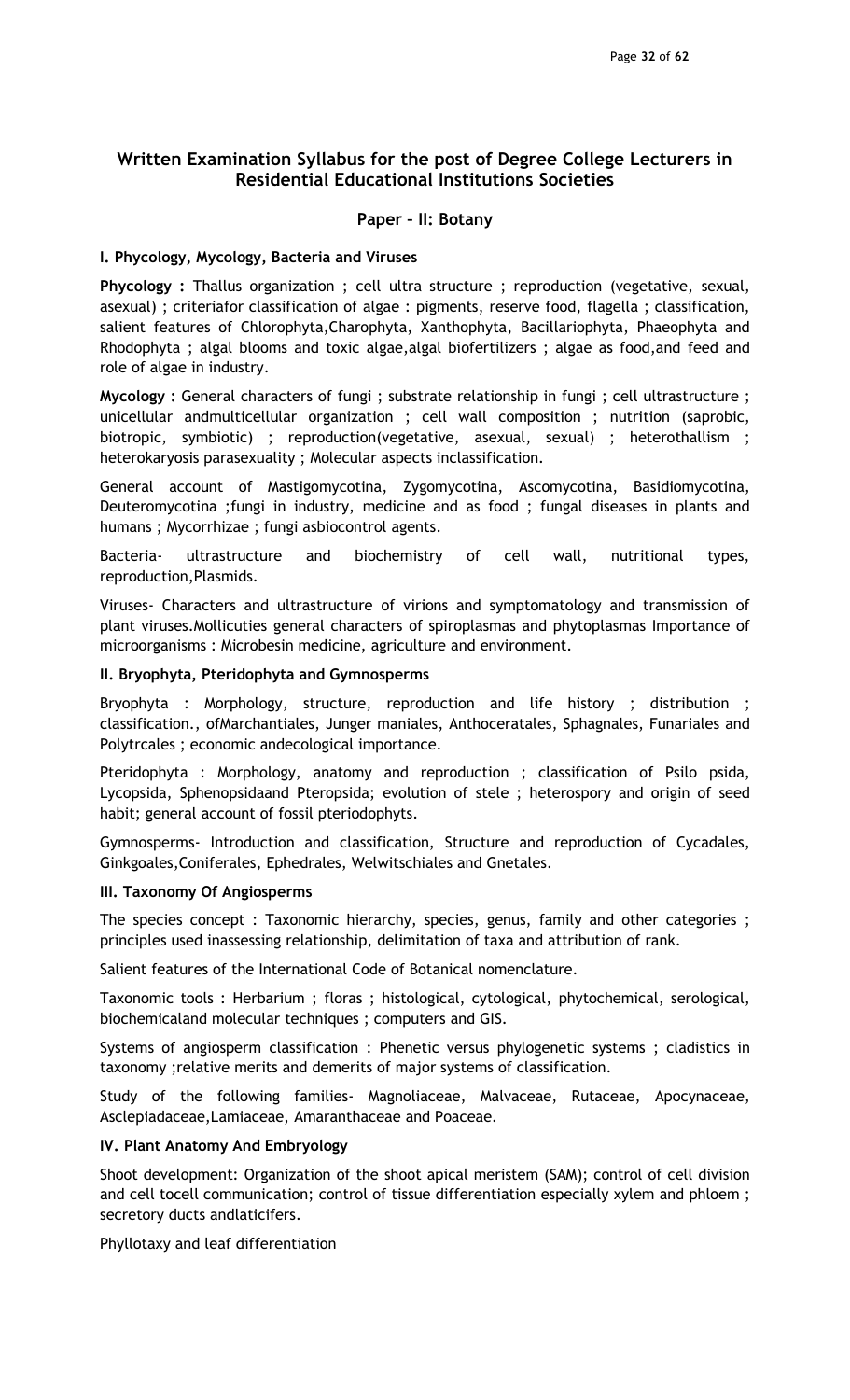Root Development: Organization of root apical meristem (RAM); vascular tissue differentiation; homeoticmutants in Arabidopsis and Antirrhinum,

Male gametophyte: Structure of anthers; microsporogenesis, role of tapetum; pollen development and geneexpression; male sterility; sperm dimorphism and hybrid seed production; pollen germination, pollen tubegrowth and guidance ; pollen storage ; pollen allergy, pollen embryos.

Female gametophyte: Ovule development; megasporogenesis; organization of the embryo sac, structure ofthe embryo sac cells.

Pollination, pollen – pistil interaction and fertilization : Floral characteristics, pollination mechanisms andvectors; self-incompatibility; double fertilization.

Seed development and fruit growth: Endosperm development during early, maturation and desiccation stages;embryogenesis, cell lineages during late embryo development; storage proteins of endosperm and embryo;polyembryony; apomixes; embryo culture; fruit maturation.

Dormancy: Seed dormancy; overcoming seed dormancy; bud dormancy.

Senescence and programmed cell death (PCD): Types of cell death, PCD in the life cycle of plants, metabolicchanges associated with senescence and its regulation; influence of hormones and environmental factors onsenescence.Embryology related to taxonomy.

### V. Plant Resource Utilisation and Conservation

Origin, evolution, botany, cultivation and uses of (i) Food forage and fodder crops (ii) fibre crops (iii)medicinal and aromatic plants and (iv) vegetable oil-yielding crops. Ethnobotany – Scope and objectives ofethnobotany.

Important fire-wood and timber – yielding plants and non-wood forest products (NWFPs) such as bamboos,rattans, raw materials for paper-making, gums, tannins, dyes, resins and fruits.

Role of plants in Medicine- morphology, active principles and medicinal value of the following plants-Andrographis, Asparagus, Phyllanthus, Gymnema.

Principles of conservation; extinctions; environmental status of plants based on International Union forConservation of Nature.

Strategies for conservation – in situ conservation : International efforts and Indian initiatives ; protectedareas in India – sanctuaries, national parks, biosphere reserves, wetlands, mangroves and coral reefs forconservation of wild biodiversity.

Strategies for conservation – ex situ conservation : Principles and practices; botanical gardens, field genebanks, seed banks, in vitro repositories, cryobanks; general account of the activities of Botanical Survey ofIndia (BSI), National Bureau of Plant Genetic Resources (NBPGR), Indian Council of Agricultural Research(ICAR), Council of Scientific and Industrial Research (CSIR) and the Department of Biotechnology (DBT)for conservation, non-formal conservation efforts.

### VI. -Plant Ecology

Climate, soil and vegetation patterns of the world: Life zones; major biomes and major vegetation and soltypes of the world.

Vegetation organization: Concepts of community; analytical and synthetic characters of community.

Population characters, interactions of species- positive and negative interactions of species.

Ecological succession: types, changes involved in succession, concept of climax.

Biotic and abiotic interactions, habitat and niche, allopatric and sympatric spaciation.

Ecosystem organization: Structure and functions; primary production methods of measurement of primaryproduction, ; energy dynamics (trophic organization, energy flow Pathways, ecological efficiencies); foodchains, wood web and ecological pyramids, global biogeochemical cycles of C,N, in terrestrial and aquaticecosystems.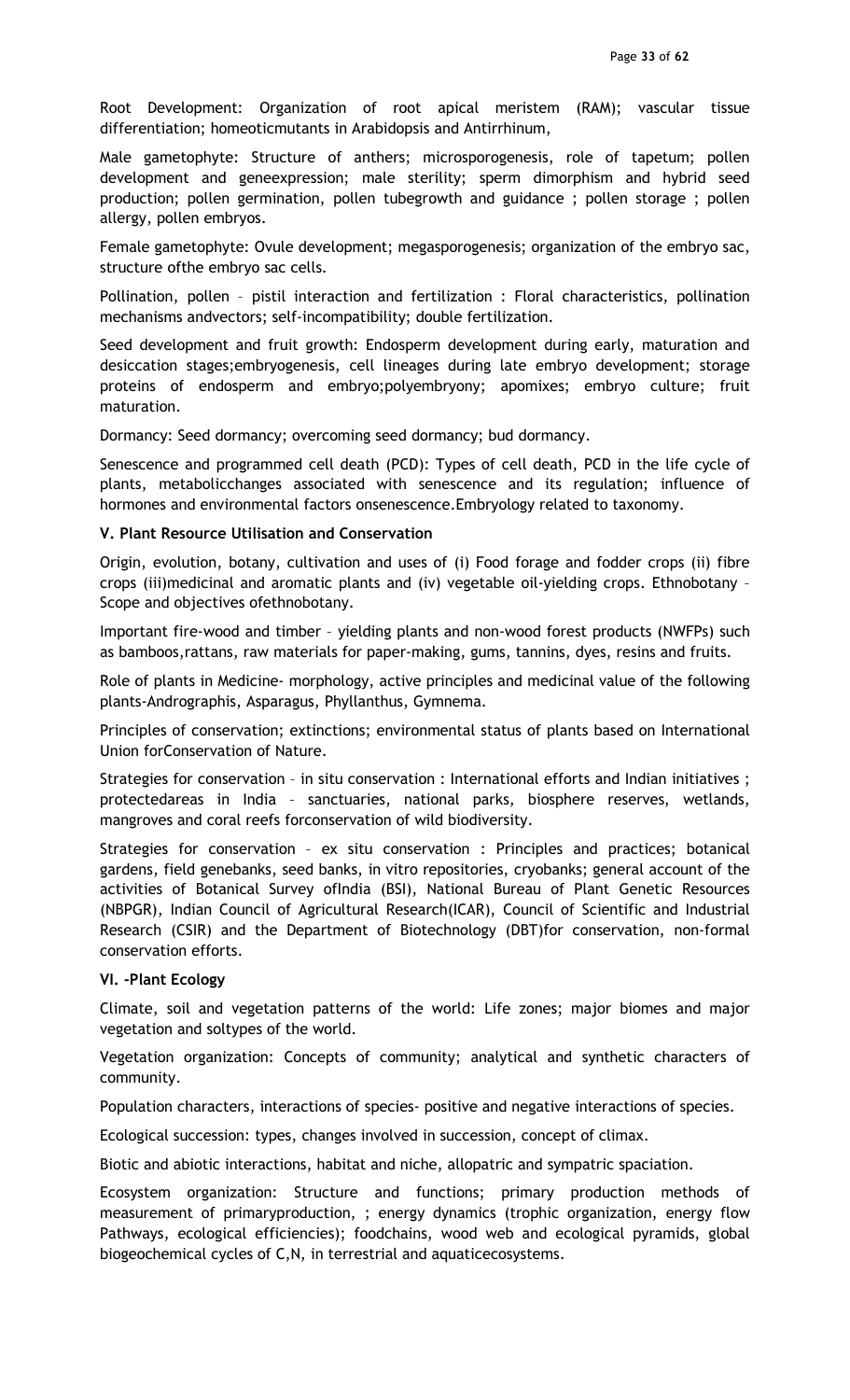Biological diversity: Concept and levels; speciation and extinction; IUCN categories of threat; distributionand global patterns, hot spots; endemism, inventory.

Air, water and soil pollution: Kinds, sources, effects on plants and ecosystems.

Climate change: Green house gases (CO2, CH4, N2O, CFCs: sources, trends and role); ozone layer andozone depletion ; consequences of climate change (CO2 fertilization, global warming, sea level rise, UVradiation).

Ecosystem stability : Concept (resistance and resilience); ecological perturbations (natural and anthropogenic)and their impact on plants and ecosystems ; ecology of plant invasion ;Biogeographical zones of India, Flora of Telangana – vegetational types.

### VII. -Cell Biology

Ultrastructure and functions of cell organelles. Cell wall, Plasma membrane Plasmodesmata, Chloroplast,Mitochondria, Plant Vacuoles, Nucleus, Ribosomes,Cell cycle and apoptosis : Control mechanisms; role of cyclins and cyclin dependent kinases; retinoblastomaand E2F proteins; cytokinesis and cell plate formation; mechanisms of programmed cell death. Mitosis andmeiosis its significance

Other cellular organelles: Structure and functions of microbodies, Golgi apparatus, lysosomes, endo plasmicreticulum.

Techniques in cell biology: Immuno techniques; in situ hybridization, FISH, GISH; Electron microscopy.

#### VIII. Cytogenetics

Chromatin organization : Chromosome structure and Packaging of DNA, molecular organization ofcentromere and telomere; nucleolus and ribosomal RNA genes ; euchromatin and heterochromatin ; karyotypeanalysis ; banding patterns ; specialized types of chromosomes ; polytene, lampbrush, B-chromosomes andsex chromosomes ; molecular basis of chromosome pairing.

Structural and numerical alterations in chromosomes : Duplication, deficiency, inversion and translocation; autopolyploids ; allopolyploids ; evolution of major crop plants.

Genetics of prokaryotes and eukaryotic organelles : genetic recombination in phage ; genetic transformation,conjugation and transduction in bacteria ; genetics of mitochondria and chloroplasts cytoplasmic male sterility.

Gene structure and expression : Genetic fine structure ; cis – trans test ; Benzer's experiment; introns andtheir significance ; RNA splicing ; regulation of gene expression in prokaryotes and eukaryotes.

Mutations : Spontaneous and induced mutations ; physical and chemical mutagens ; molecular basis of genemutations ; transposable elements in prokaryotes and eukaryotes ; mutations induced transposons ; site-directedmutagenesis ; DNA damage and repair mechanisms.

Plant Breeding: Principles and methods of plant breeding ; Marker assisted breeding.

Biostatistics : Mean, Variance, Standard deviation, Standard error, Student't' test, chi-square and ANOVA.

Molecular cytogenetics : Nuclear DNA content; C-value paradox; cot curve and its significance; restrictionmapping – concept and techniques ; multigene families and their evolution.

#### IX. Plant Physiology

Energy flow : Principles of thermodynamics, free energy and chemical potential, redox reactions, structureand functions of ATP.

Fundamentals of enzymology : General aspects, allosteric mechanism, regulatory and active sites, isoenzymes,kinetics of enzymatic catalysis, Michaelis – Menton equation and its significance.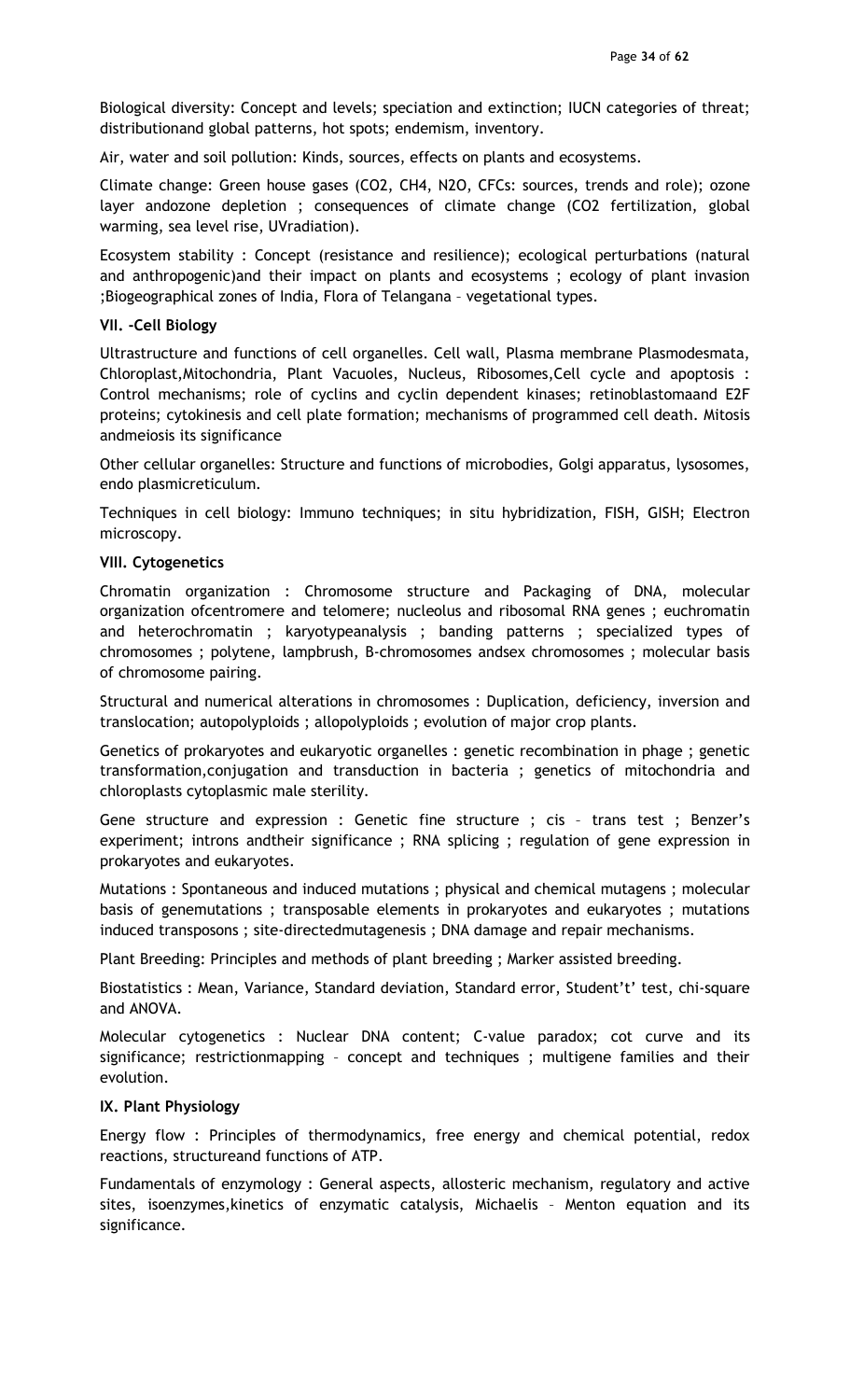Membrane transport and translocation of water and solutes: Plant water relations, mechanism of watertransport through xylem, passive and active solute transport, membrane transport proteins.

Signal transduction: Receptors and G-proteins, phospholipid signaling, role of cyclic nucleotides, calciumcalmodulin cascade, diversity in protein kinases and phosphatases.

Photochemistry and photosynthesis: Photosynthetic pigments and light harvesting complexes, photo oxidationof water, mechanisms of electron and proton transport, carbon assimilation – the Calvin cycle, photorespirationand its significance, the C4 cycle, the CAM pathway, biosynthesis of starch and sucrose.

Respiration and lipid metabolism : Glycolysis, the TCA cycle, electron transport and ATP synthesis, pentosephosphate pathway, glyoxylate cycle, alternative oxidase system, structure and function of lipids, fatty acidbiosynthesis, synthesis of membrane lipids, structural lipids and storage lipids and their catabolism.

Nitrogen fixation and metabolism : Biological nitrogen fixation, nodule formation and nod factors, mechanismof nitrate uptake and reduction, ammonium assimilation.

Photobiology : Photochromes and cryptochromes, photophysiology of light –induce responses, cellularlocalization.

Plant growth regulators and elicitors : Physiological effects and mechanism of action of auxins, gibberellins,cytokinins, ethylene, abscisic acid, brassinosteroids, polymines, jasmonic acid and salicyclic acid.

The flowering process : Photoperiodism, endogenous clock and its regulation, floral induction anddevelopment – genetic and molecular analysis, role of vernalization.

Stress physiology : Plant responses to biotic and abiotic stress; mechanisms of biotic and abiotic stresstolerance, HR and SAR, water deficit and drought resistance, salinity stress, metal toxicity, freezing andheat stress, oxidative stress.

Coping with biotic stress: Chemical control, Biological control, IPM

### X. Biotechnology and Genetic Engineering

Plant Biotechnology – Principles, scope and applications.

Plant cell and tissue culture : General introduction, scope, cellular differentiation, and totipotency.

Organogenesis and adventives embryogenesis : Morphogenesis; somatic embryogenesis.

Somatic hybridization : Protoplast isolation, fusion and culture.

Applications of plant tissue culture : Clonal propagation, artificial seed, production of hybrids and somaclones, production of secondary metabolites / natural products, cryopreservation and germplasm storage.

Recombinant DNA technology : Gene cloning principles and techniques, genomic / c DNA libraries, vectors,DNA synthesis and sequencing, polymerase chain reaction, DNA fingerprinting and DNA markers.

Genetic engineering of plants: Transgenic plants, Methods of gene transfer – Agrobacterium – medicatedand microprojectile, chloroplast transformation, intellectual property rights, ecological risks and ethicalconcerns.

Microbial genetic manipulation : Bacterial transformation, selection of recombinants and transformants,genetic improvement of industrial microbes.

Genomics and proteomics : High throughput sequencing, genome projects, bioinformatics, functionalgenomics, microarrays.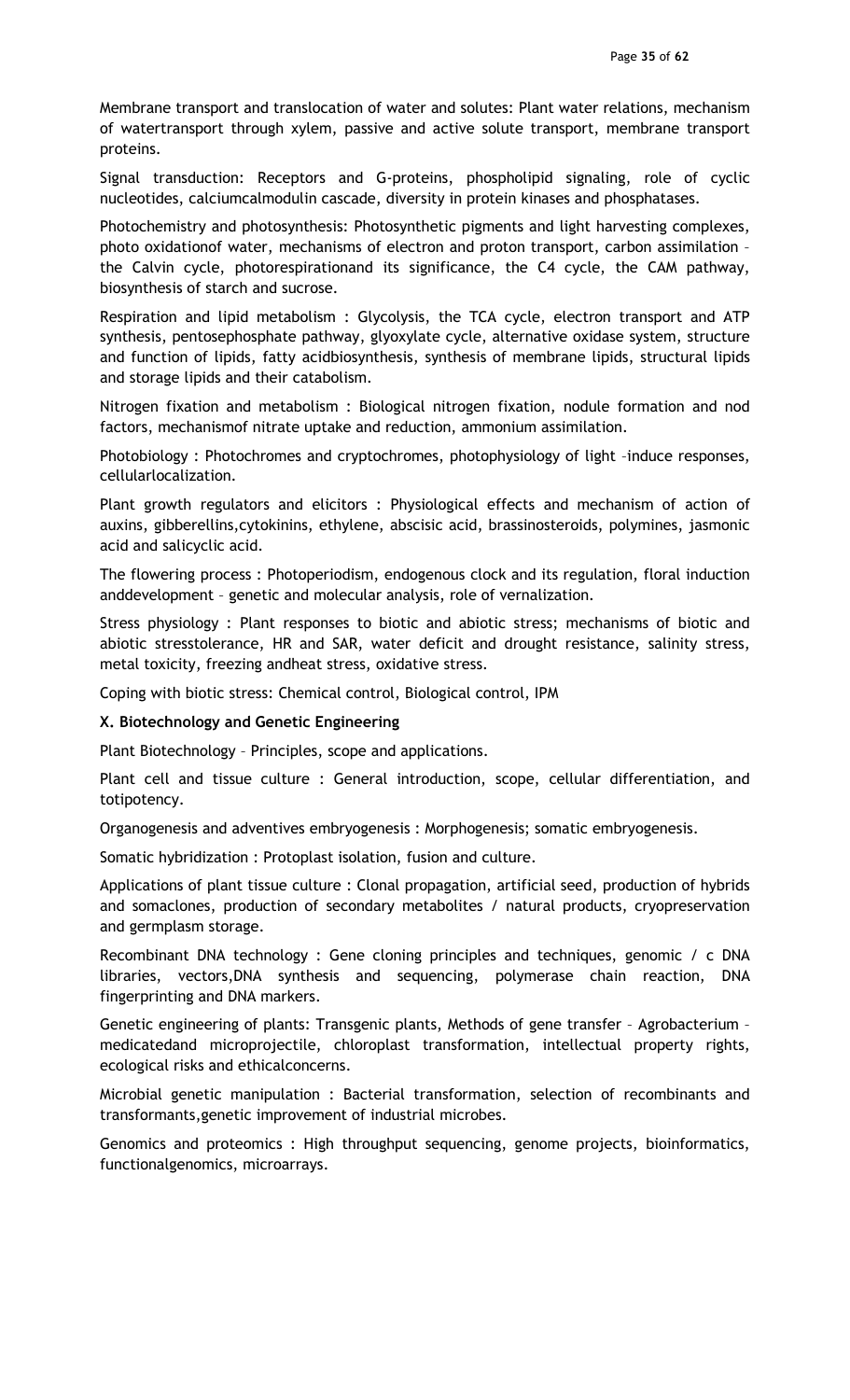## Paper – II: Zoology

## I. General Concepts:

- 1. Levels of structural organization Unicellular, multi cellular and colonial forms, Prokaryotic andEukaryotic cells, Levels of organization of tissues, Organs & systems.
- 2. Acoelomata, Pseudocoelomata, Coelomata, Proterostomia and Deuterostomia.
- 3. Concepts of species and hierarchial taxa, Biological nomenclature, Classical methods of taxonomy ofanimals.

### II. Non-Chordata:

- 1. General characters and classification of invertebrates up to order level.
- 2. Protozoa Locomotion, Nutrition and reproduction in protozoa, Protozoan diseases of man– Kalaazar, Amoebiasis, Malaria, Trypanosomiasis.
- 3. Porifera Canal system in Porifera, Skeleton in Porifera, Reproduction in sponges.
- 4. Coelenterata Polymorphism, Metagenesis, Coral formation, Obelia.
- 5. Helminthes Common Helminthic parasites of Man –Fasciola hepatica, Schistosoma, Taenia solium,Echinococus granulosus, Ascaris, Ancylostoma, Trichinella – their life cycles, Pathogenescity andclinical significance. Parasitic adaptations in Helminths.
- 6. Annelida- Excretory system in Annelida, Coelom formation, Coelom and coelomoducts, Metamerism.
- 7. Arthropoda Mouthparts of insects, Ommatidium, Useful and harmful insects, Metamorphosis ininsects, Apicultur and Sericulture in India, Crustacean larvae, Peripatus.
- 8. Mollusca Respiration, Torsion and Detorsion, Pearl formation.
- 9. Echinodermata Echinoderm larvae, Water vascular system.

## III. Chordata:

- 1. General characters and classification of chordates up to order level, Origin of chordates, Phylogenyand affinities of Hemichordata, Retrogressive metamorphosis.
- 2. Vertebrate integument and its derivatives, Comparative account of Digestive, Respiratory, Circulatory,Excretory and Reproductive systems of vertebrates.
- 3. Pisciculture in India, Common edible fishes.
- 4. Origin and evolution of Amphibia, Neoteny or Paedogenesis.
- 5. Important snakes of India, Identification of Poisonous and non- Poisonous Snakes, Poisonous Apparatus, Dinosaurs.
- 6. Flight adaptations and Migration in birds. Archeopteryx, Poultry.
- 7. Adaptive radiation in Mammals, Dentition in Mammals.

## IV. Cell Biology:

- 1. Prokaryotic and Eukaryotic cell, Plasma membrane-Ultra structure & function.
- 2. Structure and function of intracellular organelles Nucleus, Mitochondria, Golgi bodies, Lysosomes,Endoplasmic reticulum, Peroxisomes, Vacuoles, Cytoskeleton and it's role in motility.
- 3. Organization of genes and chromosomes Operon concept, unique and repetitive DNA, structure ofchromatin and chromosomes, Heterochromatin, Euchromatin, transposons.
- 4. Cell division- Mitosis and meiosis, Cell cycle & its regulation.
- 5. DNA replication, Repair and Recombination Unit of replication, Replication origin and Replicationfork, DNA damage and Repair mechanism, Recombinant DNA technology, Transgenesis & Cloning.
- 6. Protein synthesis Genetic code, Initiation, Elongation and termination.
- 7. Regulation of gene expression Lac operon.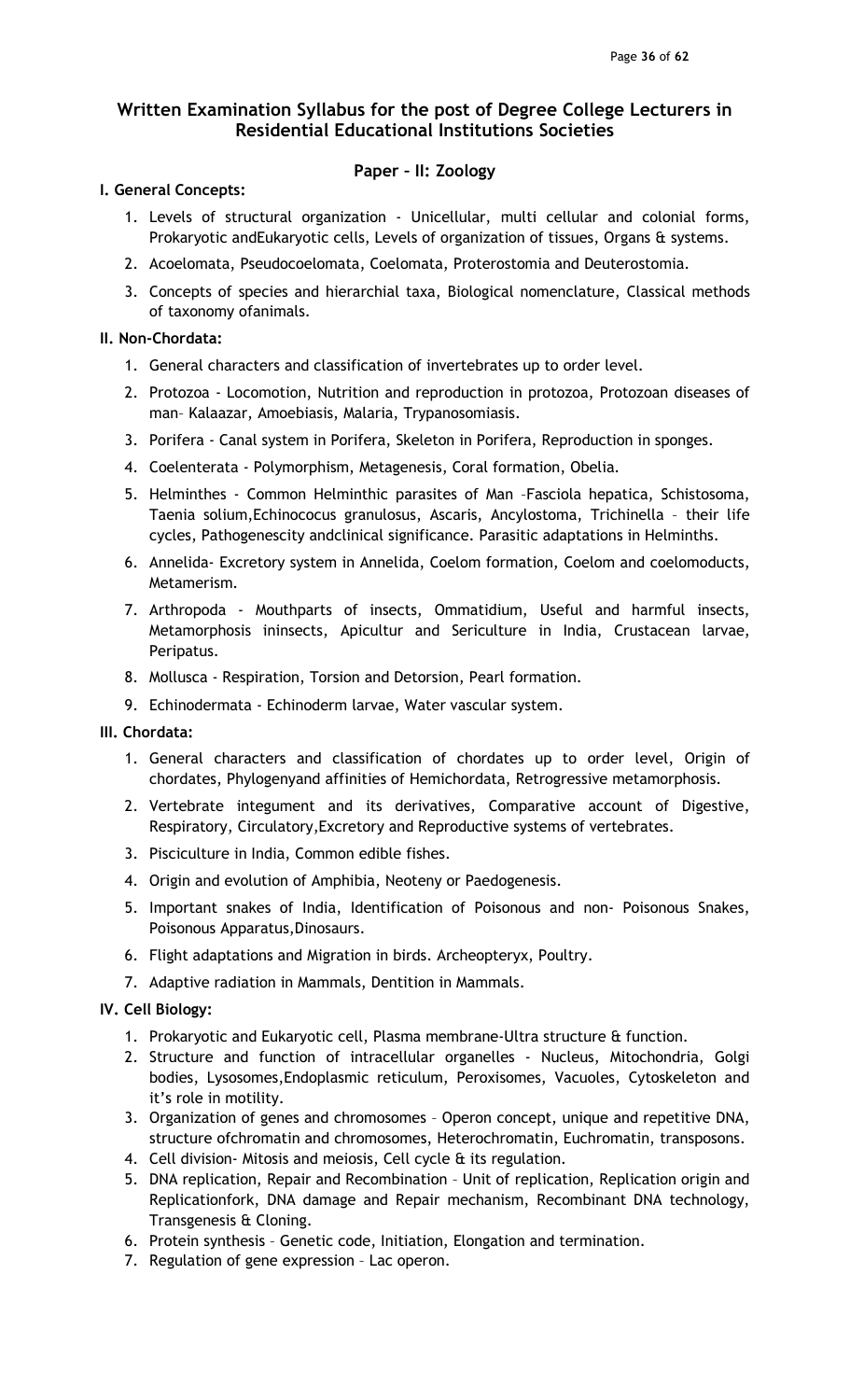### V. Genetics:

- 1. Mendel's law of inheritance Gene interactions, Epistasis and Linkage.
- 2. Gene mapping methods Linkage-Complete and Incomplete linkage, Linkage maps, Recombination,Mapping with molecular markers, Somatic cell hybrids.
- 3. Crossing over Types (Somatic or mitotic crossing over and Germinal or meiotic crossing over)theories about the mechanism of crossing over, Tetrad analysis and cytological detection of crossingover.
- 4. Mutations Types (Spontaneous and Induced), Causes and detection, Mutant types (Lethal, Conditionalbiochemical, Loss of function, Gain of function, Germinal versus somatic mutants), Molecular basisof mutations.
- 5. Chromosomal aberrations (Deletion, Duplication, Inversion and Translocation, Ploidy and their geneticimplications), Autosomal abnormalities (Down's syndrome, Trisomy-13, -18), Sex anamolies (Turner'ssyndrome, Klinefelter's syndrome, Hermaphroditism).
- 6. Human genetics Human karyotyping, Genetic disorders due to mutant genes (Huntington's chorea),Sickle-cell anaemia (SCA), Inborn errors of metabolism-Pheynylketonuria, Alkaptonuria .

### VI. System and Cell physiology:

- 1. Blood and Circulation Blood corpuscles, Haemopoiesis, Plasma function, Blood groups, Haemoglobin,Haemostasis.
- 2. Cardiovascular system Neurogenic, Myogenic heart, Cardiac cycle, Tachycardia and Bradycardia.
- 3. Respiratory system Transport of gases, Exchange of gases, Mechanism of respiration.
- 4. Nervous system Neuron, Conduction of nerve impulse, Synaptic transmission, Neurotransmitters.
- 5. Muscle Ultra structure of skeletal muscle, Mechanism of muscle contraction.
- 6. Sense organs- Eye and Ear.
- 7. Excretory system Structure & function of mammalian Kidney and Nephron, Micturition.
- 8. Osmoregulation Osmoregulation in Aquatic & Terrestial animals, Hormonal control ofOsmoregulation.
- 9. Digestive system Digestion, Absorption, Assimilation and Egestion.
- 10. Endocrinology and Reproduction Endocrine glands, Types of hormones & Mechanism of hormonalaction, Hormonal regulation of reproduction in mammals.
- 11. Outline classification of organic compounds (Carbohydrates, Proteins and Lipids).
- 12. Order of protein structure Primary, Secondary, Tertiary and Quaternary; Ramachandran plot.
- 13. Glycolysis (EMP), Kreb's cycle (TCA CYCLE), Electron transport system (Oxidative phosphorylation),Pentose phosphate pathway, Gluconeogenesis.

## VII. Evolution:

- 1. Origin of life Theories and Evidences of organic evolution, The modern synthetic theory.
- 2. Population genetics (Gene pool, Gene frequency), Herdy weinberg's law.
- 3. Genetic drift and Convergent evolution, Adaptive radiation.
- 4. Isolation and Speciation.
- 5. Evolution of Horse and Man.
- 6. Zoogeographical realms of the world.

### VIII. Developmental biology:

- 1. Spermatogenesis and Oogenesis.
- 2. Fertilization, Cleavage, Gastrulation, Formation of germ layers, Parthenogenesis.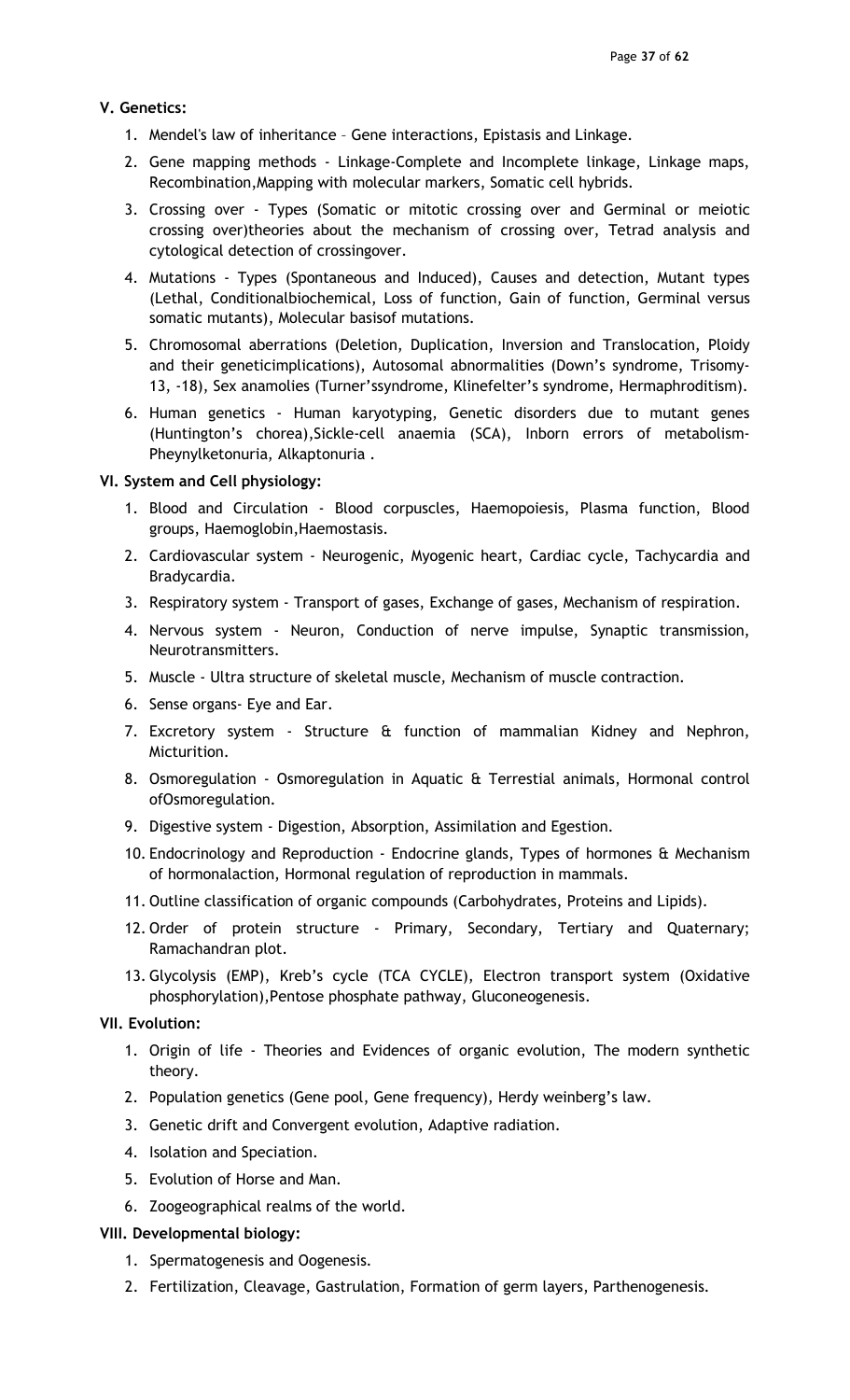- 3. Formation and Function of Foetal membranes.
- 4. Placenta Definition and Function.
- 5. Types of Placenta.
- 6. Development of Frog and chick.

### IX. Histology:

1. Histology of mammalian Tissues and Organs –Epithelial, connective, blood, bone, cartilage, skin,stomach, intestine, liver, pancreas, kidney, testis and ovary.

### X. Ecology:

- 1. Concepts of Ecosystem.
- 2. Biogeochemical cycles (Carbon, Nitrogen and Phosphorous).
- 3. Influence of environmental factors on animals, Energy flow in Ecosystem, Food chains, food web andtropic levels.
- 4. Animal Associations (Neutralism, Mutualism, Symbiosis, Commensalism, Parasitism, Predation andCompetition).
- 5. Ecological succession.
- 6. Environmental pollution- Air, water, land, noise, radioactive, thermal. Effects of pollution on ecosystem,Prevention of pollution
- 7. Wildlife in India- Conservation, Chipco movement.
- 8. Biodiversity- Economic significance, Conservation, Hot spots of India.

### XI. Immunology:

- 1. Cells of the immune system- Lymphoid cells, Mono nuclear cells, Granulocytic cells, Mast cells.
- 2. Organs of the immune system- Primary and secondary lymphoid organs, Lymphatic system.
- 3. Antigens- Antigenic determinants or epitopes, immunogenicity, Haptens.
- 4. Humoral immunity -Iimmunoglobulin (fine structure of immunoglobulin and immunoglobulin classes),The complement system, Classical and alternate pathway, Inflammation.
- 5. Innate (Non-specific immunity) Anatomical barriers, Phagocytosis, Natural killer cells (NK cells),Interferons.
- 6. Cell mediated immunity– Mechanism of cell mediated immunity, Brief account on Antigen presentation,Major Histocompatibility complex.
- 7. Antigen-Antibody interactions- Affinity, Avidity, Cross-reactivity, Precipitation reactions, Agglutinationreactions and ELISA.
- 8. Brief account on Immunological Hypersensitivity disorders:
	- a) Tolerance and Autoimmunity
	- b) Transplantation
	- c) Immunodeficiency diseases HIV.
	- d) Immunization (Active and Passive immunity)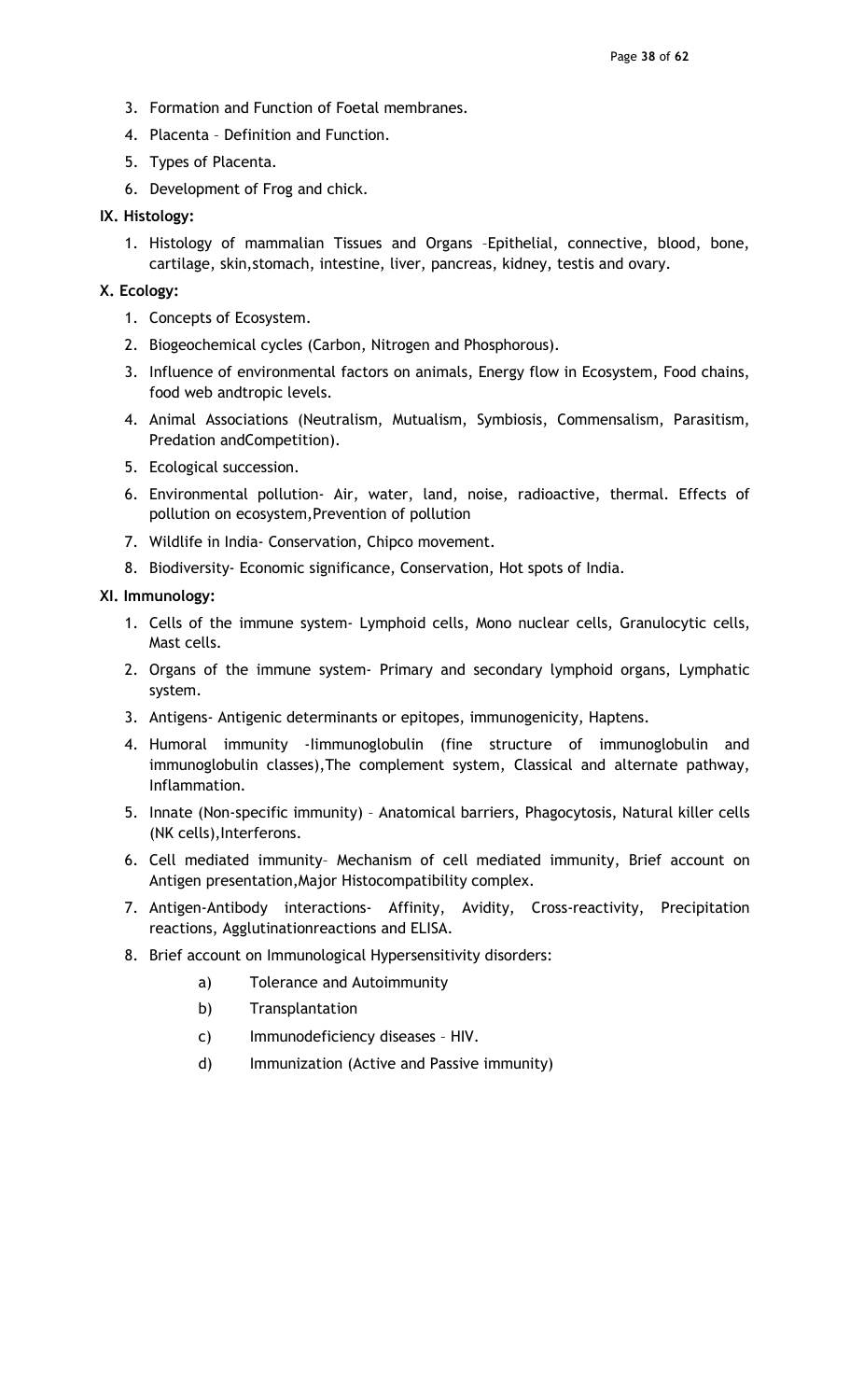## Paper – II: Microbiology

## I. General Microbiology

History of Microbiology. Contributions of Scientists. Types, application and importance of microscopy.Structure of microbial cells. Methods of sterilization: Physical methods –chemical methods and theirapplication. Pure culture techniques. Preservation methods and Maintenance of Microbial cultures.Microbiological media and cultivation of microorganisms. Microbial identification methods. Principles ofbacterial taxonomy and classification. Microbial growth curve. Measurement of Growth. Synchronous cultures– methods of synchronous culturing. Continuous culturing methods, factors effecting growth. Phenomenonof bacterial sporulation. Microbial nutrition, respiration and fermentation. Distribution, characteristics and reproduction of algae and fungi.

## II. Virology

Structure and Classification of bacterial, plant and animal viruses, Methods of cultivation, detection,Propagation and maintenance of viruses. Some important viruses: Influenza virus, Adeno virus, HBV, HIV,T2 phase, TMV, Replication of viruses, Tumor viruses, Interferons and viral interference.

## III. Molecular Biology and Microbial Genetics

DNA structure and replication. Transcription and translation. Concept of ribozyme. Genetic code and Wobblehypothesis, Gene regulation. Cloning and expression vectors. Construction and screening of genomic andcDNA libraries. PCR, Genechips and Microarray. DNA markers, fingerprinting and gene therapy. DNAsequencing. Expression of recombinant proteins Proteinprotein and protein-DNA interaction. Applicationsof recombinant DNA technology. Types of mutagens, molecular basis and analysis of mutations, site directedmutagenesis. DNA damage and repair mechanisms. Recombination in bacteria by Transformation,Conjugation, Transduction. Transposable elements. Cell cycle and programmed cell death. Signaltransduction, Protein folding & roles of Molecular chaperones. Databases, Sequence and structure analysisof DNA and Proteins. Primer design. Protein engineering and drug designing.

## IV. Biochemistry and Techniques

pH and its biological relevance. Redox potentials, Electron transport, oxidative phosphorylation.Classification, chemical structure of important carbohydrates. Properties of amino acids, structure,confirmation and properties of proteins. Enzyme nomenclature, classification, Enzyme activity and inhibition.Enzyme kinetics - Michelis-Menton kinetics. Optical methods - colourimetry and spectrophotometry,fluorimetry, optical rotation, Circular dichroism, NMR, ESR spectroscopy, X-ray diffraction, types of massspectrometry. Chromatographic techniques , diffusion, dialysis, cell disruption methods, centrifugationtechniques, electrophoreses and blotting techniques. Radio isotopes – detection and measurement.

## V. Immunology and chemotherapy

Types of Immunity, primary and secondary organs of immune system, cells of immune system.Types, structure, properties and functions of antigens and antibodies, antigen antibody reactions. MajorHistocompatibility Complex (MHC) and transplantation. Polyclonal and monoclonal antibodies.Hypersensitivity, Autoimmunity. Tumor immunology, Immunological tolerance and immuno-suppression,Immune deficiency diseases. Immunotherapy of infectious diseases, immunization. Types of antimicrobialagents and mode of action. Therapeutic agents, Chemical, non-medicinal antimicrobialssanitizers,disinfectants, antiseptics. Antibiotics. . Antiviral agents. Microbiological assays.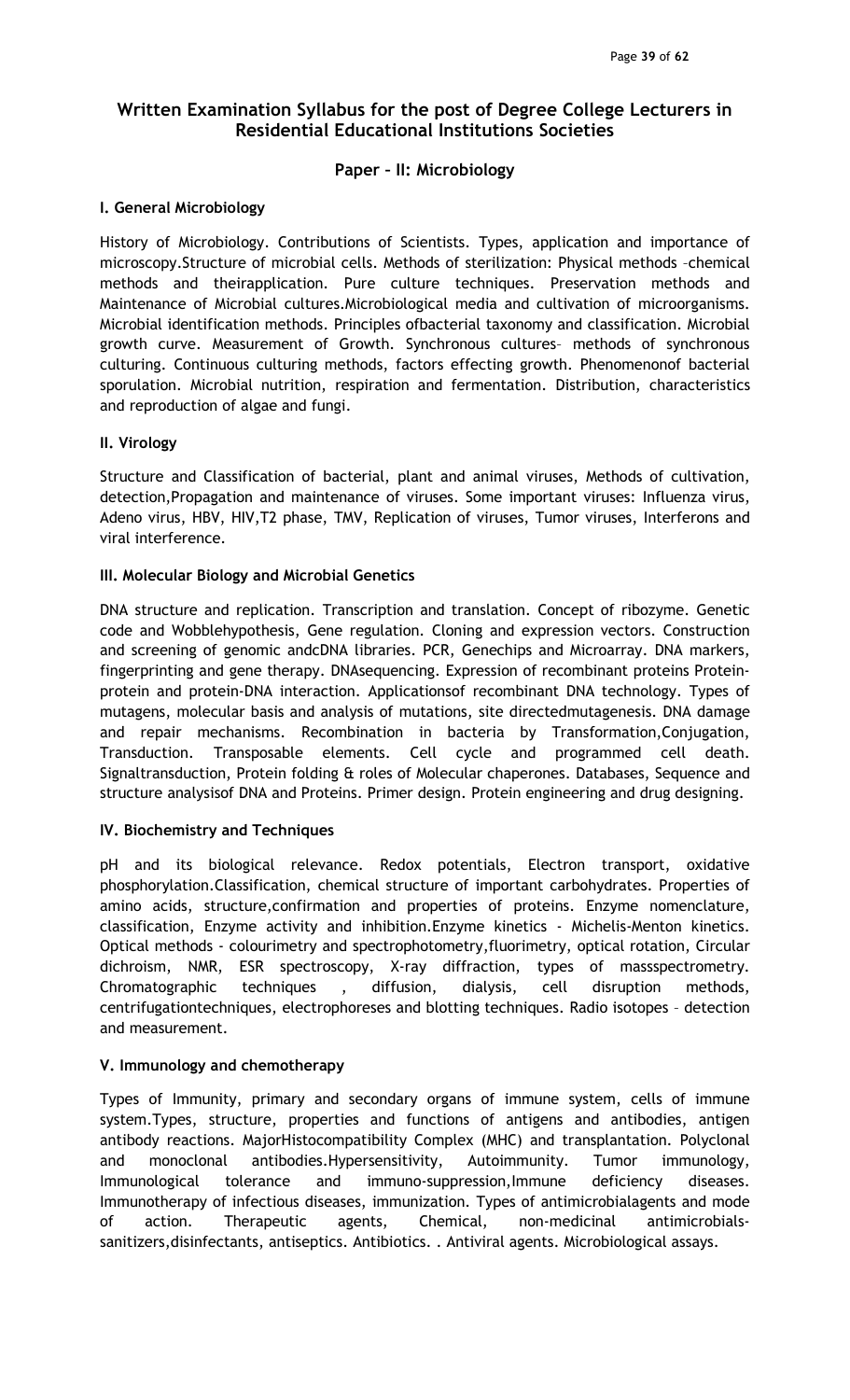### VI. Industrial Microbiology

Exploitation of microbes in industry. Screening, strain development. Types of fermentations processes, scaleupof fermentations. Up and Down stream process. Fermentation productions-Ethanol, Beer, Wine and otheralcoholic drinks, aminoacids, antibiotics, organic acids, vitamins, enzymes, probiotics, solvents and vaccine.Microbial products from genetically modified (cloned) organisms. QA, QC, GLP, GMP, Patents & IPR

### VII. Food Microbiology

Dairy Microbiology and microbial products of milk, Fermented foods, Bacteriological examination of milk,fresh foods and canned foods, Food preservation methods and spoilage. Current and future implicationsconcerning food safety, hazards and risks. Probiotics, Prebiotics and their significance in human beings andanimals.

### VIII. Environmental and Agriculture Microbiology

Ecological significance. Microbiology of water and sewage treatment. Role of microorganisms in nutrientcycling, Mineralization, Soil humus formation, Nitrogen metabolism, Phosphate solublization. Biofertilizers,Biopesicides, Biodegradation of pollutants. Plant microbe interactions, Animal-microbe interactions: Rumenmicrobiology, termite microbial communities, Microbes in the production of energy from agricultural anddomestic wastes.

### IX. Medical Microbiology

Principles of Medical Microbiology, Normal flora of human body. Properties of pathogenic microorganisms,Principles of diagnostic microbiology, Use of lab animals in diagnostic microbiology. Bacterial and viralinfections (Air born, water born, food born, insect born, zoonotic and direct contact), Mycosis, Toxins.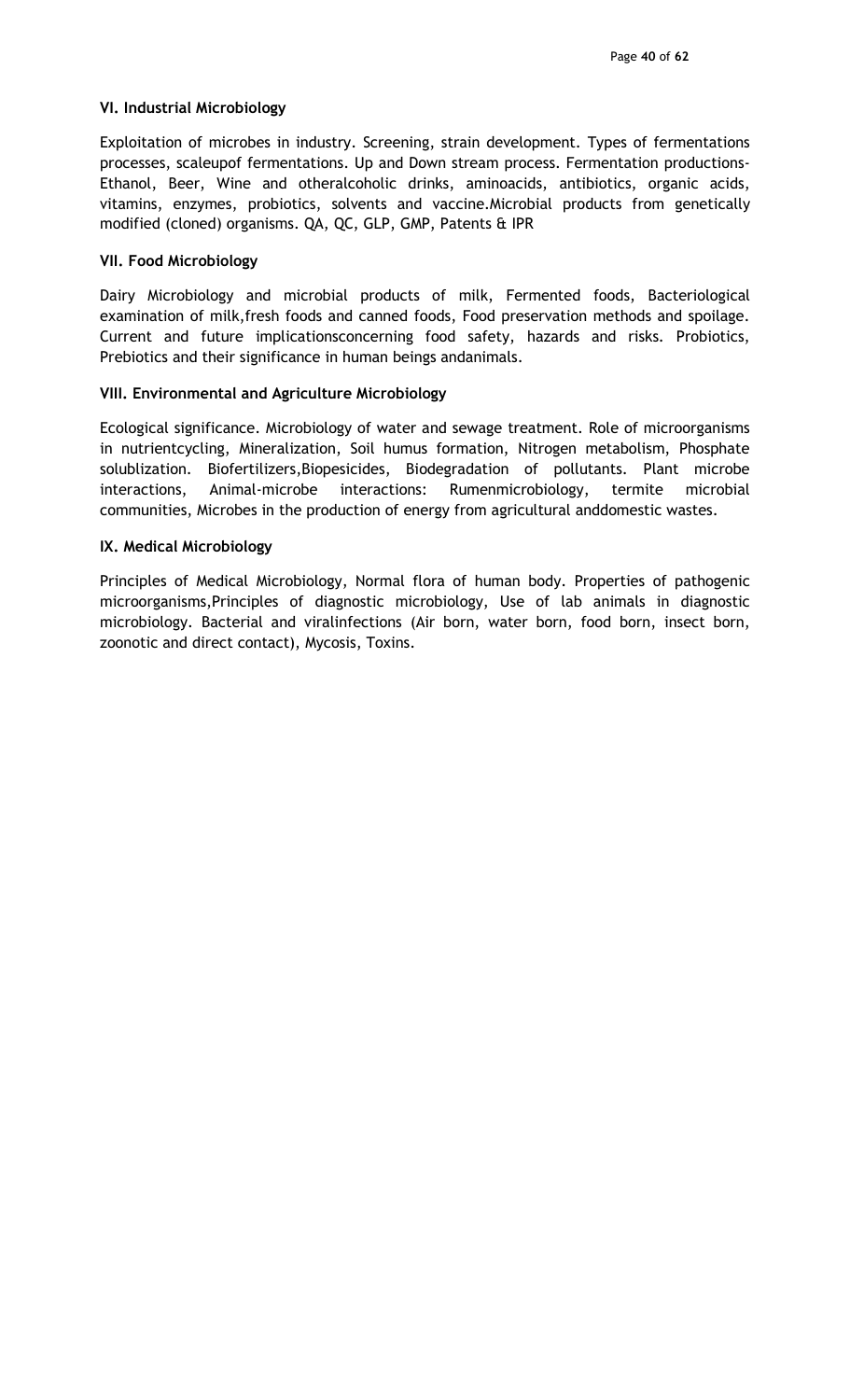# Paper – II: Electronics

#### I- Mathematical Physics and Classical Mechanics

Vector algebra and vector calculus- Linear algebra, matrices, Linear ordinary differential equations of first & second order,

 Special Functions: Legendre's polynomials, Bessel functions,Hermite polynomials.. Laplace equation and wave equation

Integral Transforms: Fourier Transforms and applications, Laplace transforms and applications.

Tensor Analysis: Tensor Algebra, Metric Tensor & Christoffel Symbols

Mechanics of a system of particles: Lagrangian Mechanics, Lagrange's equations, Hamilton's principle, Hamiltonian Mechanics, canonical Transformations and Hamilton-Jacobi Theory, and Poisson's Brackets.

Numerical Methods: Numerical Interpolation, Numerical Differentiation, Numerical Integration, Solutions of Equations and Numerical solutions of Ordinary Differential Equations.

II- Statistical Mechanics and Quantum Mechanics

Introduction to Statistical Mechanics: Statistical Mechanics- Thermodynamics, Ensembles, Density distribution- Liouvilles theorem, Postulates of classical statistical Mechanics, Micro canonical Ensemble, MaxWell-Boltzman Statistics, Canonical and grand canonical ensembles.

Quantum Statistics: Postulates of Quantum Statistical Mechanics, Quantum Statistics-Be and F-D Statistics

Principles Of Quantum Mechanics: Birth of Quantum Mechanics, Eigen values and Eigen functions Dirac's Bra and ket vectors Eigen functions and uncertainty principle.

Schrodinger Equations and Angular Momentum Theory: Schrodinger wave equation, Applications of Schrodinger's equation to one dimensional problems, Angular momentum, Application of Schrodinger's equation to three dimensional problems, Hydrogen atom, spin and angular momentum, Addition of angular momenta, Clebsch-Gordan coefficients

Approximation Methods: Time independent perturbation theory, variation method, Time dependent perturbation theory

Relativistic Quantum Mechanics: Klein Gordon relativistic equation and applications, Dirac's relativistic equation and applications

III-Solid State Physics

Crystalline State and Crystal Structure: Crystalline State and Crystal Structure, non crystalline state, elements of X-ray diffraction, experimental techniques for structure determination.

Imperfection in Crystals: Imperfection in Crystals, diffusion,dislocations.

Free electron theory and band theory of solids: Free electron theory, band theory of solids, semiconductors, solid state lasers.

Lattice vibrations and thermal properties: Elastic waves in solids, Infra red absorption ionic crystals, and lattice heat capacity.

Dielectrics and ferroelectrics: Macroscopic descriptions of dielectrics, measurement of dielectric constant, ferroelectrics.

Magnetism and Super conductivity: Magnetism, spontaneous magnetization, occurance of superconductivity, super conductivity-theoretical explanations.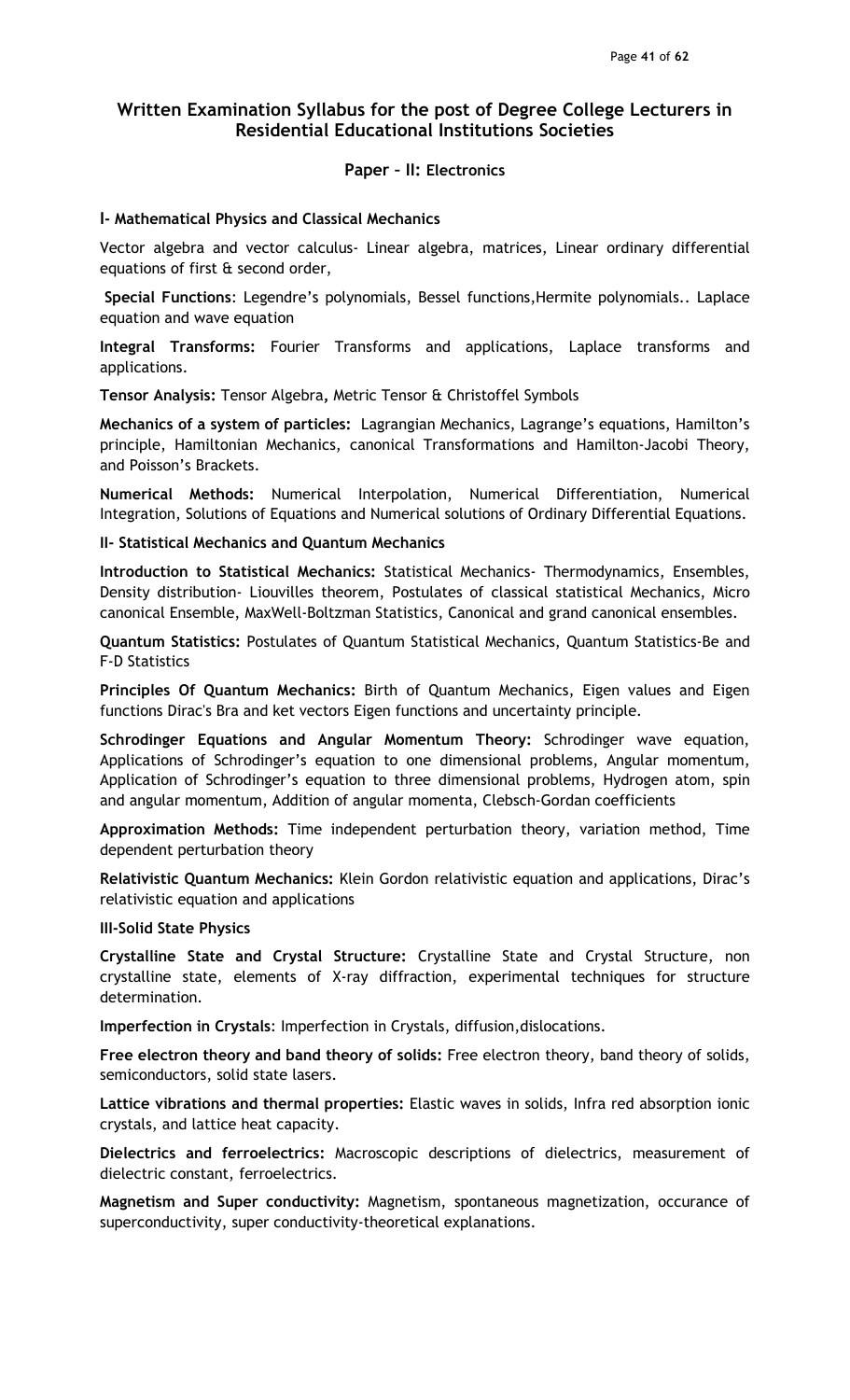### IV - Semiconductor Devices- Analog and Digital Electronics

Semiconductor Diodes, Transistors and Amplifiers: Semiconductor diods, Transistors, Power supplies, Feed beck amplifiers, RC coupled amplifiers and it's frequency response, Oscillators and Multivibrators

Operational Amplifiers: Operational Amplifier, its characteristics, and its parameters, Operational Amplifier-configurations, Operational Amplifier-Frequency response, Operational Amplifier-Linear applications, Operational Amplifier- non linear applications, Operational Amplifier- Wave form generators.

Digital Electronics: Introduction to Digital electronics and logic gates, Applications of EX-OR gate,De-Morgan's Theorems and Fundamental products,Karnaugh map,Flip-flops,Shift Registers,Counters,Multiplexer and De-multiplexer.

Converters: Digital to Analog Converters, Analog to Digital Converters

### V- Nuclear Physics and Analytical Techniques

Nuclear decay process: Alpha Spectrum, Gamow's theory of α-decay. β- Spectrum, Neutrino hypothesis, Fermi theory of Alpha-decay, Fermi-Kurie Plots, selection rules for B-decay. Γ-emission – Multiple radiation – selection rules for γ-decay. Classification of elementary particles – Fundamental interactions – Conservation laws. Interaction of charged particles and Gamma radiation with matter, Radiation detectors.

Nuclear forces and Nuclear Models: Properties of Nucleus-nuclear radius, nuclear mass and binding energy, Angular momentum ,nuclear statistics, parity and Symmetry, Magnetic dipole moment, electric quadruple moment, Nature of nuclear forces, two body problem, bound and spin states of two nucleons, Theory of deuteron, Tensor forces, exchange forces, meson theory of nuclear forces, Nuclear models, liquid drop model, formula for total binding energy of the nucleus, Weizsacher's semi empirical mass formula, values of the empirical coefficients, Shell model-Experimental Evidence, predictions, spin orbit coupling and achievements of the shell-model.

### Nuclear Reactions

 Types of nuclear reactions, conservation laws, Kinematics of nuclear reactions, Q-value, Nuclear cross section, compound nuleaus,Descrete energy levels of nucleus, Breit-Winger formula, Basic properties of neutrons, classification of neutrons, slowing down of neutrons,logarithamic decrement in energy, moderating ratio, neutron diffusion-neutron current density, neutron leakage current, Fermi age equation,Bohr and wheeler theory of fission, four-factor formula

Materials Characterization Techniques: Phase contrast microscopy ,Principle, theory, instrumentation Applications, Electron microscopy ,principle, scanning electron microscope ,instrumentation, Transmission electron microscope,instrumentation,applications of electron microscopes, advantages of SEM over TEM.Thermo gravimetric aalyser,principle,instrument control,Applications,Differential scanning calorimetry,principle,instrumentation,Power compensated DSC,Heat flux DSC,Temperature control methods, the average temperature control, Differential temperature control. Theory of Mossbauer effect, Recoil-less emission and absorption of gamma rays-nuclear, resonance experimental technique to observe Mossbauer effect, Mossbauer nuclides, Mossbauer parameters-Isomer shift,Quadrupole splitting, magnetic hyperfine splitting, simple applications

Resonance Spectroscopy: NMR theory-simple and classical, Relaxation mechanisms-spin-spin and spin-lattice. Bloch equations, complex susceptibility,NMR instrumentation related to absorption and induction techniques, chemical shift,spin-spn coupiling,ethyl and methyl alcoholNMR spectra, Major areas of NMR.Principles of ESR,conditions for resonance,ESR spectrometer, interpretation of spectra, Hyperfine interactions, applications of ESR.Nuclear quadruple Moment, electric field gradients, Nuclear quadruple resonance,energylevelsindifferentFGsymmetries,NQRspectrometer,Applications,review on NMR,ESR and NQR.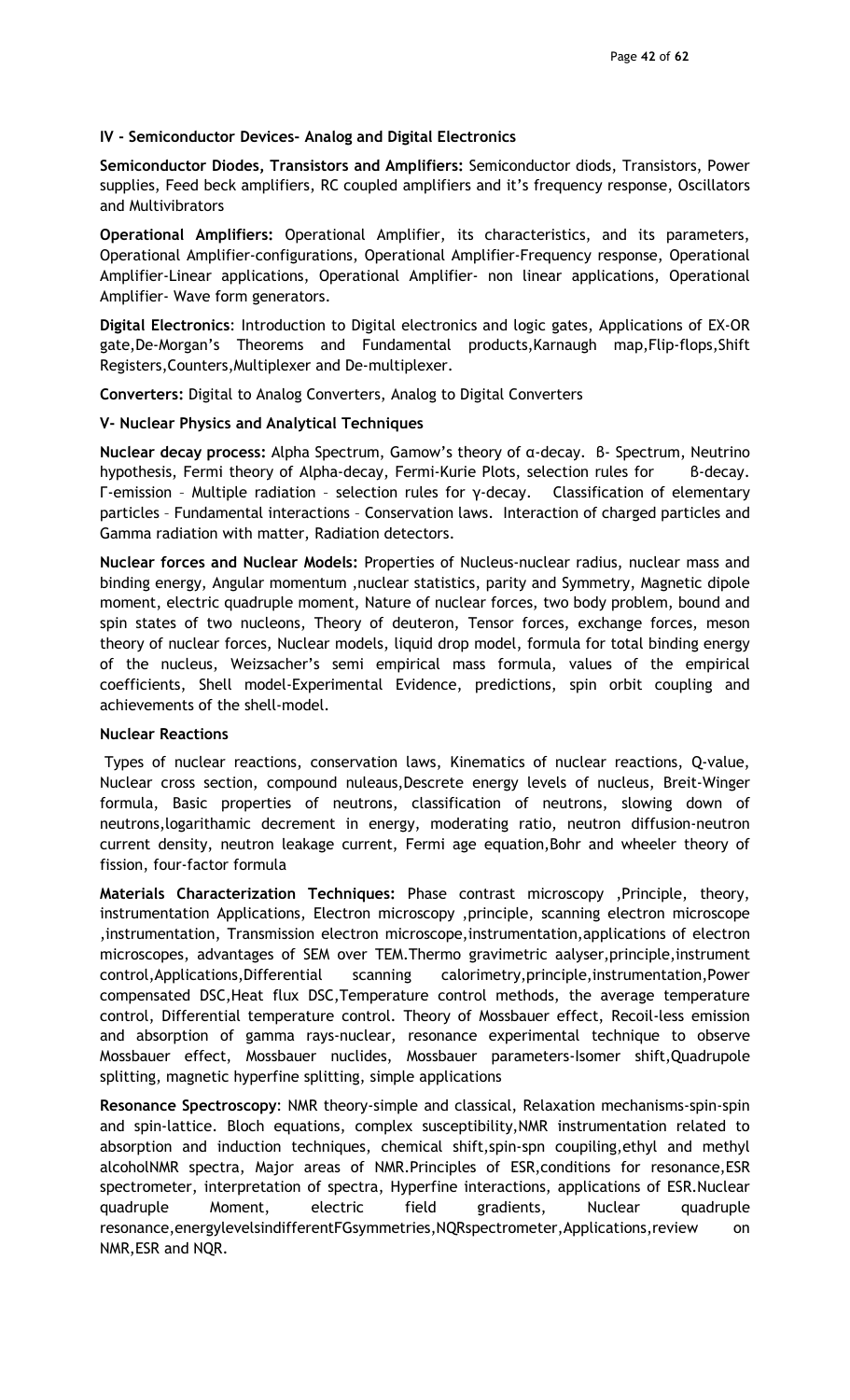### VI- Electromagnetic Theory and Spectroscopy

Electromagnetic Theory: Electrostatic field, Magneto statics, Electro dynamics,EM waves in matter, Electromagnetic radiation,Lienard-Wiechert Potentials, Radiated power

Atomic Spectra: Fine structure,Zeeman,Paschem-back and Stark Effects, vector atom model L-s and jj coupling of two electron states, two electron system,lande'G' factor

Molecular spectra: Rotational Spectra of Diatomic molecules, vibrational spectra, Electron spectra, Frank-Condon principle, Dissociation enalgies, Frank Condon Principle

### VII- Memory Devices and Microprocessors

Logic Families: Logic families and their performance characteristics, Emitter Coupled Logic (ECL, PMOs, CMOs Logic and Tri state Logic), Comparisons of Logic families

Semiconductor memories: Classification and Characteristics of Memories, Memory organization and expression.

INTEL 8085 Microprocessor Organization and Architecture: Microprocessor Organization and Architecture, Pin Configuration of Intel 8085 Micro Processor, Timing diagrams.

Addressing Modes and Programming of 8085 Microprocessors: Addressing modes and instruction set of Intel 8085, Programming of Micro Processor Intel 8085, Assembly Language Programming using Loops.

Peripheral Devices and Interfacing: I/O Interfacing& Data Transfer Schemes, Intel 8053 Programmable interval Timer, Programmable Peripheral Interface (8255), Priority Interrupt Controller (8259).

INTEL 8086 Microprocessor: Intel 8086 Micro Processor, Addressing Modes and Instruction set of Intel 8086 Micro Processor, Pin Configuration of Intel 8086 Micro Processor.

Advanced Microprocessors: Architecture of Micro Processors 80286, 80386, 80486, the Pentium Microprocessor

VIII- Communication Systems

Analog Communication: Need for modulation, Amplitude modulation, Frequency spectrum for sinusoidal A.M, Average power for sinusoidal and non-sinusoidal A.M, Generation of A.M. waves- Collector modulator, Balanced modulator, A.M transmitter

(Block diagram approach), Detection of A.M waves – Square law detector, Frequency and Phase modulation, Frequency spectrum for sinusoidal F.M, Average power for sinusoidal F.M, Varactor diode F.M modulator, Balanced slope F.M detector, Ratio F.M detectors.

Digital Communication: Sampling theorem, Pulse amplitude modulation (PAM), Natural sampling, Flat-top sampling, Signal recovery through holding, Quantization of signals, Quantization error, Pulse Code Modulation (PCM), Companding, Multiplexing PCM signals, Differential PCM.Digital modulation techniques: Amplitude Shift Keying (ASK), Phase Shift Keying (PSK), Frequency Shift Keying (FSK) and Differential Phase Shift Keying (DPSK) and their generation and detection (qualitative).

Transmission lines: Introduction, Primary line constants, Phase velocity and line

wavelength, Characteristic impedance, Propagation coefficient, Phase and group velocities, Standing waves, Lossless line at radio frequencies, VSWR, Slotted-line measurements at radio frequencies, Transmission lines as circuit elements, Smith chart.

Microwave devices: Introduction to rectangular and circular wave guides, Solution of wave equations in cylindrical coordinates, TE and TM modes, Power transmission and loss in circular wave guides, Excitation of modes in circular wave guide, Microwave tunnel diode, Gun effect diode (GaAs), Microwave generation and amplification.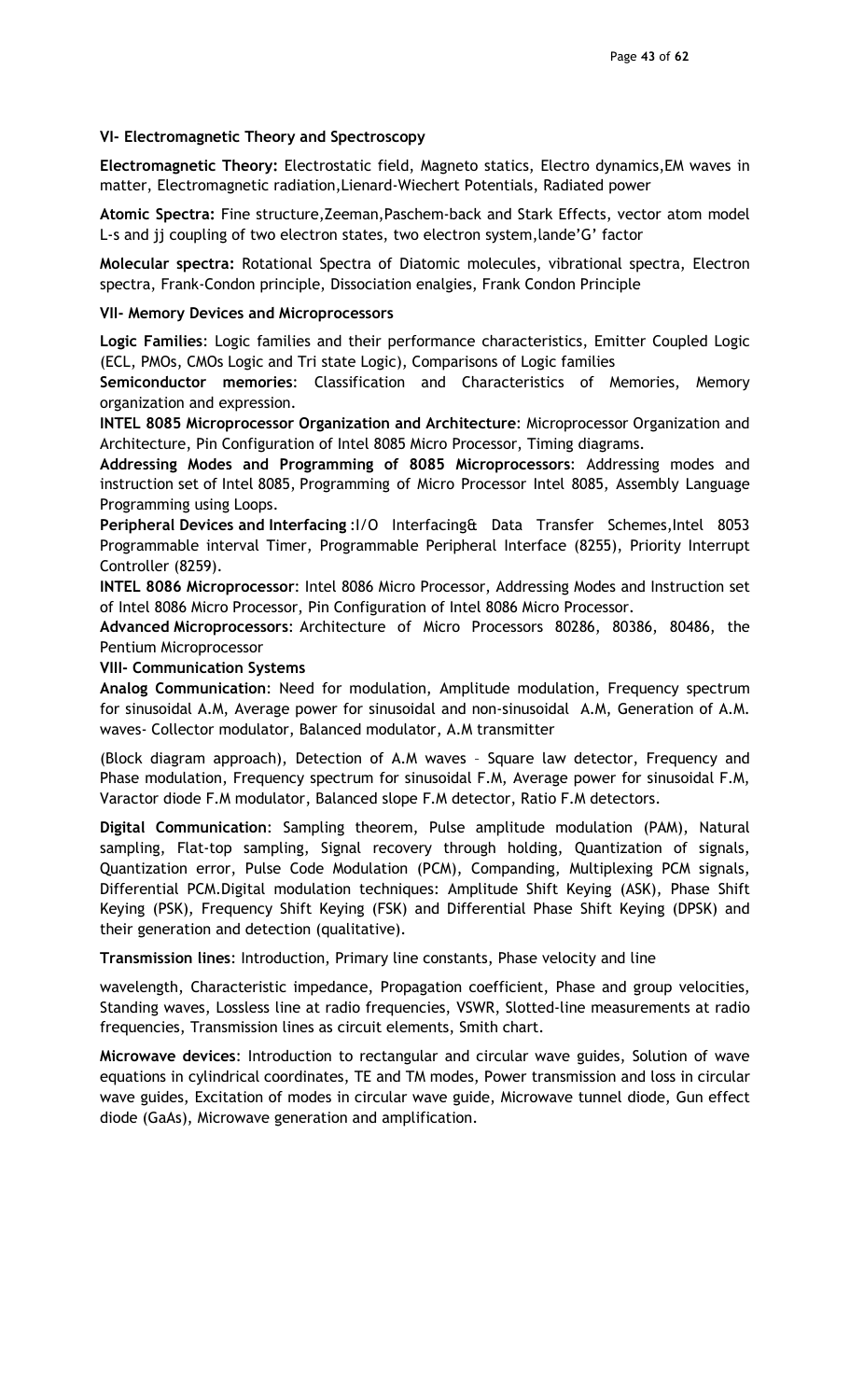### Paper – II: History

### I. Ancient India:

- 1. History; Definition, Scope, Nature, Sources and Methods.
- 2. Pre and Proto History Stone ages and Chalcolithic Cultures.
- 3. Harappan Civilization Characteristic features, Major cities socio-economic conditions, HarappanScript, Religious practices –Decline.
- 4. Iron Age –Aryan Migrations Second Urbanization.
- 5. India in 6th Century BC; Early States, Sixteen Mahajanapadas, Rise and Growth of Magadha – Society,Economy – Jainism, Buddhism, Ajivikas and Lokayatas.
- 6. Mouryan Age: Chandragupta Mourya and Ashoka, Mouryan Polity, Administration, Dhamma, Socio-Economic conditions – Decline.
- 7. Pre Satavahanas: Sangam Age and Satavahana Age; Political history, Administration, Society, Economyand Culture- Post Satavahana period – Chedi (Kharavela) Ikshvakus, Vakatakas, Abiras, Kshatrapasand Vishnukundis, Kushans (Kanishka).
- 8. Gupta Age: Political History, Administration, Socio-Economic conditions, Growth of Culture, Art andArchitecture, Literature – Decline.
- 9. India in the Seventh Century A.D.; Pushyabhutis (Harsha), Pallavas, Chalukyas and Rashtrakutas –Political History, Society, Economy and Culture.

### II. Medieval India:

- 10. India between 650 A.D. to 1200 A.D.- Rajputs, Arab and Turkish Invasions Later Pallavas, Chalukyas,Chola Art, Architecture and Chola Administration – Society, Economy and Culture.
- 11. Age of Delhi Sultanate1206 A.D. -1526 A.D. Political History, Administrative System, Changes inSociety and Economy- Bhakti and Sufi Movements
- 12. Age of Vijayanagara Origin, Political History, Krishnadevaraya, Socio and Economic conditions,Culture, Art, Architecture, Decline – Bahamanis.
- 13. Moghul Age (1526-1707) Political History, She Shah, Akbar, Administration, Society, Economy,Culture- Decline – Marathas and Shivaji.

### III. Modern India

- 14. Establishment of British Power in India –Early resistance Hyder Ali, Tippu Sultan.
- 15. British paramountcy in India-Policies of Governor Generals, Impact of British policy on IndianAgriculture and Economy.
- 16. Socio Religious Reforms Movements –Brahmo Samaj –Arya Samaj, Satyashodhak Samaj and others– Educational policies of the British and their Impact.
- 17. 1857 Revolt; Causes Results and Significance.
- 18. 18. Rise and Growth of Indian National Movement –Nationalist Movement I Phase from 1885 A.D. -1905A.D. – Indian National Congress; Moderates, Extremists and Early Revolutionaries II phase at 1905-1920 – Vande Mataram Movement Home Rule - Role of Tilak and Anie Beasant- Later phase ofRevolutionary Movement. III Phase 1920-1947 - Non Co-operation Movement, Emergence of Gandhi,Civil Disobedience, Salt Satyagraha, Quit India Movement- Subhash Chandra Bose – ConstitutionalReforms-Dr.B.R.Ambedkar - Declaration of Independence – Role of Women in Indian NationalMovement.

### IV. Modern World:

- 19. Industrial Revolution- Significance and Results.
- 20. American War of Independence Causes, Results, Significance.
- 21. French Revolution Causes, Effects, Significance.
- 22. National Liberation Movements in Italy and Germany in the 19th Century Mazzini, Cavour, Garibaldi,Bismarck.
- 23. World War-I Causes and Effects League of Nations.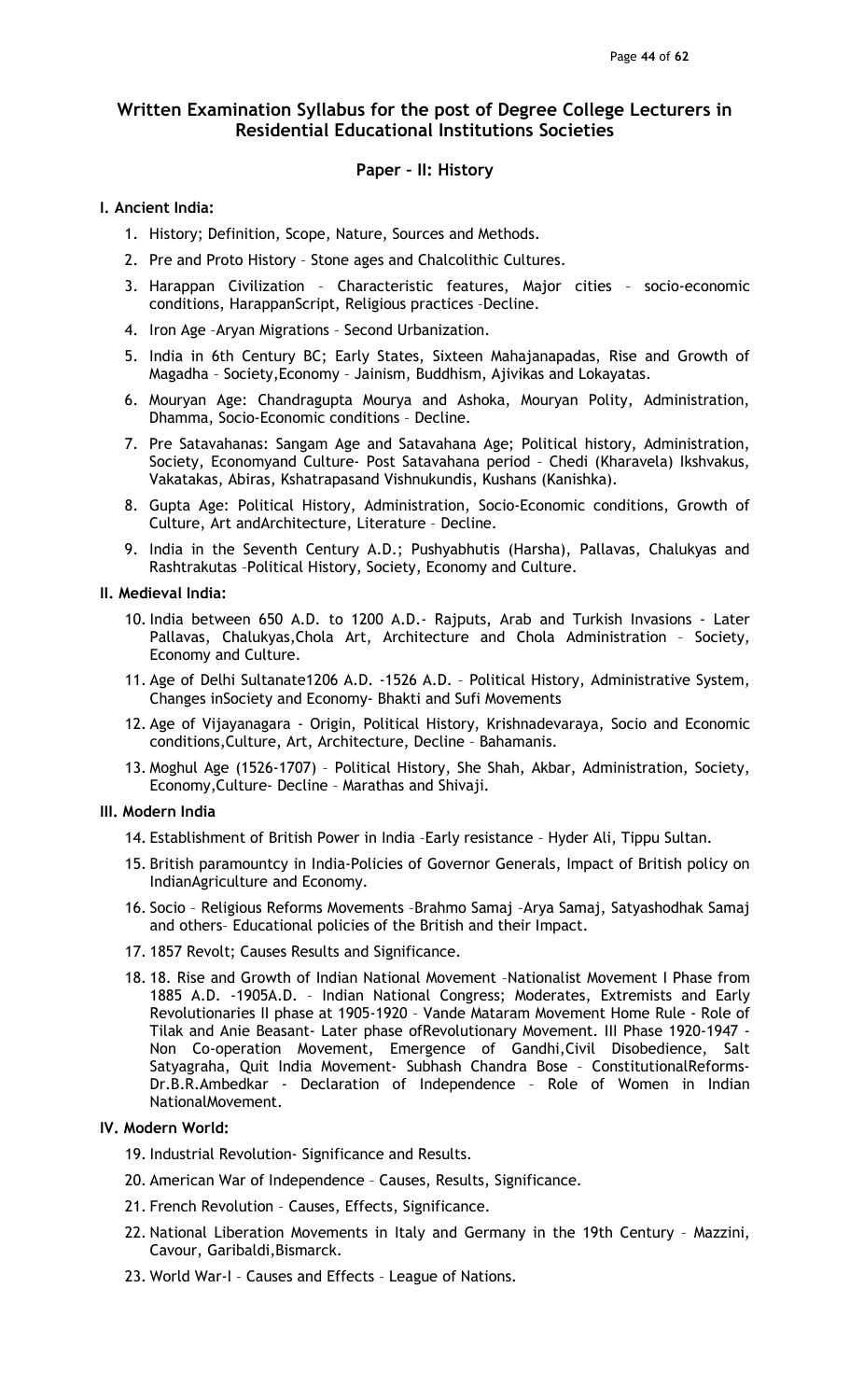- 24. The Russian Revolution of 1917 Causes, Results and Significance.
- 25. The world between the Two World Wars Nazism in Germany, Fascism in Italy, Turkey under MustafaKamal Pasha.
- 26. Developments in China 1911-1949 Nationalist Revolution of 1911 Communist Revolution of1948 – Japan under Meiji Era –Vietnam Revolution.
- 27. World War-II Causes and Effects United Nations Organisation.

#### V. History of Telangana

- 28. Pre History
- 29. Pre Satavahana, Satavahana, Post Satavahana Ikshvakus, Vakatakas, Abiras and Vishnukundis.
- 30. Telangana from 7th Century to 11th Century- Chalukyas of Badami, Vemulavada, Mudigondi andKalyana.
- 31. Age of Kakatiya's; Origin, Political History, Administration, Socio Economic, Religious conditions,Art and Architecture and Literature and their Subordinates.
- 32. Padma Nayaka's and Musunoori.
- 33. Qutubshahis Administration, Religion, Art, Architecture and Literature.
- 34. Asafjahis Administration, Economy, Culture and Society, British Paramountcy on Hyderabad State.
- 35. Freedom Movement in Telangana, Telangana Armed Struggle.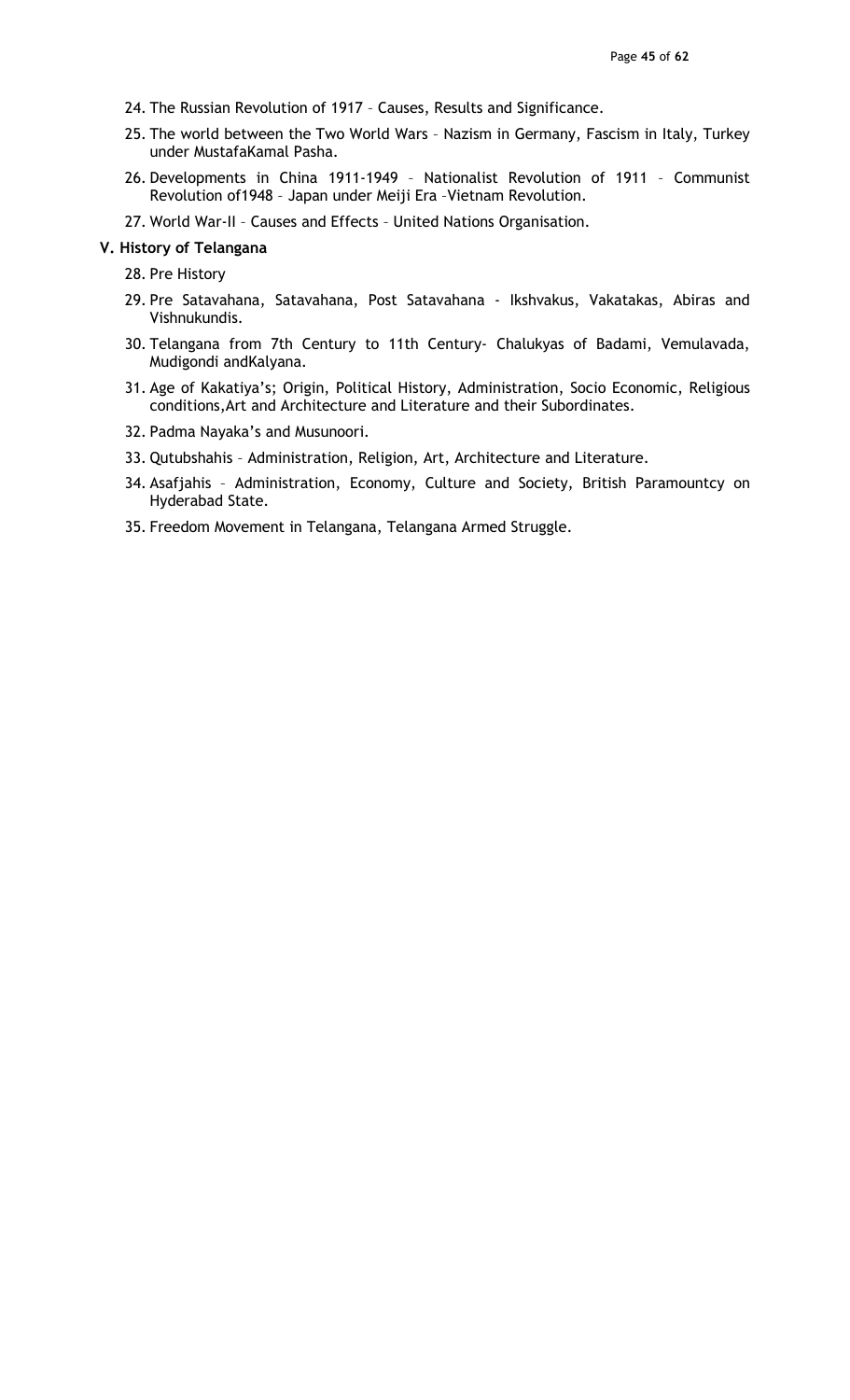# Paper – II: Economics

### I . Micro Economics

### 1. Demand Analysis

Definitions, Nature and Scope of Economics – Micro and Macro Economic Analyses – Concepts of Demandand Law of Demand – Determinants and Types of Demand – Demand Function – Shifts in Demand –Concepts of Supply and Law of Supply – Market Equilibrium – Elasticity of Demand: Concept and Types– Price, Income and Cross Elasticities of Demand – Measurement Methods of Price Elasticity of Demand

### 2. Utility Analysis

Cardinal and Ordinal Utility Approaches – Law of Diminishing Marginal Utility – Law of Equi-MarginalUtility – Consumer Surplus – Indifference Curve Analysis: Assumptions, Properties, Budget Line andConsumer's Equilibrium – Derivation of Demand Curve with the help of Indifference Curves – Price,Income and Substitution Effects – Hicks and Slutsky Versions – Revealed Preference Theory

### 3. Production Analysis

Production, Production Function and Factors of Production – Law of Variable Proportions – Isoquant, IsocostCurves and Producer's Equilibrium – Laws of Returns to Scale – Economies and Diseconomies of Scale –Cost Analysis: Cost Curves in Short Run and Long Run – Revenue Analysis – Relationship among AverageRevenue, Marginal Revenue and Elasticity of Demand

### 4. Market Structure Analysis

Concepts of Firm, Industry and Market – Classification of Markets – Objectives of the Firm – Equilibriumof a Firm – Shut-Down Point – Perfect Competition: Concept, Characteristics, Equilibrium of Firm andIndustry – Optimum Firm – Monopoly: Concept, Types, Characteristics and Equilibrium of the Firm – PriceDiscrimination – Bilateral Monopoly – Monopolistic Competition: Concept, Characteristics, Equilibrium

of the Firm and Selling Costs

## 5. Oligopoly, Duopoly and Factor Pricing Analysis

Oligopoly: Concept, Characteristics and Price Rigidity – Oligopoly Models – Duopoly: Concept andCharacteristics – Duopoly Models – Marginal Productivity Theory of Distribution – Distribution Theoriesof Rent, Wages, Profit and Interest

### II . Macro Economics

### 1. National Income Analysis

Concept, Nature & Scope and Importance of Macro Economics – Concept of Circular Flow of Incomes– National Income Analysis: Concepts and Components – Methods of Measurement of National Income– Importance of and Difficulties in the Estimation of National Income – Limitations of National Incomeas a Measure of Welfare – Social Accounting

### 2. Theories of Income and Employment

Classical Theory of Employment: Say's Law of Markets and Pigou's Wage Cut Policy – KeynesianTheory of Income and Employment: Effective Demand, Aggregate Demand Function and AggregateSupply Function – Consumption Function: Average Propensity to Consume and Marginal Propensityof Consume – Factors Determining Consumption Function – Savings Function: Average Propensity toSave and Marginal Propensity to Save – Concepts of Multiplier, Accelerator and Super-Multiplier

## 3. Theories of Investment and Interest Rate

Capital and Investment – Types and Determinants of Investment – Marginal Efficiency of Capital –Ex-Post and Ex- Ante Investment and Savings – Classical, Neo-Classical and Keynesian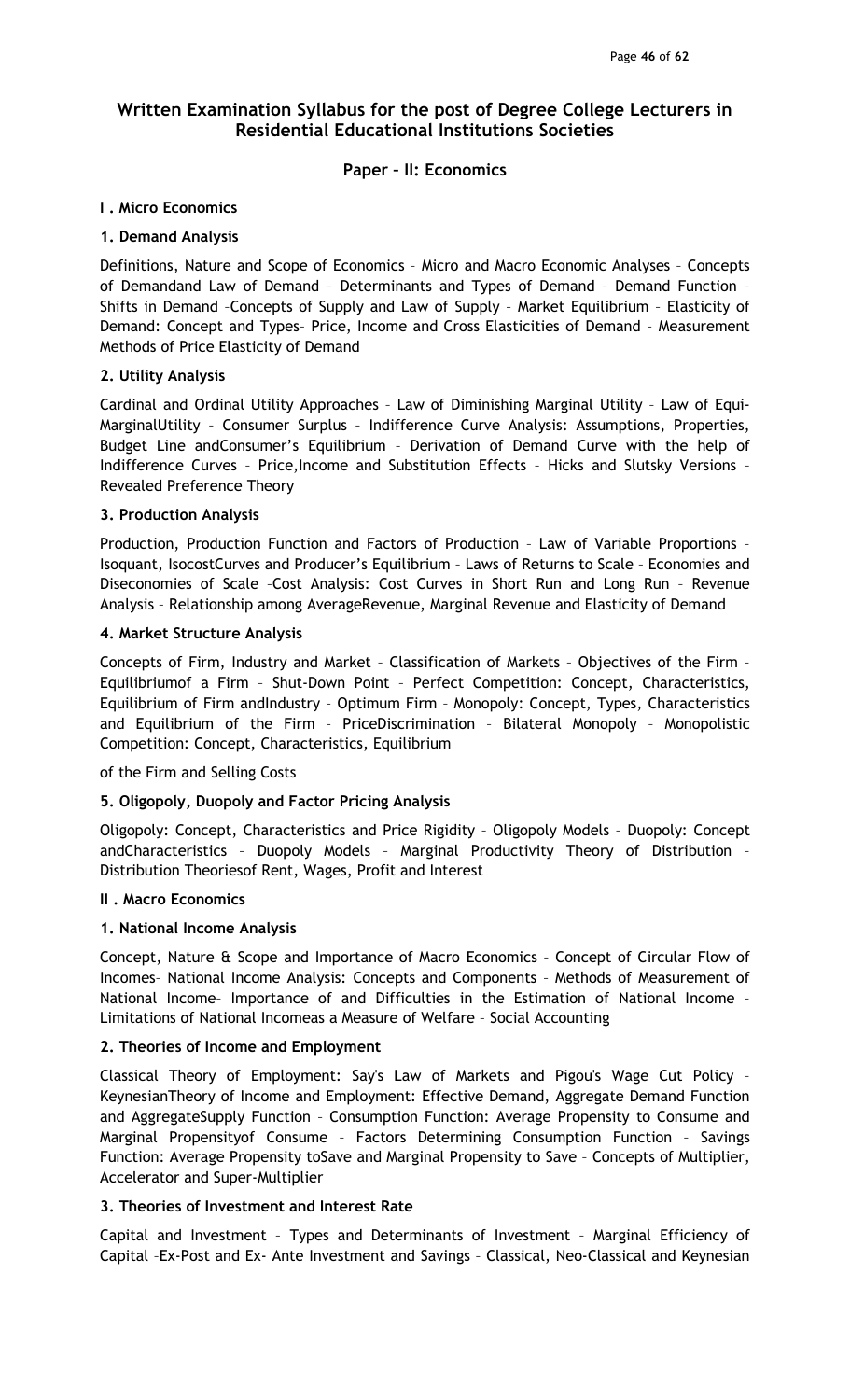Theories ofInterest – Simultaneous Determination of Interest and Real Income through IS-LM Framework

## 4. Supply of Money and Demand for Money

Meaning, Functions and Classification of Money – Measures of Money Supply – Demand for Money– Classical Theories of Money: Fisher's and Cambridge Versions of Quantity Theory of Money –Keynesian, Baumol and Milton Friedman Approaches to Demand for Money

## 5. Inflation and Trade Cycles

Inflation: Concept and Types – Causes and Measurements of Inflation – Effects (Consequences) ofInflation – Measures to Control Inflation – Phillips Curve, Deflation and Stagflation – Trade Cycles:Concept, Nature and Causes – Phases and Remedial Measures of Trade Cycles – Models of BusinessCycles : Samuelson, Hicks and Kaldor

## III . Public Finance

## 1. Introduction to Public Finance

Role of State in Economic Activities, Planning and Development – Nature, Scope and Evolution ofPublic Finance – Public, Private and Merit Goods – Multiple Theory of Public Household – Principleof Maximum Social Advantage

## 2. Public Revenue and Taxation

Public Revenue: Sources and Classification – Direct and Indirect Taxes – Progressive, Proportionaland Regressive Taxes – Canons of Taxation – Characteristics of a Good Tax System – Impact andIncidence of Taxation – Effects of Taxation – Approaches to Taxation

## 3. Public Expenditure and Public Debt

Public Expenditure: Classification and Principles – Determinants of Public Expenditure – Theories ofPublic Expenditure: Wagner and Peacock-Wiseman – Effects of Public Expenditure – Public Debt:Nature, Sources and Classification – Effects and Redemption of Public Debt – Debt **Trap** 

# 4. Fiscal Policy and Federal Finance

Fiscal Policy: Concept, Objectives and Tools – Fiscal Policy and Monetary Policy – Federal Finance: Concept and Features – Centre-State Financial Relations – Transfer of Resources from Centre toState and Local Bodies – Functions of Finance Commission – Current Finance Commission'sRecommendations

# 5. Budget

Budget: Concepts, Classification and Types – Revenue Account and Capital Account –Budget Deficits:Concepts, Types and Implications – Fiscal Responsibility and Budget Management (FRBM) – Budgetingin India

## IV. International Economics

# 1. Theories of International Trade

International Trade and Inter-Regional Trade – Inter-Industry Trade – Gains from Trade – Trade as anEngine of Economic Growth – Role of International Trade in Economic Development – Classical andNeo-Classical Theories of International Trade – Theory of Factor Price Equalisation – Heckscher-Ohlin Theory of International Trade

# 2. Terms of Trade and Barriers to Trade

Concepts of Terms of Trade – Factors Affecting Terms of Trade – Uses and Limitations of Terms ofTrade – Secular Deterioration Hypothesis of Terms of Trade: Singer and Prebish – Gunnar MyrdalViews on Terms of Trade – Tariffs, Quotas and Subsidies: Their Effects – Impact of Tariffs on Partialand General Equilibrium Analyses – Political Economy of Non-Tariff Barriers and Their Implication

## 3. Balance of Payments

Concepts of Balance of Trade and Balance of Payments – Factors Affecting Balance of Trade – Differences Between Balance of Trade and Balance of Payments – Components of Balance of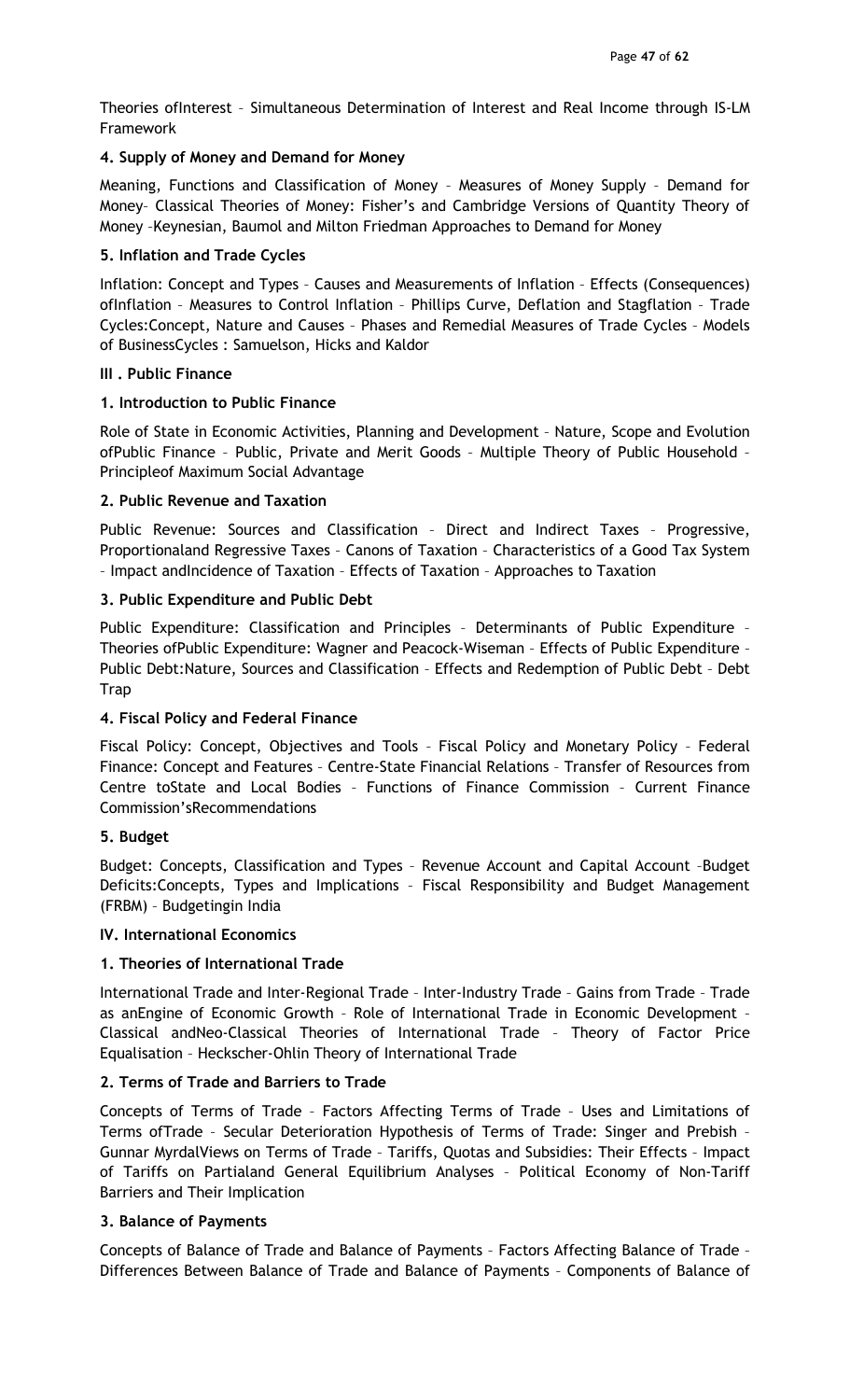Payments– Equilibrium and Disequilibrium in Balance of Payments – Types of Disequilibrium – Causes andConsequences of Disequilibrium in Balance of Payments – Remedial Measures for CorrectingDisequilibrium in Balance of Payments – Devaluation – Recent Trends in India's Balance of Payments

### 4. Exchange Rates

Foreign Exchange Market – Exchange Rates: Concept and Types – Relative Merits and Demerits ofFixed and Flexible Exchange Rates – Theories of Exchange Rates Determination: Mint Parity andPurchasing Power Parity (PPP) – An Overview of Different Methods of Exchange Rate Determinationin India

### 5. International Monetary System and International Finance

International Liquidity – Lending Operations of International Financial Institutions: IMF, World Bank(IBRD), IDA, IFC, ADB and BRICS – Euro-Dollar and Euro-Currency Markets – International TradeInstitutions: GATT and WTO – Impact of WTO on Indian Economy

## V. Economics Of Development And Growth

### 1. Socio-Economic and Institutional Aspects of Economic Development

Concepts of Economic Growth, Development, Underdevelopment and Deprivation – DistinctionBetween Growth and Development – Objectives of Economic Development – Sustainable Developmentand Inclusive Growth – Indicators (Measures) of Economic Development

### 2. Factors of Economic Development

Factors Hindering Economic Development – Factors Promoting Economic Development – Populationand Economic Development – Population Explosion – Theories of Demographic Transition – MalthusianPopulation Theory – Optimum Theory of Population – Human Resource Development and EconomicDevelopment- -–Natural Resources and Economic Development – International Aspects of EconomicDevelopment

### 3. Theories of Growth and Development

Classical Theories of Economic Growth: Adam Smith, Ricardo and J. S. Mill – Karl Marx Theory ofEconomic Development – Schumpeter's Theory of Economic Development – Rostow's Theory ofEconomic Growth – Hansen's Theory of Secular Stagnation

## 4. Strategies of Economic Development and Growth

Big Push Theory – Balanced Growth Strategies of Rodan, Nurkse and Lewis – Unbalanced GrowthStrategy of Hirschman – Critical Minimum Effort Thesis – Low Level Equilibrium Trap – Theories ofSocial and Technological Dualism

### 5. Growth Models

Harrod-Domar Growth Model – Kaldor's Growth Model – Joan Robinson's Growth Model – GunnarMyrdal's Model – Choice of Techniques: AK Sen – Technical Progress: Hicks and Harrod

### VI. Indian Economy

## 1. Basic Structure and Demographic Features of Indian Economy

Basic Features of Indian Economy: Growth, Trends and Structural Changes in Indian Economy – Demographic Features of Indian Population – Size, Growth and Composition of Population and TheirImplications on Indian Economy – Concepts of Demographic Transition and Demographic Dividend– Secoral and Occupational Distribution of Population in India – Population Policy of India – HumanResource Development: Education and Health – Human Development Index

## 2. National Income, Income Inequalities, Poverty and Unemployment

Estimation of National Income in India – Trends and Composition of National Income in India – Income Inequalities in India: Magnitude, Causes, Consequences and Remedial Measures – Poverty inIndia: Concept, Types, Trends, Causes and Consequences - Unemployment in India: Concept, Types,Trends, Causes and Consequences – Poverty Alleviation and Employment Generation Programmes inIndia.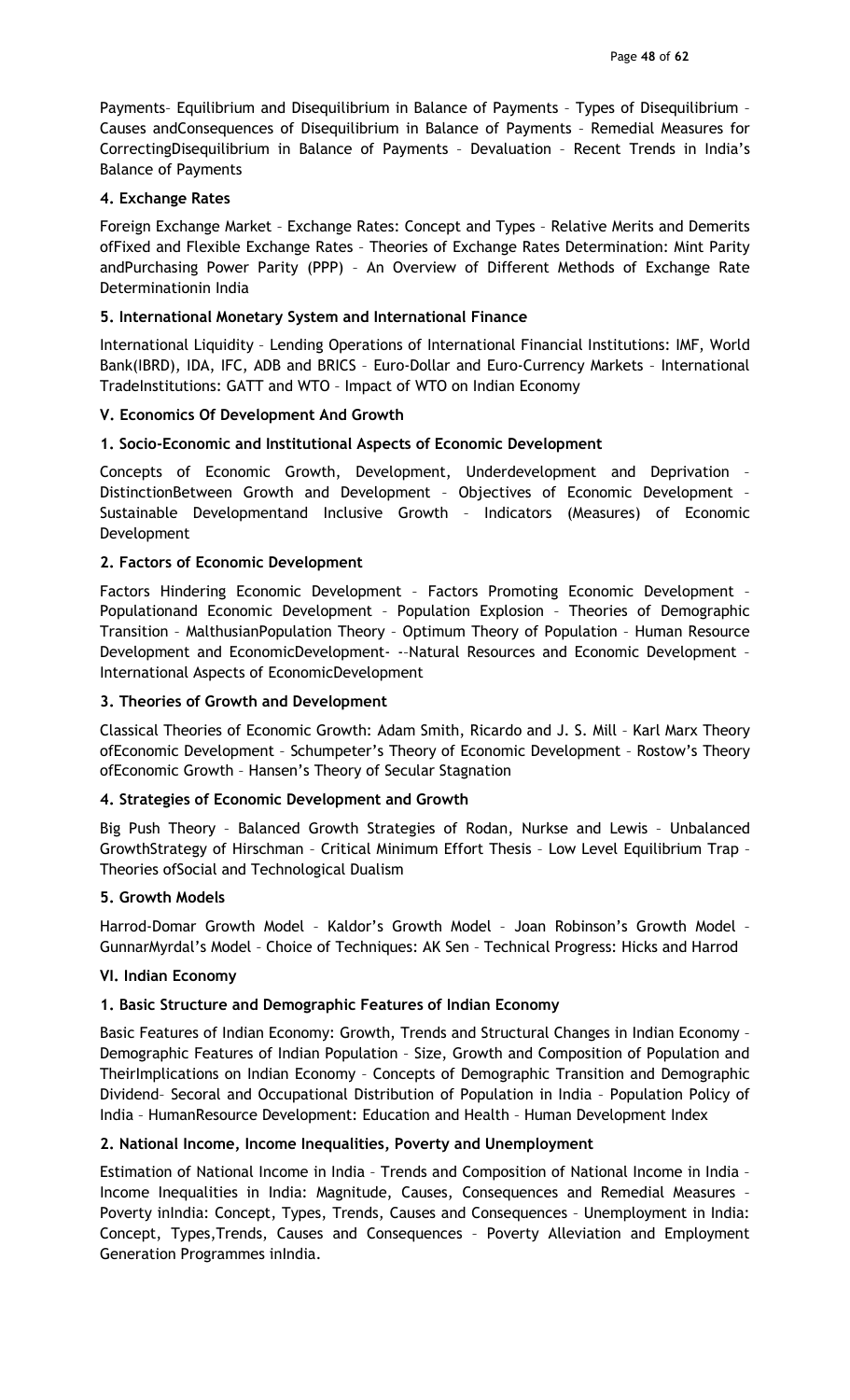### 3. Planning and Public Policy

Concept, Types and Importance of Planning – Major Objectives of Five Year Plans in India – Reviewof Five Year Plans : Achievements and Failures – Current Five Year Plan – NITI Aayog – EconomicReforms: Liberalisation, Privatisation and Globalisation – A Critical Evaluation of Economic Reforms– Regional Imbalances: Causes, Consequences and Remedial Measures – Rural-Urban Disparities:Migration

### 4. Agricultural Sector

Nature and Importance of Agriculture in Indian Economic Development – Trends in AgriculturalProduction and Productivity – Agricultural System in India and Land Reforms – Green Revolution –Cropping Pattern – Agricultural Finance – Agricultural Marketing – Agricultural Pricing – Food Securityin India

### 5. Industrial and Service Sectors

Structure, Growth, Trends and Importance of Indian Industry – Problems of Indian Industry – Medium,Small Scale and Micro Enterprises (MSME) : Growth, Role and Problems (Including Sickness Problem)– Industrial Policies of 1948, 1956 and 1991 – FEMA and Competition Commission of India –Disinvestment Policy – Foreign Direct Investment – Concept and Components of Service Sector –Infrastructural Development: Transport, Energy, Communication and Information Technology

### VII . Telangana Economy

### 1. Telangana Economy: Human Resources

Economic History of Telangana – Economic Features of Telangana – Demographic Features ofTelangana – Occupational Distribution of Population in Telangana – Sectoral Distribution of Population– Migration – Human Resource Development: Education and Health

### 2. Gross State Domestic Product, Poverty and Unemployment

Growth and Trends in Gross State Domestic Product and Per Capita Income in Telangana: DistrictwiseAnalysis – Sectoral Contribution to Gross State Domestic Product – Inequalities in the Distributionof Income and Wealth – Poverty in Telangana: Trends, Causes and Consequences – Unemployment inTelangana: Trends, Causes and Consequences – Poverty Alleviation and Employment GenerationProgrammes in Telangana – Other Welfare Programmes in Telangana

### 3. Agricultural Sector

Growth of Agriculture in Telangana Economy – Trends in Agricultural Production and Productivity –Determinants of Agricultural Productivity – Cropping Pattern – Agrarian Structure and Land Reforms– Irrigation: Sources and Trends – Mission Kakatiya – Agricultural Credit and Rural Indebtedness –Agricultural Marketing – Food Security in Telangana

### 4. Industrial Sector

Structure of Telangana Industry – Growth and Pattern of Industrial Development in Telangana –Industrial Policy of Telangana State – Special Economic Zones (SEZ) – Role of Small Scale Industriesin Telangana Economy – Problems & Remedial Measures of Small Scale Industries: Issue of Sickness– Industrial Finance in Telangana

### 5. Service and Infrastructural Sectors

Growth and Trends in Tertiary Sector in Telangana – Growth and Pattern of Development of ServiceSector in Telangana – Infrastructural Development in Telangana: Transport, Energy, Communication& Information Technology and Tourism – Regional Imbalances: Causes, Consequences & Remedial Measures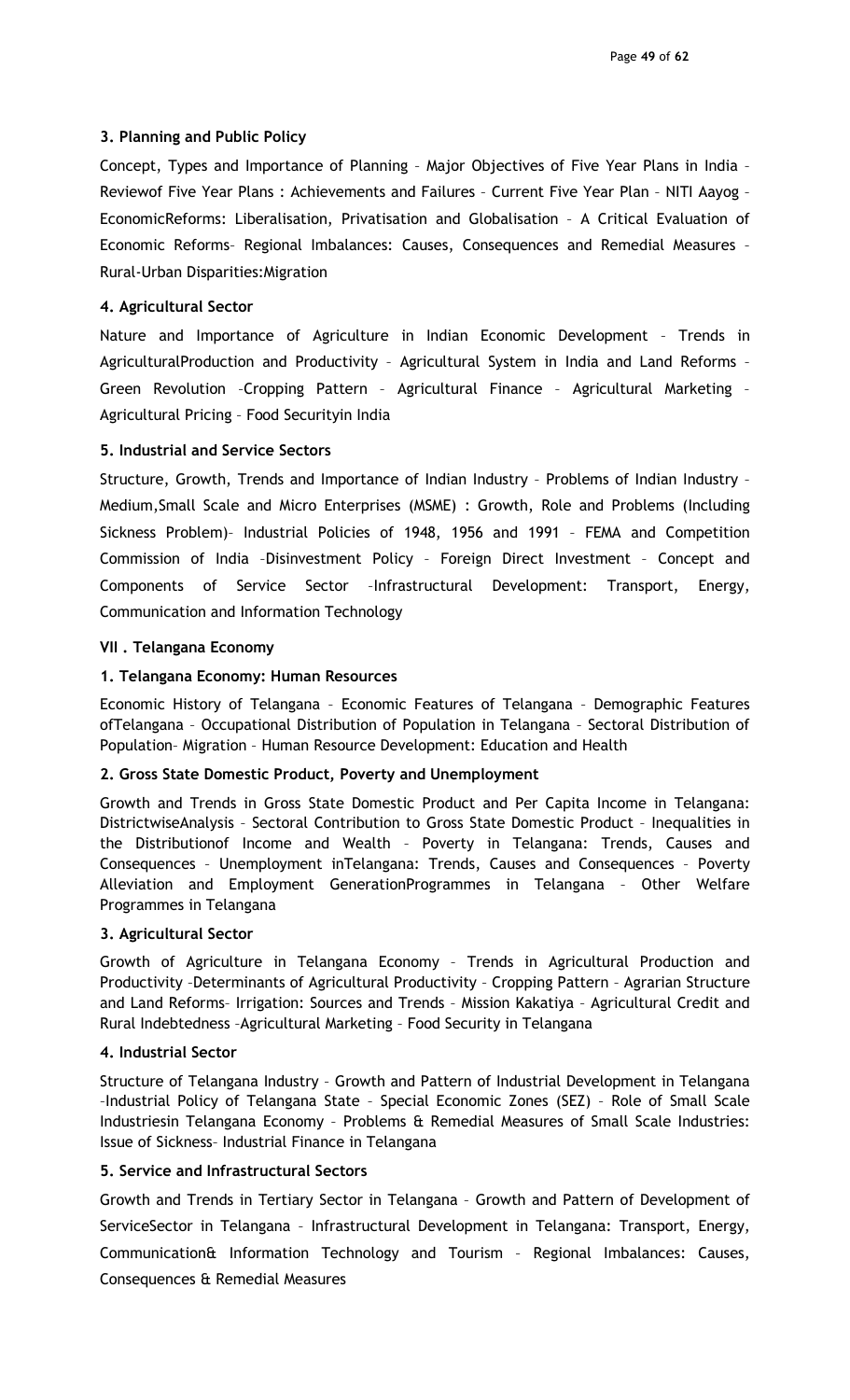## VIII. Quantitative Methods For Economic Analysis

## 1. Mathematical Foundations of Economic Analysis

Need and Importance of Quantitative Methods in Economics – Meaning and Basic Concepts of Mathematics: Constants and Variables – Functions: Linear, Non-Linear Functions – Equations andGraphs of Linear, Quadratic and Cubic Functions – Concept of Derivative –- Rules of Differentiationwith respect to Cost, Revenue, Price and Demand Functions –Application of Maxima and Minima inEconomic Analysis

## 2. Introduction to Statistics

Meaning, Basic Concepts and Uses of Statistics – Population and Sample – Frequency Distribution,Cumulative Frequency – Graphic and Diagrammatic Representation of Data – Types of Data: Primaryand Secondary Data – Methods of Collecting Data: Census and Sampling Methods (Random andNon-Random Sampling Methods)

## 3. Measures of Central Tendency and Dispersion

Measures of Central Tendency: Mean, Median, Mode, Geometric Mean and Harmonic Mean – Properties of Good Average – Comparison of Different Averages – Measures of Dispersion – Absoluteand Relative Measures of Dispersion: Range, Quartile Deviation, Mean Deviation, Standard Deviation,Coefficient of Variation and Variance

## 4. Correlation and Regression

Correlation: Meaning and Types – Karl Pearson's Correlation Co-efficient – Spearmen's RankCorrelation – Regression: Meaning and Uses of Regression – Estimation and Interpretation ofRegression Line

## 5. Index Numbers and Time Series Analysis

Index Numbers: Meaning and Uses – Types of Index Numbers – Methods of Index Numbers: Laspayer,Paasche and Fisher – Analysis of Time-Series: Meaning and Uses – Components of Time SeriesAnalysis: Secular, Seasonal, Cyclical and Irregular Variations – Methods of Measurement of SecularTrends: Graphic, Semi-Averages, Moving Averages and Least Squares Methods

# IX . Banking And Economics Of Infrastructure

## 1. Commercial and Central Banking

Commercial Banks: Concept and Types – Functions and Principles of Commercial Banks – BalanceSheet of Commercial Banks – Process of Credit Creation – Social Responsibility, Importance andGrowth of Commercial Banks in India – Central Banking – Functions of Reserve Bank of India –Concept and Objectives of the Monetary Policy – Instruments of Monetary Policy – Financial SectorReforms in India

## 2. Financial and Investment Banking

Concept, Types, Functions and Growth of Non-Banking Financial Intermediaries – Their Impact onIndian Economy – Measures Taken to Control Their Operations – Development Bank: Concept,Functions and Importance – Functioning of Different Development Banks – Investment Banking –Merchant Banking

# 3. Money Market and Capital Market (Financial Markets)

Money Market: Concept and Characteristics – Components and Sub-Markets of Money Market – Functions of Money Market – Recent Trends and Importance of Money Market in India – CapitalMarket: Concept, Functions and Importance – Components of Capital Market: Primary and SecondaryMarkets – Stock Exchange: Concept and Functions – SEBI and Its Functions

## 4. Infrastructure and Economic Development

Concept of Infrastructure – Infrastructure as a Public Good – Special Characteristics of Public Utilities– Importance of Infrastructure in Economic Development – Trends in the Growth of Infrastructure inIndia – Classification of Infrastructure: Social and Physical Infrastructure – Social Infrastructure:Education, Health and Hygiene – Human Resource Development: Concept, Scope and Importance –Education in India: Planning, Policies and Financing – Trends in the Growth of Education in India –Health in India: Planning, Programmes and Importance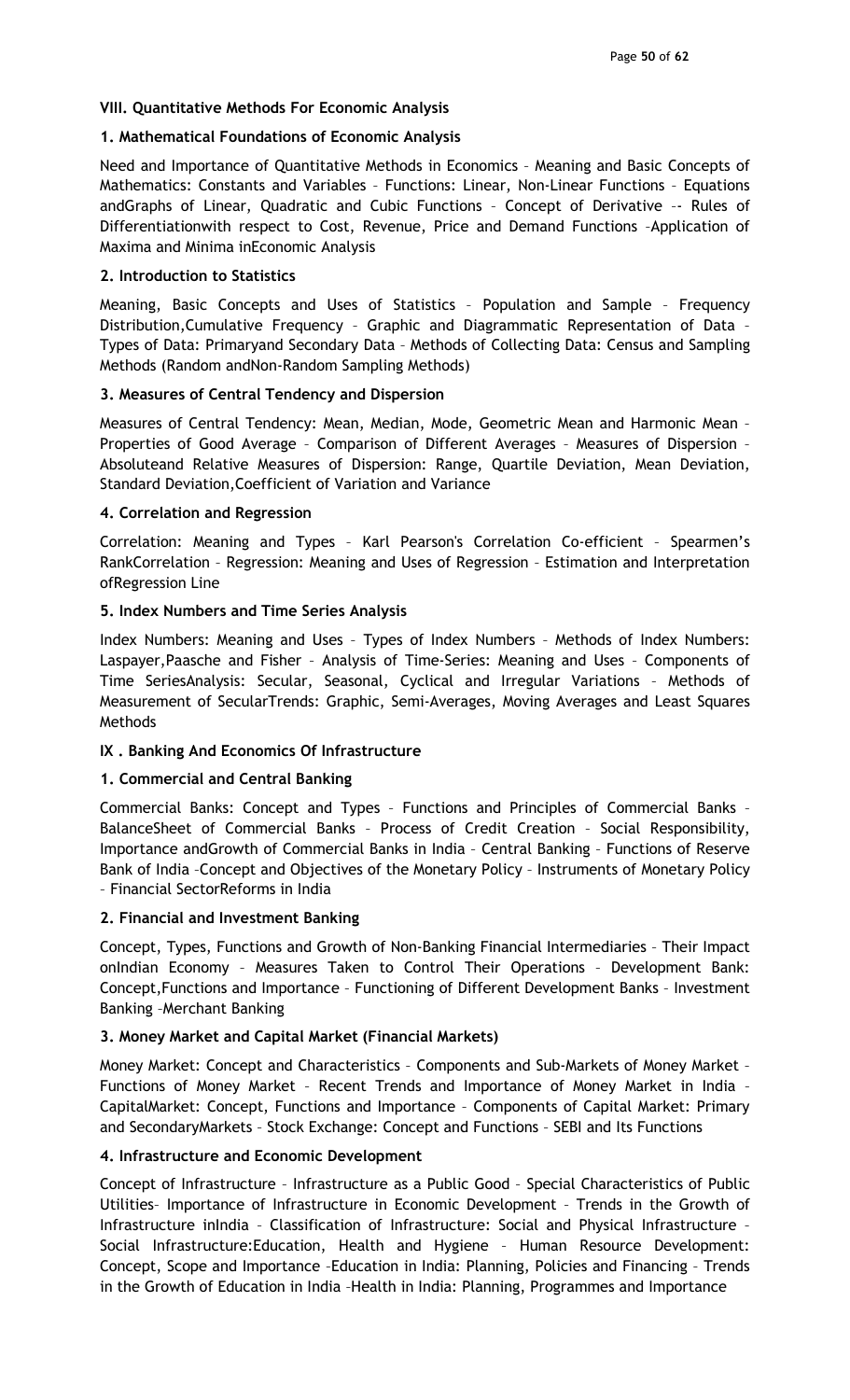### 5. Physical Infrastructure

Types of Physical Infrastructure – Concept of Energy – Sources of Energy: Renewable & Non-Renewable and Conventional & Non-Conventional Energy – Sources of Commercial Energy: Coal,Oil & Gas and Electric Power – Transport – Modes / Categories of Transport: Roadways, Railways,Airways and Waterways – Role of Transportation in Economic Development – Information andCommunication Technology (ICT): Concept, Growth, Trends and Importance

### X . Economics Of Environment

### 1. Introduction to Environmental Economics

Concepts of Ecology and Environment – Interaction Among Ecology, Environment and Economy –Micro Economic Theory of Environment – The Pricing of the Environ-mental Variables – ParetoOptimality and Market Failure in the Presence of Externalities – Bio-Diversity: Meaning, Uses, Effectsand Conservation

### 2. Resource Allocation

Natural Resources: Meaning, Features, Classification and Importance – Economics of Exhaustible,Non-Exhaustible Resources – Problems of Resource Allocation – Natural Resources Depletion:Optimal Rate of Depletion – Common Property Resources: Problems – Conservation of Resources –Implications of Ecological Imbalances

## 3. Environmental Valuation

Valuation of Non-Market Goods and Services: Measurement Methods – Environmental Degradation:Concept and Causes – Valuation of Environmental Degradation – Direct and Indirect Methods –Degradation of Land (Soil), Forest and Natural Resources: Causes and Effects – Cost-Benefit Analysisof Environmental Policies and Regulations

## 4. Sustainable Development

Impact of Environment on GNP – Limits to Growth – Sustainable Development: Concept and Rules –Modern and Neo-Classical Views on Sustainable Development – Peoples Movement for SustainableDevelopment – Development vs Sustainable Development

## 5. Environmental Pollution and Policies

Environment and Economy Interaction – Industrial and Agricultural Technology: Its Impact onEnvironment – Different Types of Pollution: Their Causes and Effects – Environmetal Policy andConservation and Protection of Eco-System – Implementation of Environmental Policies in India –Global Environmental Issues.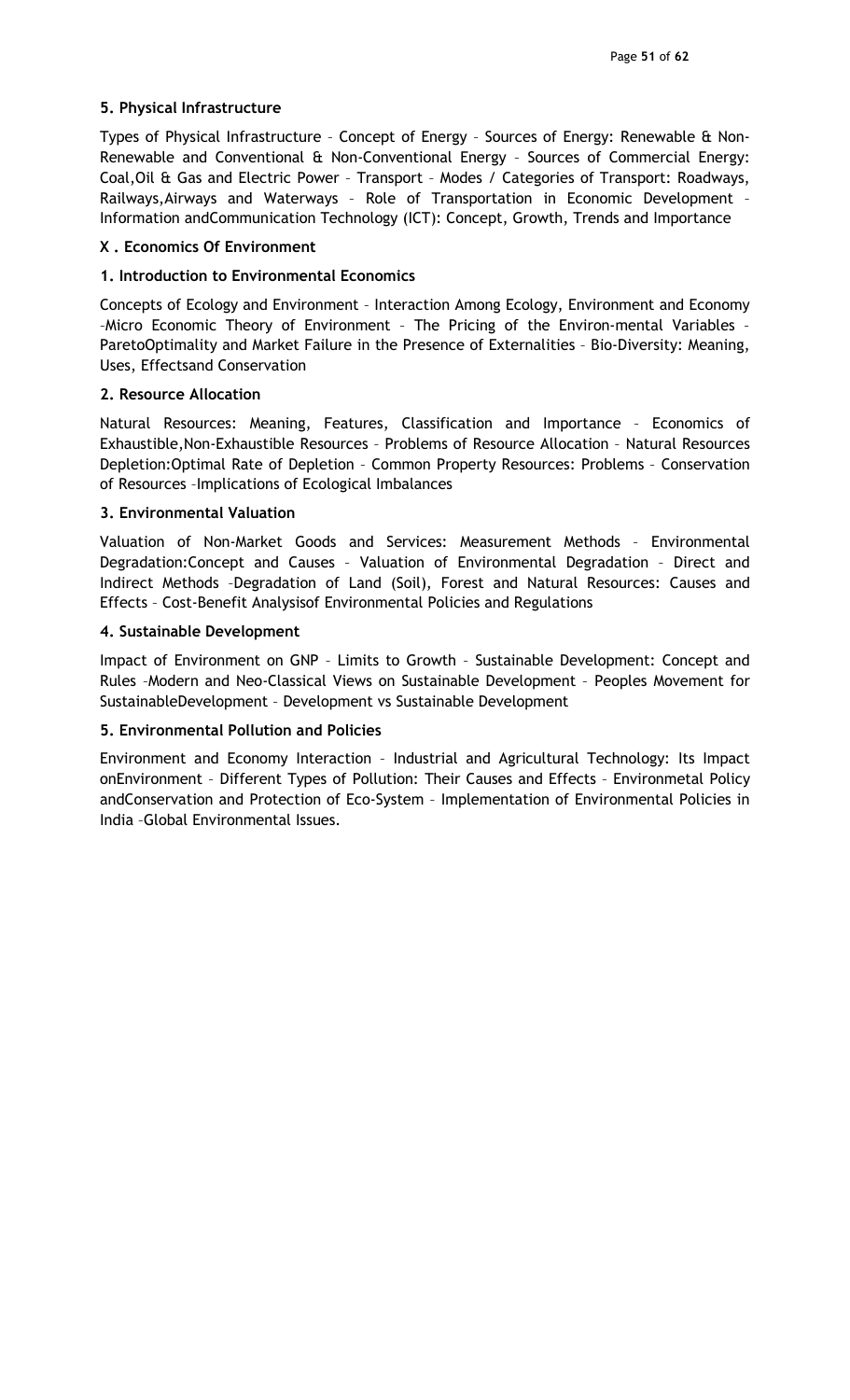## Paper – II: Political Science

## I. Political Science – Basic Concepts

- Political Science: Nature and Scope Inter disciplinary Character.
- Key Concepts: State, Sovereignty, Power, Nation.
- Political Ideas: Rights, Liberty, Equality, Law and Justice.
- Democracy: Meaning and Theories and Democracy, Electoral System.
- Forms of Government: Unitary and Federal, Parliamentary and Presidential.

## II. Political Theory

- Political Ideologies: Liberalism, Neoliberalism, Marxism, Socialism and Fascism.
- Role of Ideology and end of Ideology.
- Nationalism and Internationalism.
- Theories of Development: Marxian, Liberal and Gandhian

## III. Political Thought

- Greek Political Thought: Plato and Aristotle.
- Medieval Political Thought: Aquinas and St. Augustine.
- Modern Political Thought: Machiavelli and Bodin.
- Contractual Political Thought: Hobbes, Locke and Rousseau
- Indian Political Thought: Manu, Kautilya, Buddha, Gandhi, Phule and Ambedkar

## IV. Comparative Politics

- Comparative Politics: Nature, Scope and Approaches.
- Constitutionalism: Western and Non- Western.
- Organs of Government: Legislature, Executive and Judiciary.
- Party Systems and Pressure Groups
- Power, Authority and legitimacy.

## V. Political Sociology

- Political Socialization and Political Culture
- Political Development and Political Modernization.
- Political Elite and Theories.
- Political Communication: Changing Role of Media.
- Political Stratification: Caste, Class and Gender.

## VI. Indian Government and Politics

- Nationalist Movement and Making of the Constitution.
- Salient Features and Ideological foundations of Indian Constitution.
- Federalism and Centre State Relations.
- Development Strategies in India: Planning
- Union Executive, Legislature and Judiciary: President, Prime Minister,^/ Council of Ministers, LokSabha and Rajya Sabha, Supreme Court and Judicial Review
- Contemporary Socio- Political Movements: Peasant, Dalit, Tribal Backward, Environmental,Regional and Sub: Regional Movements. Statehood Movements

## VII. State and Local Governments

- Frame work for the study of State Politics.
- State Executive & Legislature: Governor, Chief Minister and State Legislature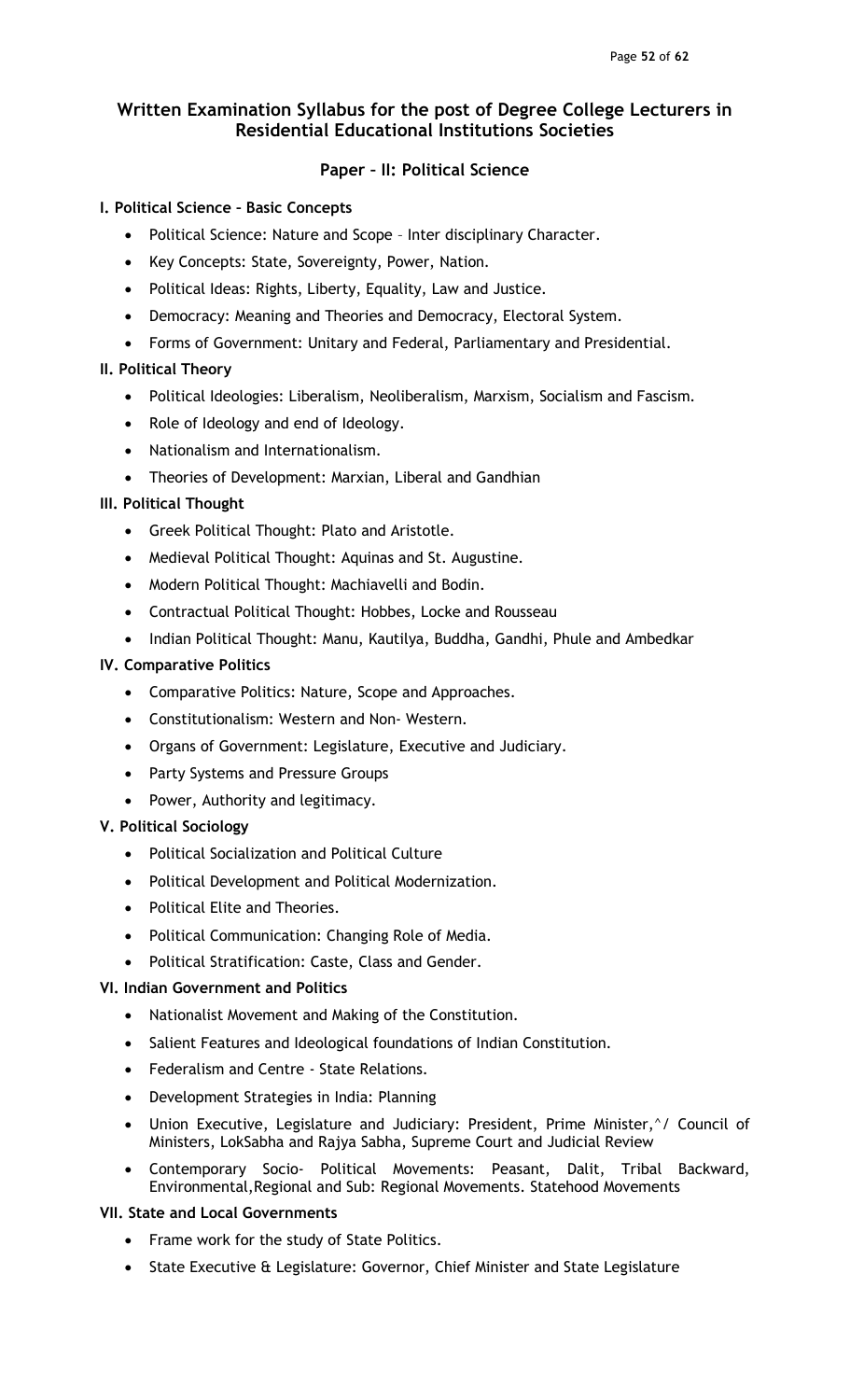- Panchayati Raj: Genesis and Development Structure and Functions, 73rd Amendment of IndianConstitution
- Urban Local Government: Structure and functions, 74th Amendment of Indian Constitution

### VIII. Public Policy and Political Analysis

- Public Policy: Nature, Scope and Importance Public Policy as a Policy Science.
- Theories of Public Policy: Group theory, Incrementalism, Elite theory, Decision-making theory.
- Policy making Institutions: Legislature, Executive and Judiciary Planning Commission
- Policy Process: Role of Media, Political Parties and Pressure Groups.
- Policy Evaluation.

## IX. International Relations

- Approaches to the study of International Relations.
- Colonization and Decolonization: Rise of Third world, Problems & Prospects
- Elements of National Power.
- International Security: Disarmament, Arms control, Diplomacy, Cold War, war and Conflict Resolution.
- International Organization
- A. UNO: Aims, objectives, structure and its changing role in the contemporary world.

B. SAARC, ASEAN and EU

- Indian Foreign Policy: Non-Alignment, Relations with neighbors and security concerns andGlobalization.
- Contemporary issues in International Relations: Human Rights, Environmental Issues, climate Changeand Terrorism
- International Financial Institutional: World Bank, IMG & WTO.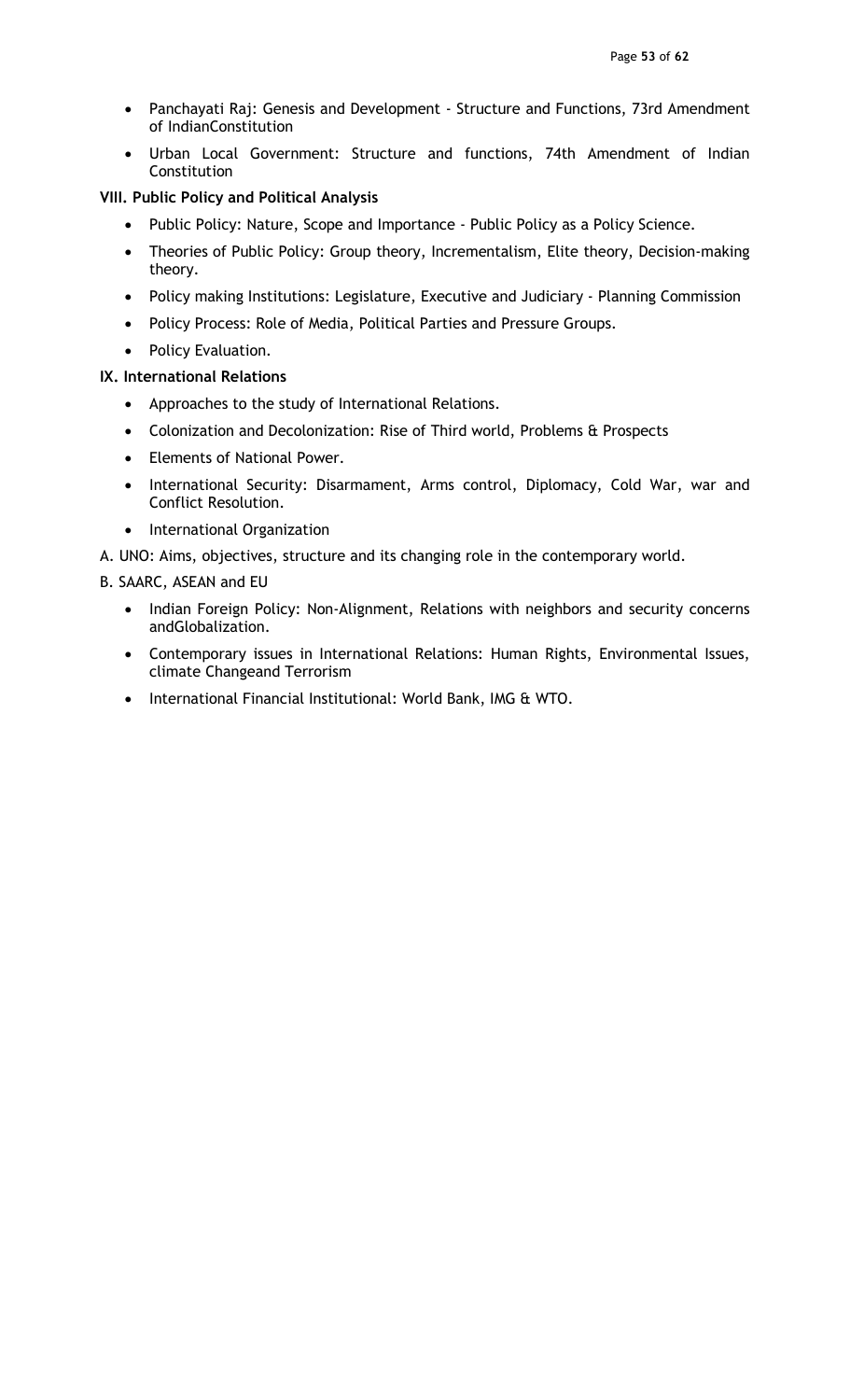# Paper – II: Commerce

I. Financial Management: Meaning, Nature, Objectives and Scope of Financial Management – CapitalBudgeting, Process, Techniques – Sources of Finance, Cost of Capital – Cost of various sources of finance– Leverages: Operating and Financial leverages - Capital Structure Theories – Dividend decisions – WorkingCapital Management – Cash, Receivables and Inventory Management.

II. Financial and Management Accounting: Accounting Standards - Corporate Reporting – Accounting forprice level changes – Human Resource Accounting – Responsibility Accounting – Analysis of FinancialStatements – Techniques: Comparative and Common Size statements, Trend analysis, Ratio analysis, FundsFlow and Cash Flow analysis – Marginal Costing and Decision Making.

III. Cost Accounting and Control: Cost concepts and Classification – Installation of costing system – Elementsof Cost: Material, Labour and Overheads – Methods of Costing – Techniques of costing: CVP, StandardCosting and Budgetary control – Uniform costing - Inter-firm comparisons and Activity Based costing –Cost Control, Cost Reduction and Cost Audit.

IV. Managerial Economics: Meaning, Nature and Scope of Managerial Economics – Demand Analysis, Productionand Cost Analysis- Market Structure: Perfect and Imperfect Markets.

V. Organisation Theory and Behaviour: Organisation concept and theories – Individual vs. Group Behaviour –Motivation and Morale – Communication: Types and Barriers – Leadership: Styles and Theories.

VI. Marketing Management: Meaning, Concepts, Nature and Scope – Marketing Environment – ConsumerBehaviour and Market Segmentation – Product, Price, Promotion and Channel management.

VII. Human Resource Management: HR Functions – HR Planning – Job analysis – Recruitment and JobEvaluation - Training and Development methods - Performance Appraisal Methods -Trade Unions andCollective Bargaining.

VIII. Business Environment: Meaning and Components of Business Environment – Industrial Policies (includingTelangana State Industrial Policy) – Liberalisation, Privatisation and Globalisation – Indian Capital andMarkets – Foreign Direct Investment - FEMA and WTO.

IX. Quantitative Techniques: Correlation and Regression – Sampling and Sampling methods – Probability andProbability Distributions – Hypothesis Testing – Parametric Tests ( Z, t-test and ANOVA) and Non-parametricTests (Chi-square test).

X. IT and e-Commerce: e-Commerce business models – Internet and web technologies – epayment methods, e-cash, e-cheques, credit cards, smart cards and debit cards.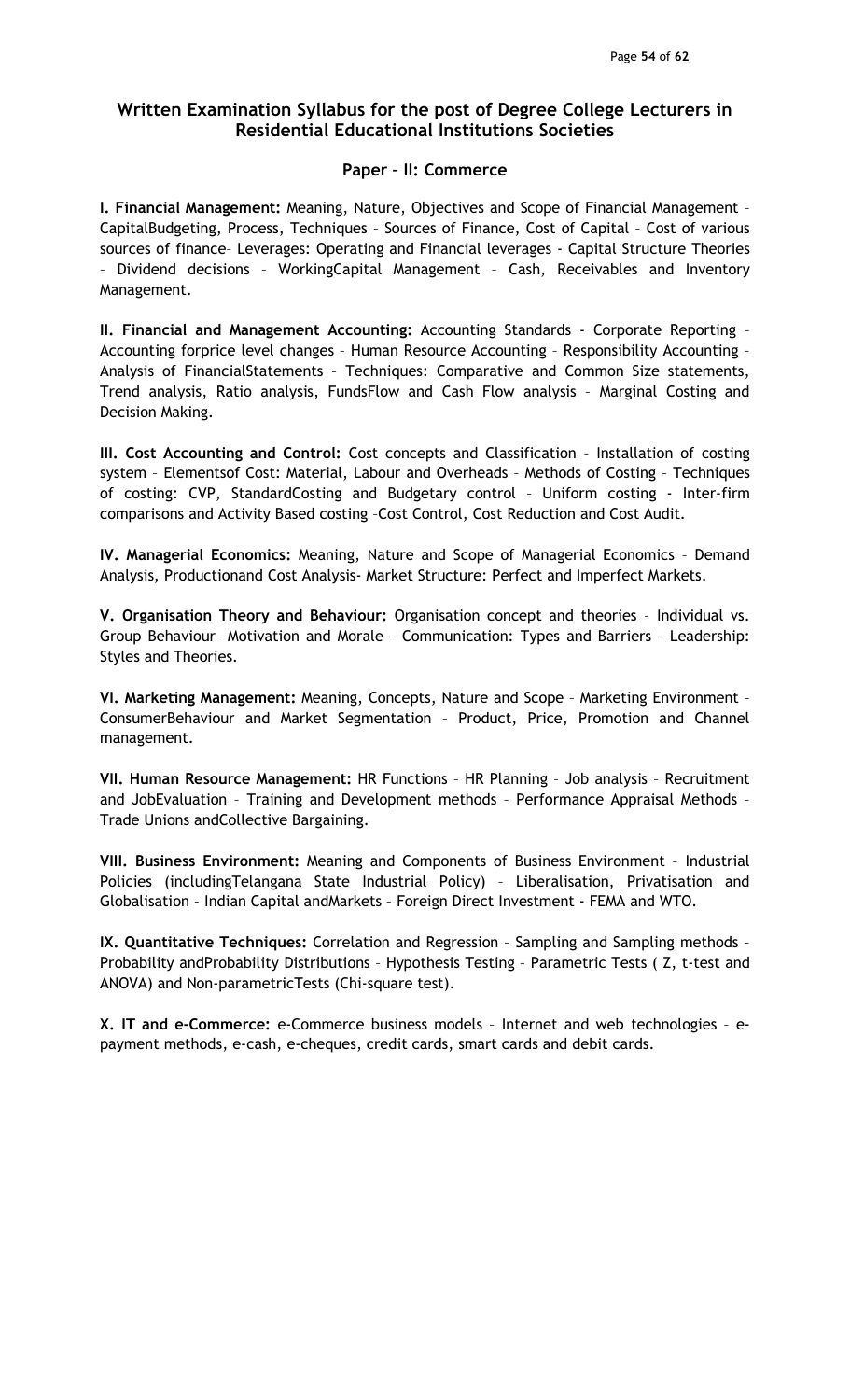### Paper – II: Business Administration

UNIT – 1: MANAGEMENT: Meaning –Role & Importance – Functions of Management – Planning & Types of Plans – Decision Making – Organizing – Formal and Informal Organization Structure - Span of Management - Delegation of Authority - Centralization and Decentralization – Communication – Process, Channels & Barriers - Leadership – Styles & Theories – Coordination – Controlling.

UNIT – 2: ORGANIZATIONAL BEHAVIOUR (OB): Concept & Significance – OB Models – Understanding and Managing Individual Behaviour – Perception – Values – Attitudes - Learning - Understanding and Managing Group Behaviour – Interpersonal Relations - Group Dynamics & Team Building - Organization Culture – Concept & Determinants – Managing Change – Conflict Management –Stress Management.

UNIT – 3: MANAGERIAL ECONOMICS: Fundamental Concepts – Law of Demand - Demand Analysis – Demand Forecasting – Production Function – Cost Function - Market Structure and Pricing – Perfect Market, Imperfect Market, Monopoly & Oligopoly - Pricing Policies and Methods – Profit Concepts & Measurement – Break Even Point.

UNIT – 4: BUSINESS ENVIRONMENT: Meaning – Constituents of Internal & External Environment – Liberalization – Privatization –Globalization – Foreign Trade and EXIM Policy – Foreign Capital & Collaborations – Monetary & Fiscal Policies – Free Trade Vs Protectionism – Cartelization – WTO.

UNIT – 5: HUMAN RESOURCE MANAGEMENT: Meaning – HRM Vs HRD – Human Resource Planning – Job Analysis – Job Description – Recruitment and Selection – Induction – Training and Development – Job Evaluation – Concept & Methods – Performance Appraisal – Meaning & Methods – Motivation – Concept, Theories, & Techniques – Compensation Management.

UNIT – 6: STRATEGIC MANAGEMENT: Meaning & Importance – Mc Kinsey 7S Framework – Corporate Governance - Strategy Analysis & Strategy Formulation – Business Portfolio Analysis - Strategic Control & Evaluation – Strategic Alliances.

UNIT – 7: MARKETING MANAGEMENT: Concepts of Market & Marketing – Marketing Environment - Marketing Mix – Consumer Behaviour – Determinants & Models – Market Segmentation – Targeting & Positioning - Branding – Product Life Cycle – Promotion Mix – Services Marketing –Marketing Research –New Trends in Marketing.

UNIT – 8: PRODUCTION MANAGEMENT: Role & Scope of Production Management – Product Selection – Process Selection – Facilities Location – Lay out Planning – Work and Job Design – Operation Planning and Control – Mass Production – Batch Production and Job Shop Production – Planning and Control Process – Network Analysis – PERT & CPM - Value Engineering – Business Process Re-engineering - Quality Assurance – Supply Chain Management-Concept.

UNIT – 9: QUANTITATIVE TECHNIQUES: Relevance of QT in Decision-Making – Research Process - Central Tendency – Dispersion – Data Collection (including Sampling Methods) - Probability Distributions – Concepts; Discrete Probability Distributions; & Continuous Probability Distributions –– Test of Hypothesis – Chi-square Test & ANOVA – Business Forecasting Methods – Correlation, Regression, & Time Series Analysis – Report Writing.

UNIT – 10: OPERATIONS RESEARCH: Meaning – Importance – Role – Linear Programming – Minimization and Maximization Methods – Graphic Method – Transportation and Assignment Problems – Goal Programming – Dynamic Programming – Inventory Control Models – Queuing Models – Decision Theory – Game Theory – Simulation.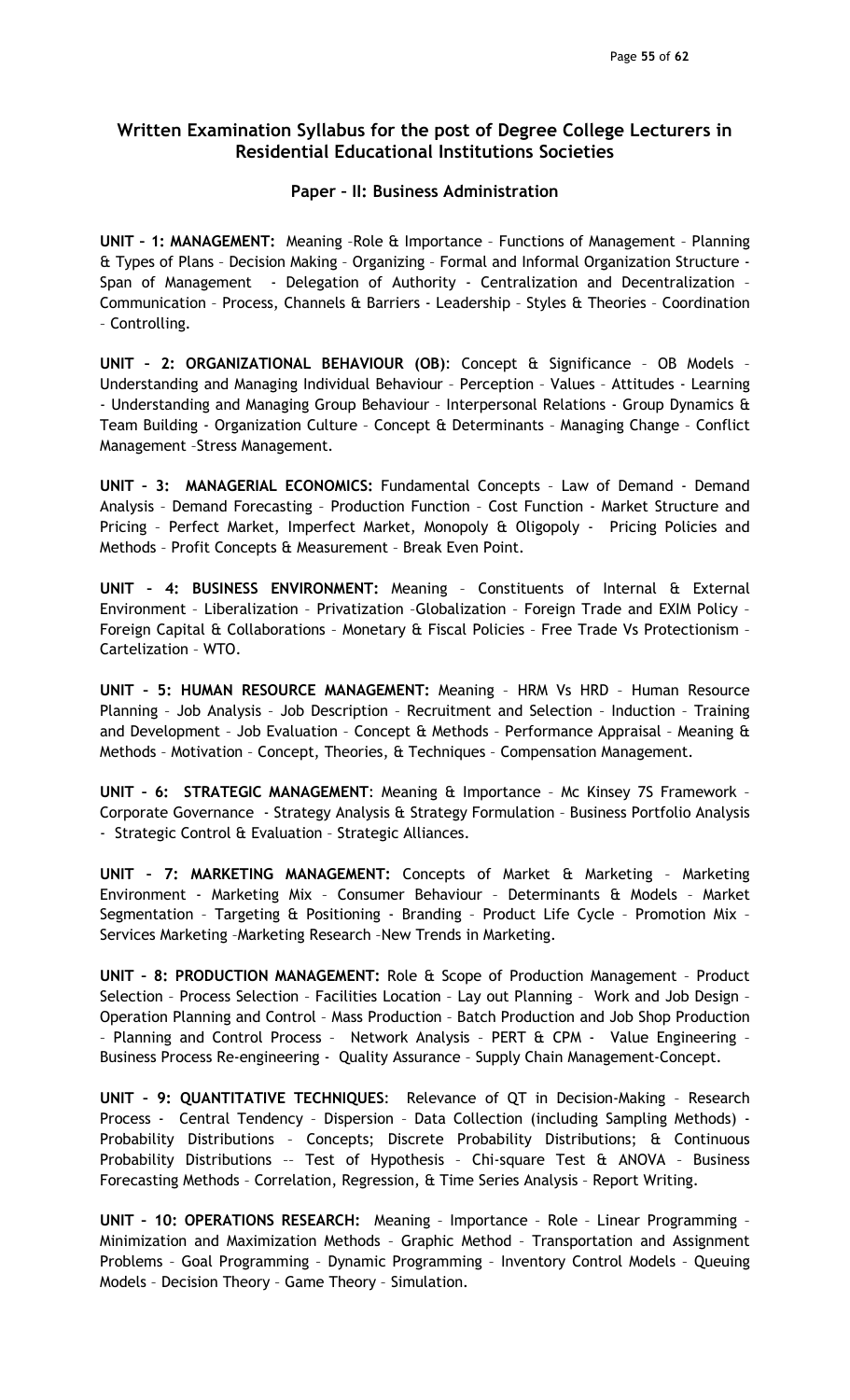UNIT – 11: FINANCIAL, COST & MANAGEMENT ACCOUNTING: Accounting Concepts – Principles – Conventions - Accounting Standards – Indian Accounting Standards (IND AS)– Cost Accounting – Classification of Cost – Cost Sheet – Standard Costing – Process Costing – Job & Batch Costing - Preparation and Analysis of Financial Statements – Inflation Accounting – Cost-Volume-Profit Analysis.

UNIT – 12: FINANCIAL MANAGEMENT: Meaning & Importance – Objectives – Sources of Finance – Investment Decisions - Financing Decisions - Dividend Decisions – Ratio Analysis - Working Capital Management - Cash Management - Receivables Management - Inventory Management.

UNIT - 13: INFORMATION TECHNOLOGY FOR MANAGERS: Hardware & Software - Operating Systems – Functions & Types - DBMS – Network Topologies – Types of Networks – Management Information System – SDLC – Data Analytics.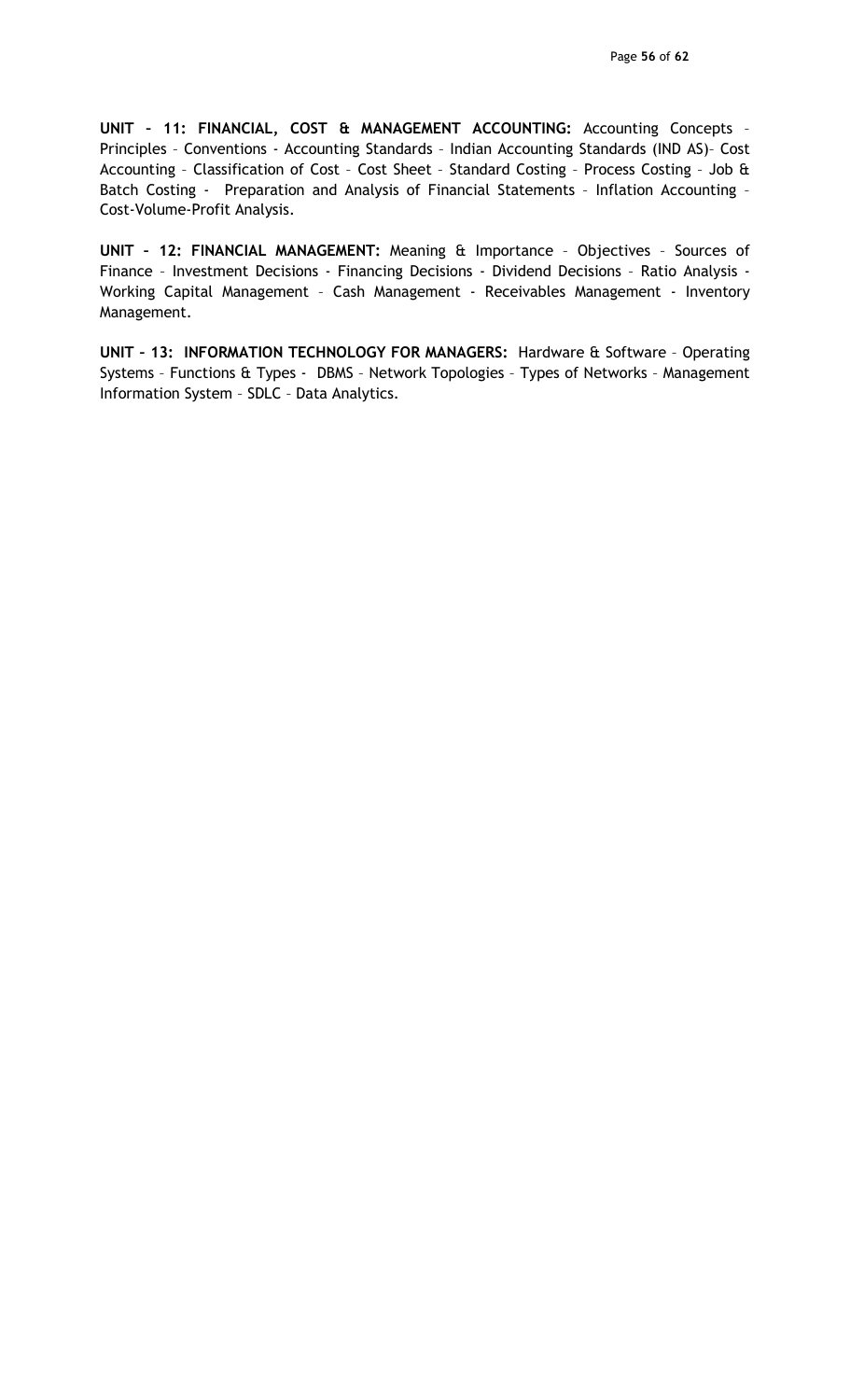#### ANNEXURE - III

#### INSTRUCTIONS TO CANDIDATES:

#### A) GENERAL INSTRUCTIONS TO CANDIDATES

- 1) The candidates must note that his/her admission to the examination is strictly provisional. The mere fact that an Admission to the examination does not imply that his/her candidature has been finally cleared by the Board or that the entries made by the candidate in his/her application have been accepted by the Board as true and correct. The candidates have to be found suitable after verification of original certificates; and other eligibility criteria. The Applicants have to upload his/her scanned recent colour passport photo and signature to the Application Form. Failure to produce the same photograph, if required, at the time of interview/ verification, may lead to disqualification. Hence the candidates are advised not to change their appearance till the recruitment process is complete.
- 2) The candidates are not allowed to bring any Electronic devices such as mobile / cellphones, Calculators, tablets, iPad, Bluetooth, pagers, watches to examination centre. Loaning and interchanging of articles among the candidates is not permitted in the examination hall and any form of malpractice will not be permitted in the exam hall.
- 3) The candidates are expected to behave in orderly and disciplined manner while writing the examination. If any candidate takes away Answer Sheet of OMR based examination, the candidature will be rejected and in case of impersonation/ disorder/ rowdy behaviour during Examination, necessary F.I.R. for this incident will be lodged with concerned Police Station, apart from disqualifying his / her candidature.
- 4) Candidates trying to use unfair means shall be disqualified from the selection. No correspondence whatsoever will be entertained from the candidates.
- 5) The Penal Provisions of Act 25/97 published in the A.P. Gazette No. 35, Part-IV.B Extraordinary dated: 21/08/1997 shall be invoked if malpractice and unfair means are noticed at any stage of the Examination.

#### B) INSTRUCTIONS REGARDING OFFLINE OMR BASED EXAMINATION FOR CANDIDATES

- 1) The candidates have to report 30 minutes before to the examination venue to record their thumb impression on Biometric system.
- 2) The candidates should go through the instructions given on the cover page of test booklet and carefully write his/her Register Number, Subject / Subject Code, Booklet Series, Name of the Examination Centre etc., in the Answer Sheet, which will be provided to him/her in the examination hall.
- 3) Since the answer sheets are to be scanned (valued) with Optical Mark Scanner system, the candidates have to USE BALL POINT PEN (BLUE/BLACK) ONLY FOR MARKING THE ANSWERS. The candidates will be supplied OMR Sheet consists of two copies i.e., the Original Copy (Top Sheet) and Duplicate Copy (Bottom Sheet). The candidate is required to use Ball Point Pen (Blue or Black) for filling the relevant blocks in the OMR Sheet including bubbling the answers. After writing the examination the candidate has to handover the original OMR sheet (Top Sheet) to the invigilator in the examination hall, if any candidate takes away the original OMR Sheet (Top Sheet) his/her candidature will be rejected. However the candidate is permitted to take away the duplicate (Bottom Sheet) OMR Sheet for his/her record. The candidates should bring Ball Point Pen (Blue/Black and smooth writing pad) to fill up relevant columns on the Answer Sheet. The candidate must ensure encoding the Register Number, Subject/Subject Code, Booklet Series, Name of the Examination Centre, Signature of the Candidate and Invigilator, etc., on the O.M.R. Answer sheet correctly, failing which the Answer sheet will be rejected and will not be valued. Use of whitener on OMR Sheet will lead to disqualification.
- 4) The OMR Sheet is to bubble only by Ball Point Pen (Blue/Black). Bubbling by Pencil / Ink Pen / Gel Pen is not permitted in this examination.
- 5) The candidates should satisfy the Invigilator of his identity with reference to the signature and photographs available on the Nominal Rolls and Hall Ticket.
- 6) No candidate should leave the examination hall till expiry of fulltime.
- 7) The Board would be analyzing the responses of a candidate with other appeared candidates to detect patterns of similarity. If it is suspected that the responses have been shared and the scores obtained are not genuine/ valid, the Board reserves the right to cancel his/ her candidature and to invalidate the Answer Sheet.
- 8) (i)Wherever Written Examination is held, only those candidates who are totally blind are allowed to write the examination with the help of scribe and 10 minutes extra time is permitted to them per hour.
	- (ii) An extra time of 20 minutes per hour is also permitted for the candidates with locomotor disability and CEREBRAL PALSY where dominant (writing) extremity is affected for the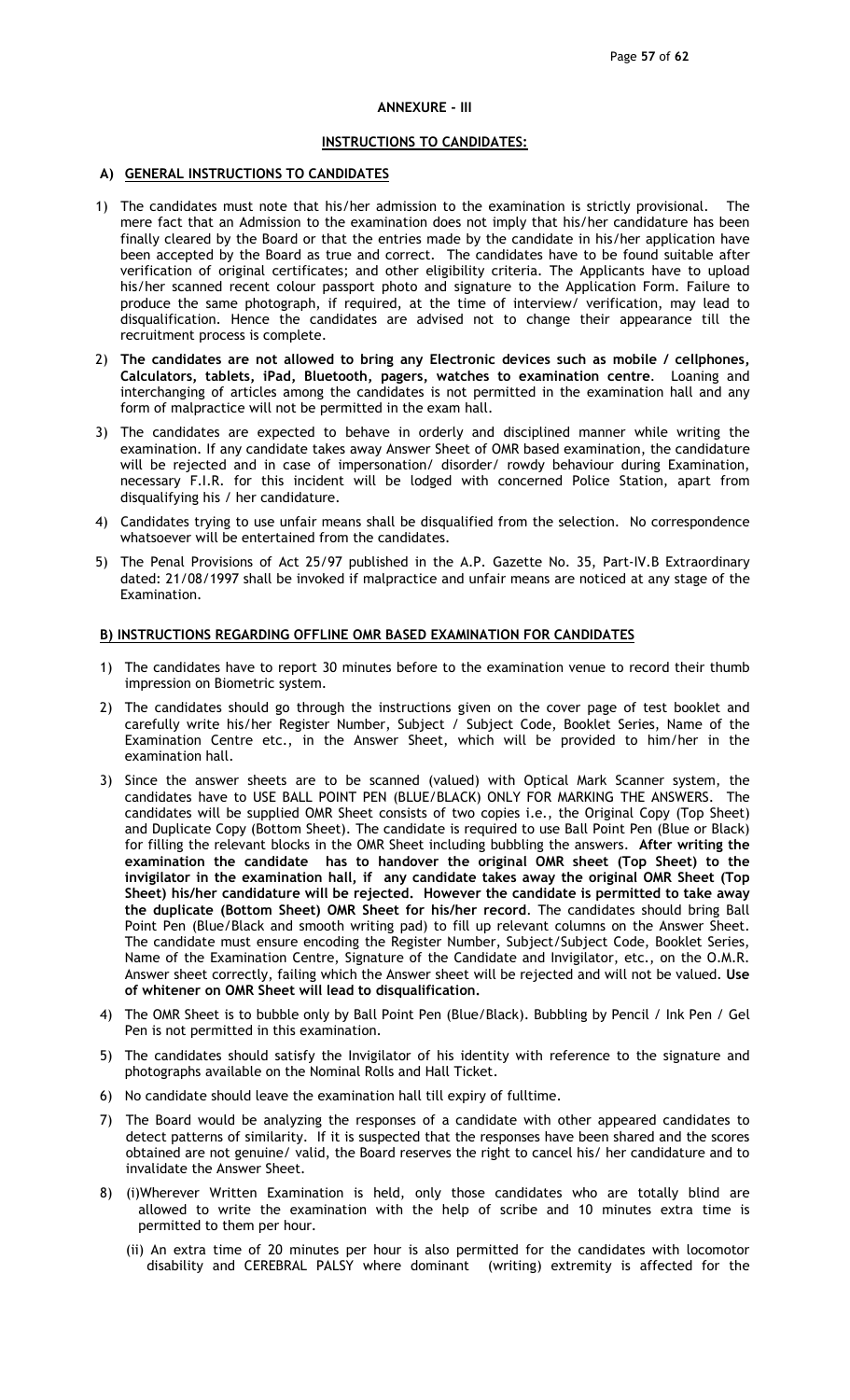extent slowing the performance of function (Minimum of 40% impairment). No scribe is allowed to such candidates.

- (iii) Scribe will be provided to those candidates who do not have both the upper limbs for Orthopedically Handicapped. However, no extra time will be granted to them.
- (a) The scribe should be from an academic discipline other than that of the candidate and the academic qualification of the scribe should be one grade lower than the stipulated eligibility criteria.
- (b) The candidate as well as the scribe will have to give a suitable undertaking confirming the rules applicable
- 9) If the candidate noticed any discrepancy printed on Hall ticket as to community, date of birth etc., they may immediately bring to the notice of Board's officials/Chief Superintendent in the examination centre and necessary corrections be made in the Nominal Roll, in the Examination Hall against his/her Hall Ticket Number for being verified by the Board's Office.

#### ANNEXURE-IV LIST OF SCHEDULED CASTES AND SCHEDULED TRIBES

(G.O. MS. NO. 5 Scheduled Castes Development (POA.A2) Dept., Dt. 08/08/2015 read with G.O. Ms. No. 11, Scheduled Castes Development (POA.A2) Dept., Dt. 17/09/2014 and G.O. Ms. No. 2 Scheduled

Castes Development (POA.A2) Dept., Dt. 22.01.2015)

## LIST OF SCHEDULED CASTES

- 1. Adi Andhra
- 2. Adi Dravida
- 3. Anamuk
- 4. Aray Mala
- 5. Arundhatiya
- 6. Arwa Mala
- 7. Bariki
- 8. Bavuri
- 9. Beda (Budga) Jangam
- 10. Bindla
- 11. Byagara, Byagari
- 12. Chachati
- 13. Chalavadi
- 14. Chamar, Mochi, Muchi, Chamar-Ravidas, Chamar- Rohidas
- 15. Chambhar
- 16. Chandala
- 17. Dakkal, Dokkalwar
- 18. Dandasi
- 19. Dhor
- 20. Dom, Dombara, Paidi, Pano
- 21. Ellamalawar, Yellammalawandlu
- 22. Ghasi, Haddi, Relli, Chanchandi
- 23. Godari
- 24. Gosangi
- 25. Holeya
- 26. Holeya Dasari
- 27. Jaggali
- 28. Jambuvulu
- 29. Kolupulvandlu, Pambada, Pambanda, Pambala
- 30. Madasi Kuruva, Madari Kuruva
- 31. Madiga
- 32. Madiga Dasu, Mashteen
- 33. Mahar
- 34. Mala, Mala Ayawaru
- 35. Mala Dasari
- 36. Mala Dasu
- 37. Mala Hannai
- 38. Malajangam
- 39. Mala Masti
- 40. Mala Sale, Nethani
- 41. Mala Sanyasi
- 42. Mang
- 43. Mang Garodi
- 44. Manne
- 45. Mashti
- 46. Matangi
- 47. Mehtar
- 48. Mitha Ayyalvar
- 49. Mundala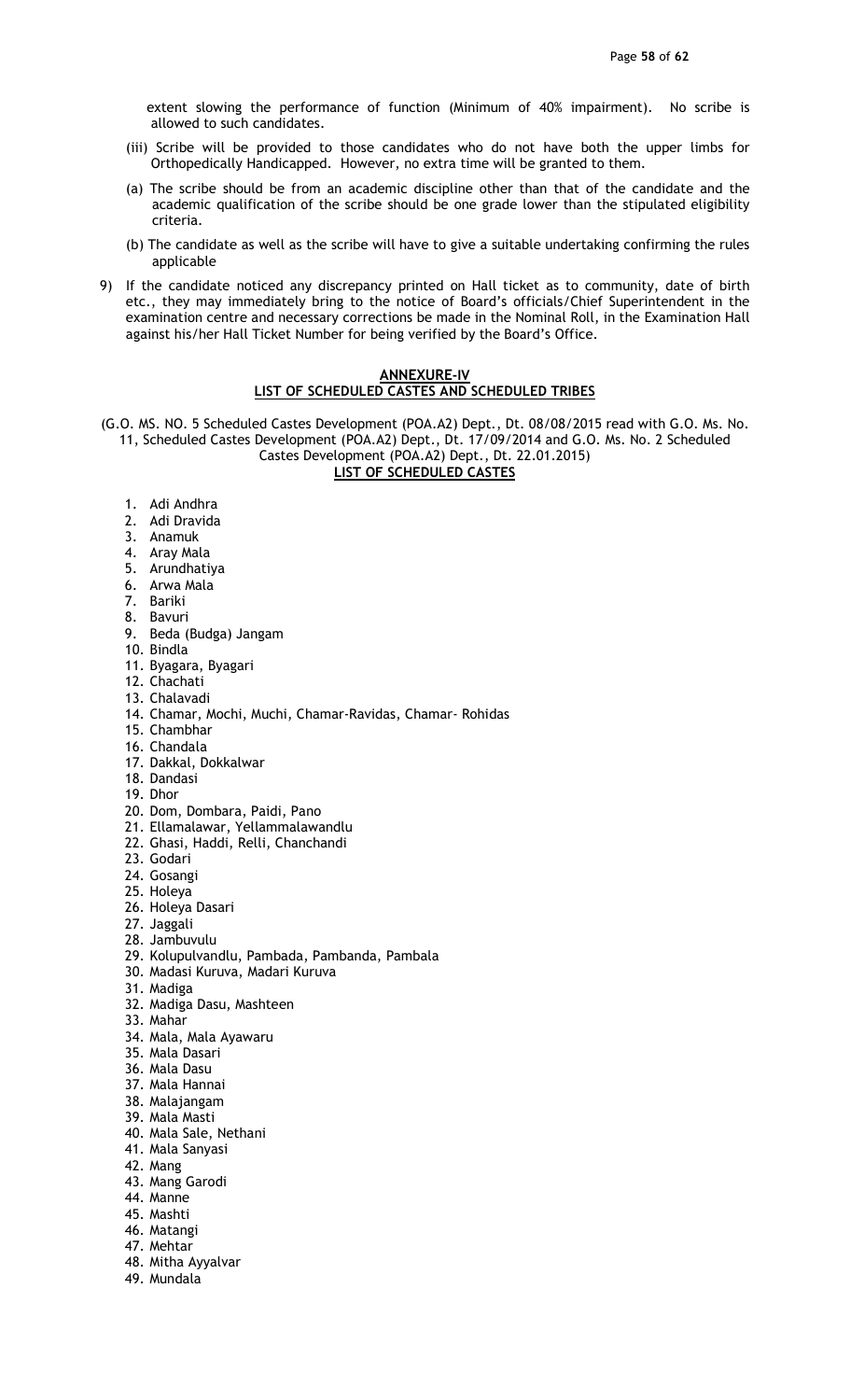- 50. Paky, Moti, Thoti
- 51. Pamidi
- 52. Panchama, Pariah
- 53. Relli
- 54. Samagara
- 55. Samban
- 56. Sapru
- 57. Sindhollu, Chindollu
- 58. Yatala 59. Valluvan

#### LIST OF SCHEDULED TRIBES

- 1. Andh, Sadhu Andh
- 2. Bagata
- 3. Bhil
- 4. Chenchu
- 5. Gadabas, Bodo Gadaba, Gutob Gadaba, Kallayi Gadaba, Parangi Gadaba, Kathera Gadaba, Kapu Gadaba
- 6. Gond, Naikpod, Rajgond, Koitur
- 7. Goudu (in the Agency tracts)
- 8. Hill Reddis
- 9. Jatapus
- 10. Kammara
- 11. Kattunayakan
- 12. Kolam, Kolawar
- 13. Konda Dhoras, Kubi
- 14. Konda Kapus
- 15. Kondareddis
- 16. Kondhs, Kodi, Kodhu, Desaya Kondhs, Dongria Kondhs, Kuttiya Kondhs, Tikiria Kondhs, Yenity Kondhs, Kuvinga
- 17. Kotia, Bentho Oriya, Bartika, Dulia, Holya, Sanrona, Sidhopaiko
- 18. Koya, Doli Koya, Gutta Koya, Kammara Koya, Musara Koya, Oddi Koya, Pattidi Koya, Rajah, Rasha Koya, Lingadhari Koya (ordinary), Kottu Koya, Bhine Koya, Rajkoya
- 19. Kulia
- 20. Manna Dhora
- 21. Mukha Dhora, Nooka Dhora
- 22. Nayaks (in the Agency tracts)
- 23. Pardhan
- 24. Porja, Parangiperja
- 25. Reddi Dhoras
- 26. Rona, Rena
- 27. Savaras, Kapu Savaras, Maliya Savaras, Khutto Savaras
- 28. Sugalis, Lambadis, Banjara
- 29. Thoti (in Adilabad, Hyderabad, Karimnagar, Khammam, Mahbubnagar, Medak, Nalgonda, Nizamabad and Warangal districts)
- 30. Yenadis, Chella Yenadi, Kappala Yenadi, Manchi Yenadi, Reddi Yenadi
- 31. Yerukulas, Koracha, Dabba Yerukula, Kunchapuri Yerukula, Uppu Yerukula
- 32. Nakkala, Kurvikaran.

#### LIST OF SOCIALLY AND EDUCATIONALLY BACKWARD CLASSES

As per G.O. Ms. No. 16 Backward Classes Welfare (OP) Department, Dated:11.03.2015 and read with G.O.MS.No. 34, Backward Classes Welfare (OP) Department, Dated: 08/10/2015, G.O. Ms. No. 4 Backward Classes Welfare (OP) Department, Dated: 30/01/2016

#### STATE LIST OF BCs (List of Backward Classes of Telangana State) GROUP-A

## (Aboriginal Tribes, Vimuktha Jathis, Nomadic and Semi-Nomadic Tribes etc.)

- 1 Agnikulakshatriya, Palli, Vadabalija, Bestha, Jalari, Gangavar, Gangaputra, Goondla, Vanyakulakshatriya (Vannekapu, Vannereddi, Pallikapu, Pallireddi) Neyyala, Pattapu.
- 2 Balasanthu, Bahurupi
- 3 \*[Bandara]
- 4 Budabukkala
- 5 Rajaka (Chakali, Vannar)
- 6 Dasari (formerly engaged in Bikshatana i.e., Beggary)
- 7 Dommara
- 8 Gangiredlavaru
- 9 Jangam (whose traditional occupation is begging)
- 10 Jogi
- 11 Katipapala
- 12 \*[Korcha]
- 13 Lambada or Banjara in Telangana area (deleted and included in ST list vide. G.O.Ms.No.149, SW, Dt.03.05.1978)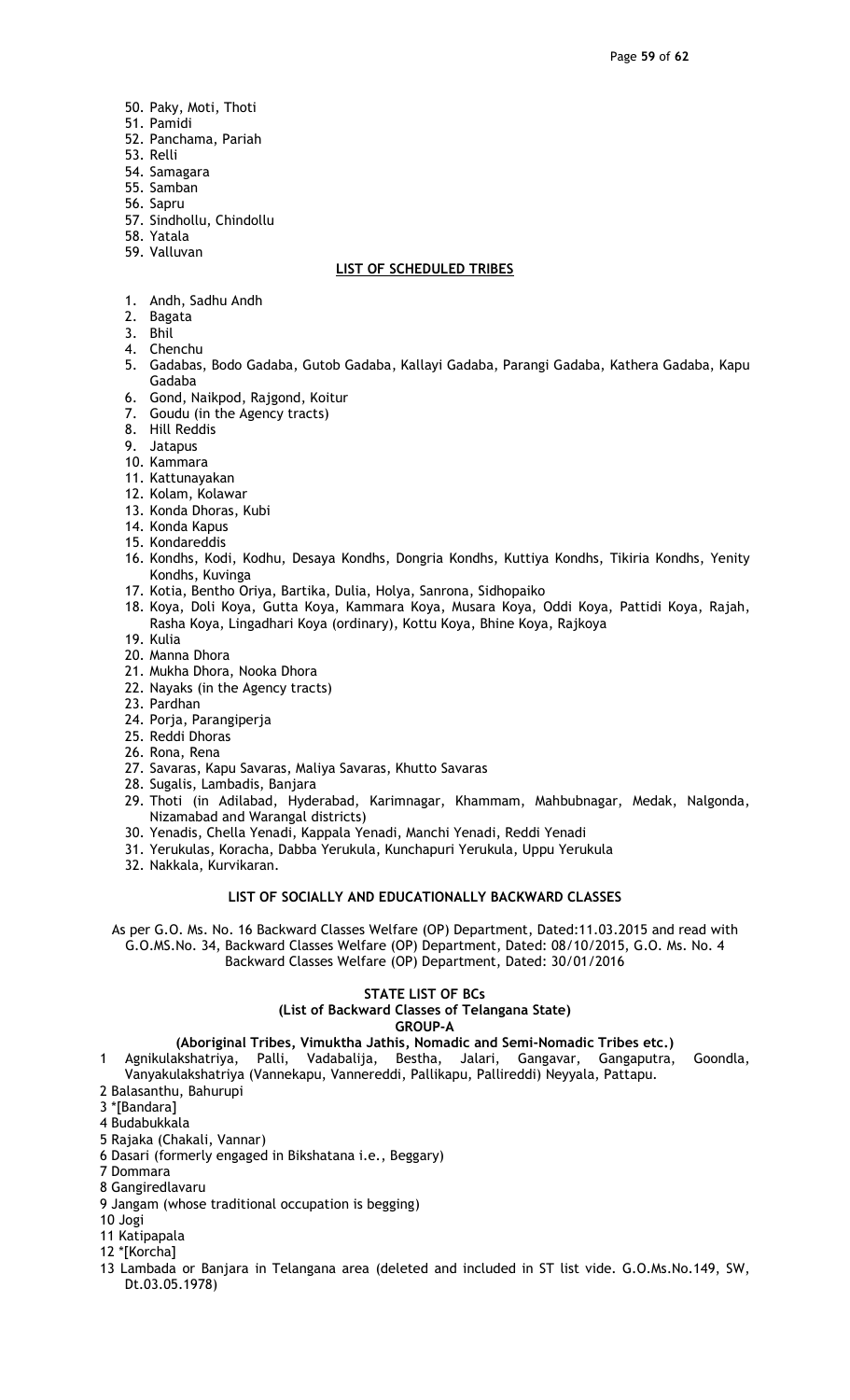- 14 Medari or Mahendra
- 15 Mondivaru, Mondibanda, Banda
- 16 Nayi-Brahmin/Nayee-Brahmin (Mangali), Mangala and Bhajantri
- 17 Nakkala (deleted vide. G.O.Ms.No.21, BCW (C2) Dept., Dt.20.06.2011, since it is included in the list of Scheduled Tribes at Sl.No.34 vide. Scheduled Castes and Scheduled Tribes Order (Amendment) Act, 2002 (Central Act No.10 of 2003)
- 18 Vamsha Raj / Pitchiguntla
- 19 Pamula
- 20 Pardhi (Nirshikari)
- 21 Pambala
- 22 Peddammavandlu, Devaravandlu, Yellammavandlu, Mutyalammavandlu, Dammali / Dammala / Dammula / Damala
- 23 Veeramushti (Nettikotala), Veerabhadreeya
- 24 Valmiki Boya (Boya, Bedar, Kirataka, Nishadi, Yellapi, Pedda Boya), Talayari, Chunduvallu (Yellapi and Yellapu are one and the same as clarified vide. G.O.Ms.No.61, BCW (M1) Dept., Dt.05.12.1996)
- 25 Yerukalas in Telangana area (deleted and included at Sl.No.31 in the list of STs)
- 26 Gudala
- 27 Kanjara Bhatta
- 28 \*[Kalinga]
- 29 Kepmare or Reddika
- 30 Mondepatta
- 31 Nokkar
- 32 Pariki Muggula
- 33 Yata
- 34 Chopemari
- 35 Kaikadi
- 36 Joshinandiwalas
- 37 Odde (Oddilu, Vaddi, Vaddelu), Vaddera, Vaddabhovi, Vadiyaraj, Waddera
- 38 Mandula
- 39 Mehtar (Muslim)
- 40 Kunapuli
- 41 Patra
- 42 \*[Kurakula]
- 43 \*[Pondara]
- 44 \*[Samanthula /Samantha/ Sountia / Sauntia]
- 45 Pala-Ekari, Ekila, Vyakula, Ekiri, Nayanivaru, Palegaru, Tolagari, Kavali (area confined to Hyderabad and Rangareddy Districts only)
- 46 Rajannala, Rajannalu (area confined to Karimnagar, Warangal, Nizamabad and Adilabad Districts only)
- 47 Bukka Ayyavars
- 48 Gotrala
- 49 Kasikapadi / Kasikapudi (area confined to Hyderabad, Rangareddy, Nizamabad, Mahaboobnagar and Adilabad Districts only)
- 50 Siddula
- 51 Sikligar/ Saikalgar
- 52 Poosala (included vide. G.O.Ms.No.16, BCW(C2) Dept., Dt.19.02.2009 by deleting from Sl.No.24 under Group-D)
- 53 \*[Aasadula / Asadula]
- 54 \*[Keuta / Kevuto / Keviti]
- 55 Orphan and Destitute Children who have lost their parents before reaching the age of ten and are destitute; and who have nobody else to take care of them either by law or custom; and also who are admitted into any of the schools or orphanages run by the Government or recognised by the Government.

#### GROUP-B

#### (Vocational Groups)

- 1 \*[Achukatlavandlu]
- 2 Aryakshatriya, Chittari, Giniyar, Chitrakara, Nakhas
- 3 Devanga
- 4 Goud [Ediga, Gouda (Gamalla), Kalalee, Gounda, [\*Settibalija of Visakhapatnam, East Godavari, West Godavari and Krishna districts] and Srisayana (Segidi)
- 5 Dudekula, Laddaf, Pinjari or Noorbash
- 6 Gandla, Telikula, Devathilakula
- 7 Jandra
- 8 Kummara or Kulala, Salivahana
- 9 Karikalabhakthulu, Kaikolan or Kaikala (Sengundam or Sengunther)
- 10 Karnabhakthulu
- 11 Kuruba or Kuruma
- 12 \*[Nagavaddilu]
- 13 Neelakanthi
- 14 Patkar (Khatri)
- 15 Perika (Perika Balija, Puragiri kshatriya)
- 16 Nessi or Kurni
- 17 Padmasali (Sali, Salivan, Pattusali, Senapathulu, Thogata Sali)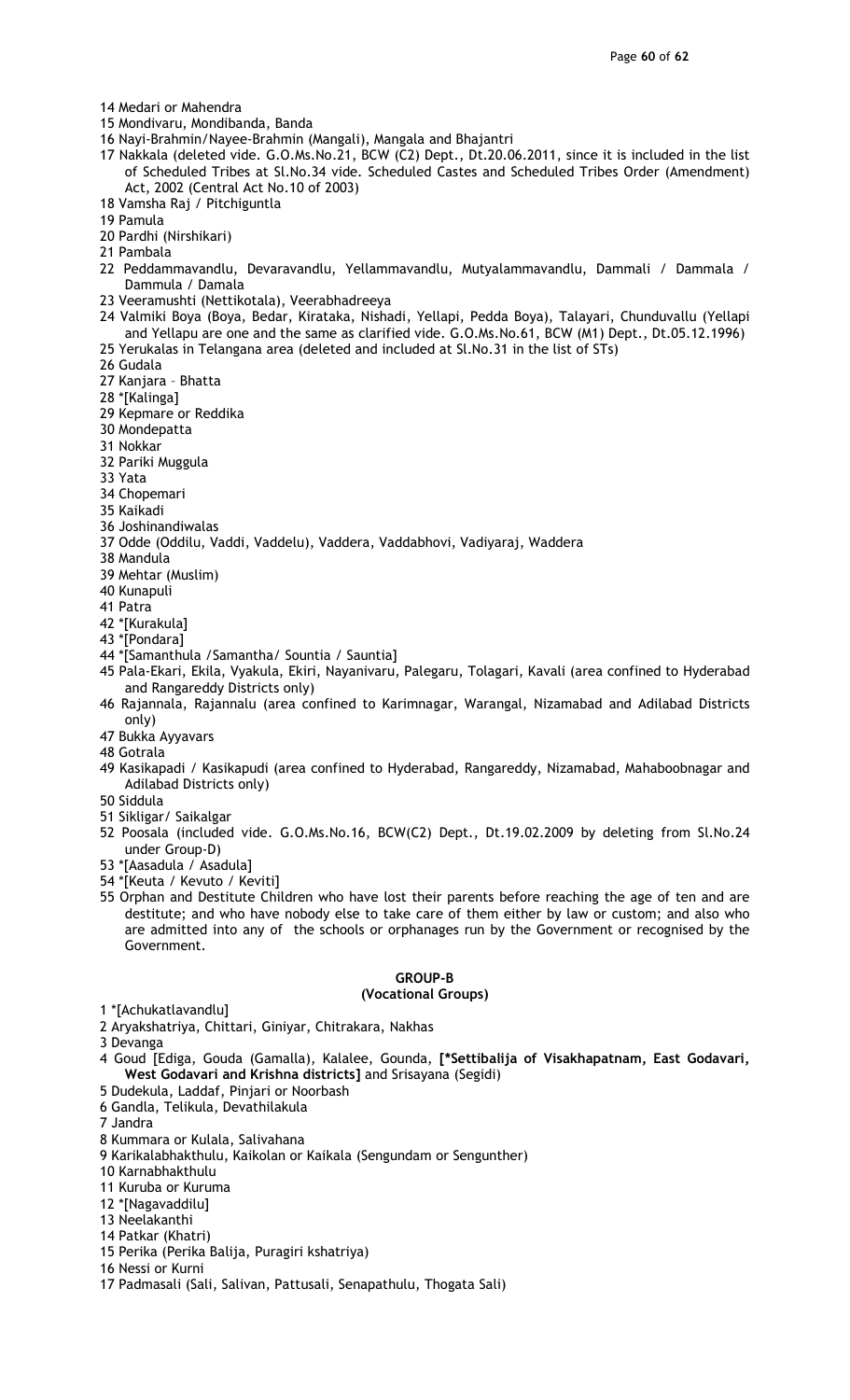- 18 Srisayana (Segidi) (deleted vide. G.O.Ms.No.63, BCW (M1) Dept., Dt.11.12.1996 and added to Sl.No.4 of Group-B)
- 19 Swakulasali
- 20 Thogata, Thogati or Thogataveerakshatriya
- 21 Viswabrahmin (Ausula, Kamsali, Kammari, Kanchari, Vadla or Vadra or Vadrangi and Silpis), Viswakarma
- 22 \*[Kunchiti / Vakkaliga / Vakkaligara / Kunchitiga]
- 23 Lodh/ Lodhi/ Lodha (area confined to Hyderabad, Rangareddy, Khammam and Adilabad Districts only)
- 24 Bondili
- 25 Are Marathi, Maratha (Non-Brahmins), Arakalies and Surabhi Natakalavallu
- 26 Neeli (included vide. G.O.Ms.No. 43, BCW (C2) Dept., Dt.07.08.2008 by deleting from Group D at Sl.No.22)
- 27 Budubunjala / Bhunjwa / Bhadbhunja (area confined to Hyderabad and Rangareddy Districts only)
- 28 \*[Gudia / Gudiya]

#### GROUP-C

(Harijan Converts) 1 Scheduled Castes converts to Christianity and their progeny

GROUP-D

#### (Other Classes)

1 \*[Agaru] 2 Arekatika, Katika, Are-Suryavamshi

3 \*[Atagara]

4 Bhatraju

- 5 Chippolu (Mera)
- 6 \*[Gavara]
- 7 \*[Godaba]
- 8 Hatkar
- 9 \*[Jakkala]
- 10 Jingar
- 11 \*[Kandra]
- 12 Koshti
- 13 Kachi
- 14 Surya Balija (Kalavanthula), Ganika
- 15 Krishnabalija (Dasari, Bukka)
- 16 \*[Koppulavelamas]
- 17 Mathura
- 18 Mali (Bare, Barai, Marar and Tamboli)
- 19 Mudiraj, Mutrasi, Tenugollu
- 20 Munnurukapu
- 21 \*[Nagavasam (Nagavamsa)]
- 22 Nelli (deleted vide. G.O.Ms.No.43, BCW(C2) Dept., Dt.07.08.2008 and added at Sl.No.26 in Group 'B') 23 \*[Polinati Velamas of Srikakulam and Visakhapatnam districts]
- 24 Poosala caste (deleted vide. G.O.Ms.No.16, BCW(C2) Dept., Dt.19.02.2009 and included at S.No.52 under Group-A)
- 25 Passi
- 26 Rangarez or Bhavasara Kshatriya
- 27 Sadhuchetty
- 28 Satani (Chattadasrivaishnava)
- 29 Tammali (Non-Brahmins) (Shudra caste) whose traditional occupation is playing musical instruments, vending of flowers and giving assistance in temple service but not Shivarchakars
- 30 \*[Turupukapus or Gajulakapus]
- 31 Uppara or Sagara
- 32 Vanjara (Vanjari)
- 33 Yadava (Golla)
- 34 Are, Arevallu and Arollu
- 35 \*[Sadara / Sadaru]
- 36 \*[Arava]
- 37 Ayyaraka (area confined to Khammam and Warangal Districts only)
- 38 Nagaralu (area confined to Hyderabad and Rangareddy Districts only)
- 39 Aghamudian, Aghamudiar, Agamudivellalar and Agamudimudaliar (including Thuluva Vellalas) (area confined to Hyderabad and Rangareddy Districts only)
- 40 \*[Beri Vysya / Beri Chetty]
- 41 \*[Atirasa]
- 42 Sondi / Sundi
- 43 Varala
- 44 Sistakaranam
- 45 Lakkamarikapu
- 46 Veerashaiva Lingayat / Lingabalija
- 47 Kurmi